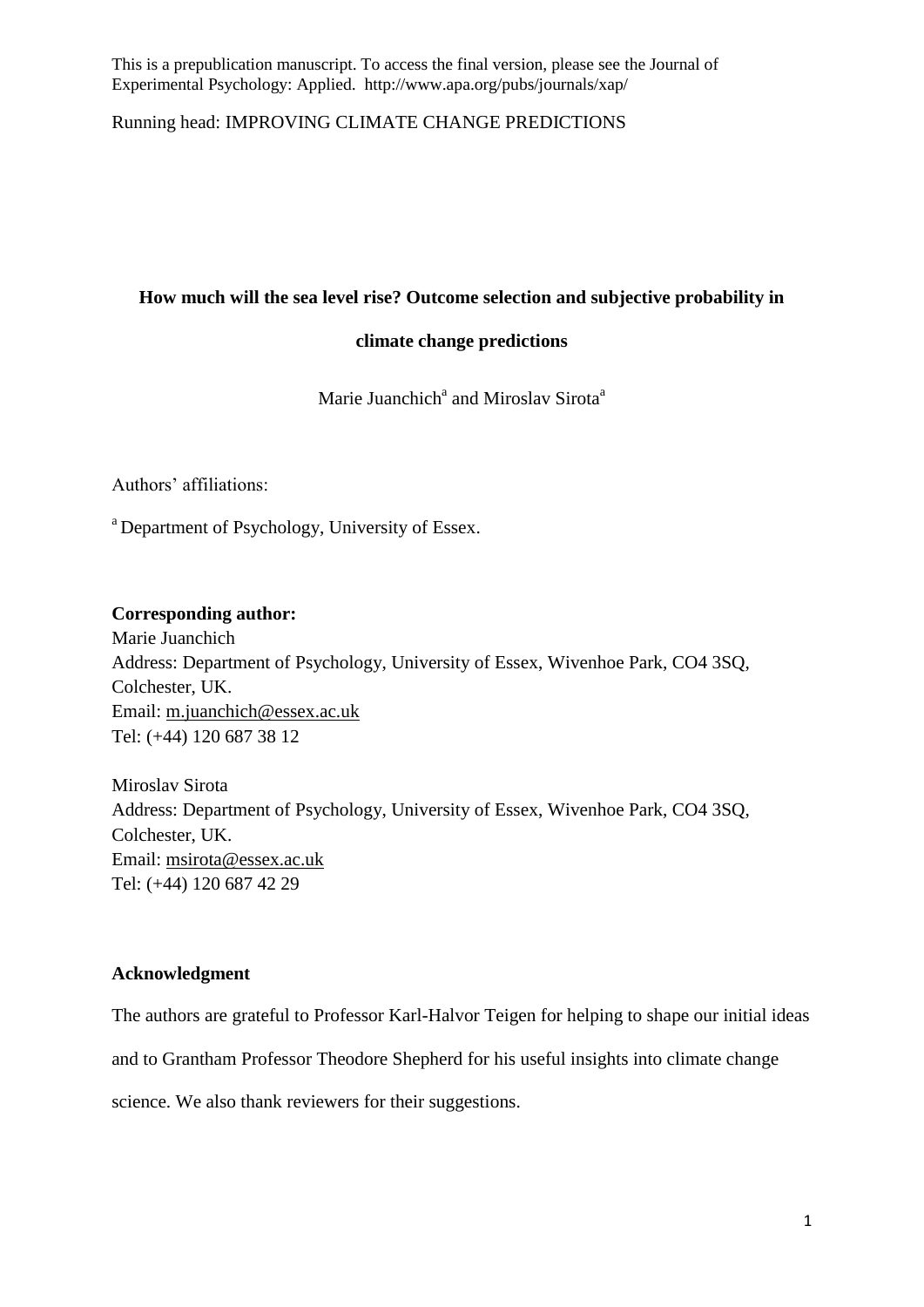#### **Abstract**

We tested whether people focus on extreme outcomes to predict climate change and assessed the gap between the frequency of the predicted outcome and its perceived probability while controlling for climate change beliefs. We also tested two cost-effective interventions to reduce the preference for extreme outcomes and the frequency-probability gap by manipulating the probabilistic format: numerical or dual-verbal-numerical. In four experiments, participants read a scenario featuring a distribution of sea level rises, selected a sea rise to complete a prediction (e.g., "It is 'unlikely' that the sea level will rise … inches") and judged the likelihood of this sea rise occurring. Results showed that people have a preference for predicting extreme climate change outcomes in verbal predictions (59% in Experiments 1-4) and that this preference was not predicted by climate change beliefs. Results also showed an important gap between the predicted outcome frequency and participants' perception of the probability that it would occur. The dual-format reduced the preference for extreme outcomes for low and medium probability predictions but not for high ones and none of the formats consistently reduced the frequency-probability gap.

**Key words:** Uncertainty, prediction, probability, frequency, climate change.

**Public Significance Statement:** Four experiments advance our knowledge of the way people predict climate change based on a distribution of sea rise projections. People tend to predict extreme outcomes and to over-estimate their chance of occurrence. To reduce miscommunications, forecasters should state whether they predict a minimal or maximal outcome and should express their predictions in such a way that the probability of the outcome matches its frequency of occurrence in the projections.

## Running head: IMPROVING CLIMATE CHANGE PREDICTIONS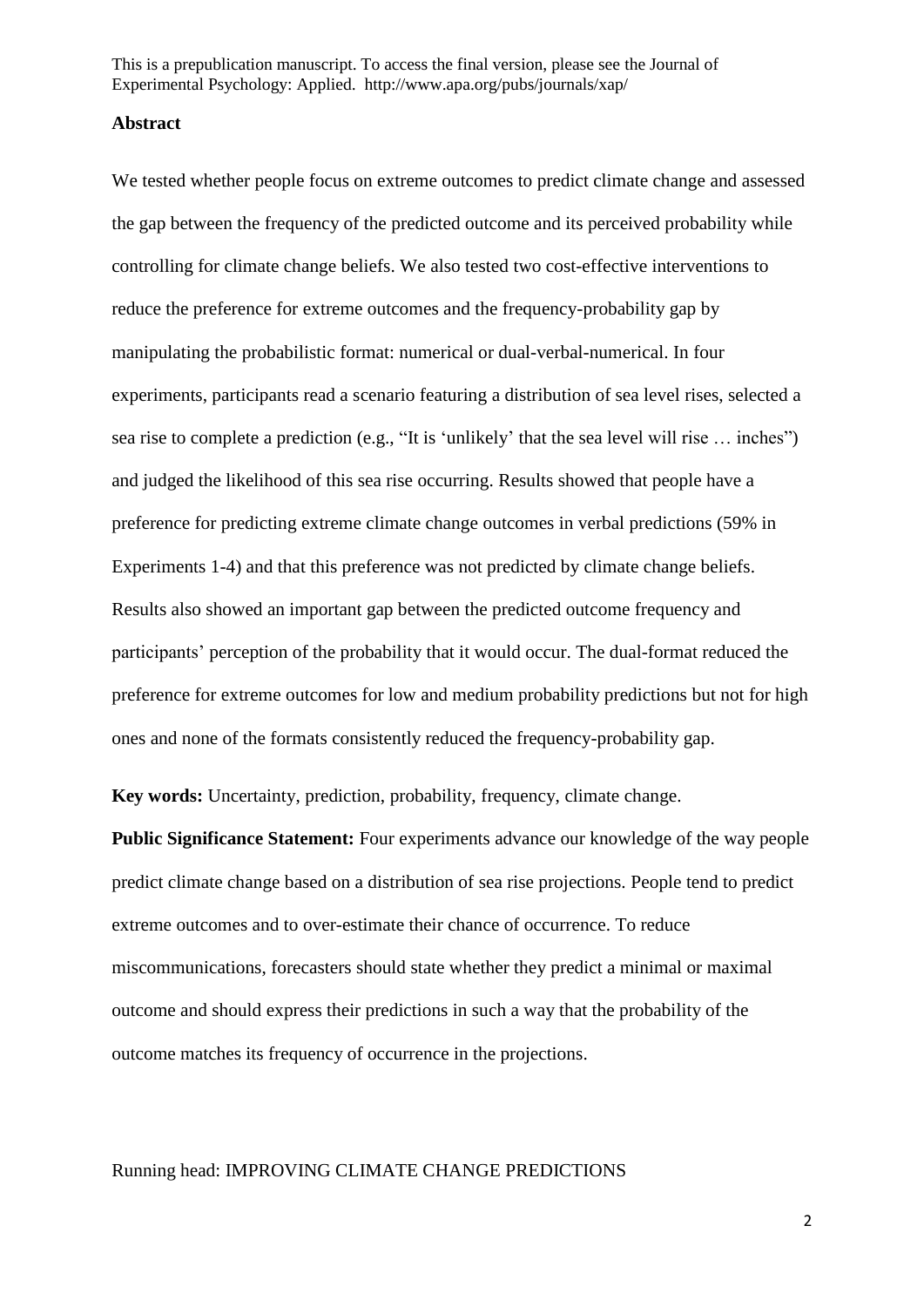### **Introduction**

Experts are almost unanimous: human-made climate change is happening right now (Cook et al., 2013). The public have developed a better awareness of climate change and its risks (Read, Bostrom, Morgan, Fischhoff, & Smuts, 1994; Reynolds, Bostrom, Read, & Morgan, 2010) although they may not see climate change as a priority (Leiserowitz, Maibach, Roser-Renouf, Feinberg, & Howe, 2013). A large body of research has focused on the ways that people understand climate change predictions (e.g., Budescu, Por, & Broomell, 2012; Budescu, Por, Broomell, & Smithson, 2014). However, we know very little about how people form climate change predictions. Recent evidence suggests that people tend to focus their predictions on extreme and rare outcomes rather than moderate outcomes (Juanchich, Teigen, & Gourdon, 2013; Teigen, Juanchich, & Filkuková, 2014; Teigen, Juanchich, & Riege, 2013). This preference for predicting extreme and rare outcomes can be detrimental to the accurate communication of climate change events because extreme outcomes are, by definition, very unlikely. Here, we studied the extent to which people's preference for extreme outcomes occurs in climate change predictions. We investigated the beliefs and attitudes that may underpin the preference for extreme outcomes and tested two cost-effective interventions to reduce this preference.

# **The preference for extreme and rare outcomes in Outcome Completion Tasks**

A recent research trend focuses on how people form verbal probability predictions (i.e., predictions formed from a verbal probability and an outcome). This approach typically uses an Outcome Completion Task (also called a Which Outcome Task). In this task, participants are typically provided with an approximately Gaussian frequency distribution of continuous outcomes and are asked to complete an unfinished prediction with an appropriate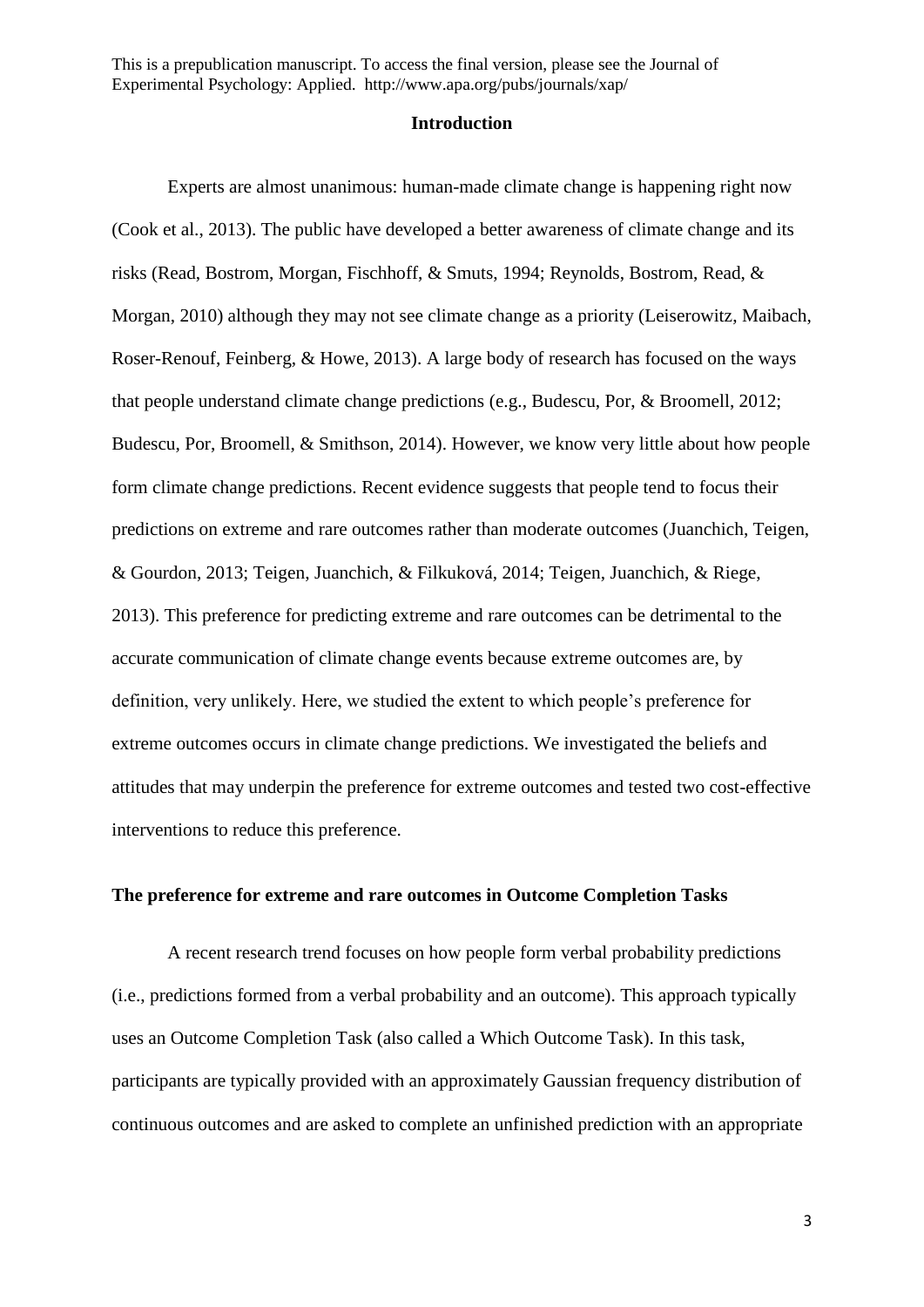quantity (see Figure 1; Juanchich et al., 2013; Teigen & Filkuková, 2013; Teigen et al., 2013;

Teigen et al., 2014).



*Figure 1.* Example of an Outcome Selection Task used in Teigen et al., 2013.

In the above-mentioned example, when selecting an outcome to form a prediction, participants had a strong and consistent preference for extreme and rare outcomes. For example, whether they predicted a battery duration that was "unlikely", "possible" or "virtually certain", participants selected an outcome that was located in the extreme ends of the distribution, or even beyond the distribution, and therefore had a very low frequency (0%- 10%). This preference for predicting extreme and rare outcomes was consistently observed when the distribution of outcomes was presented as a narrative, a table or a graph (Teigen et al., 2014), or when the distribution was not normal but bimodal or skewed (Juanchich et al., 2013).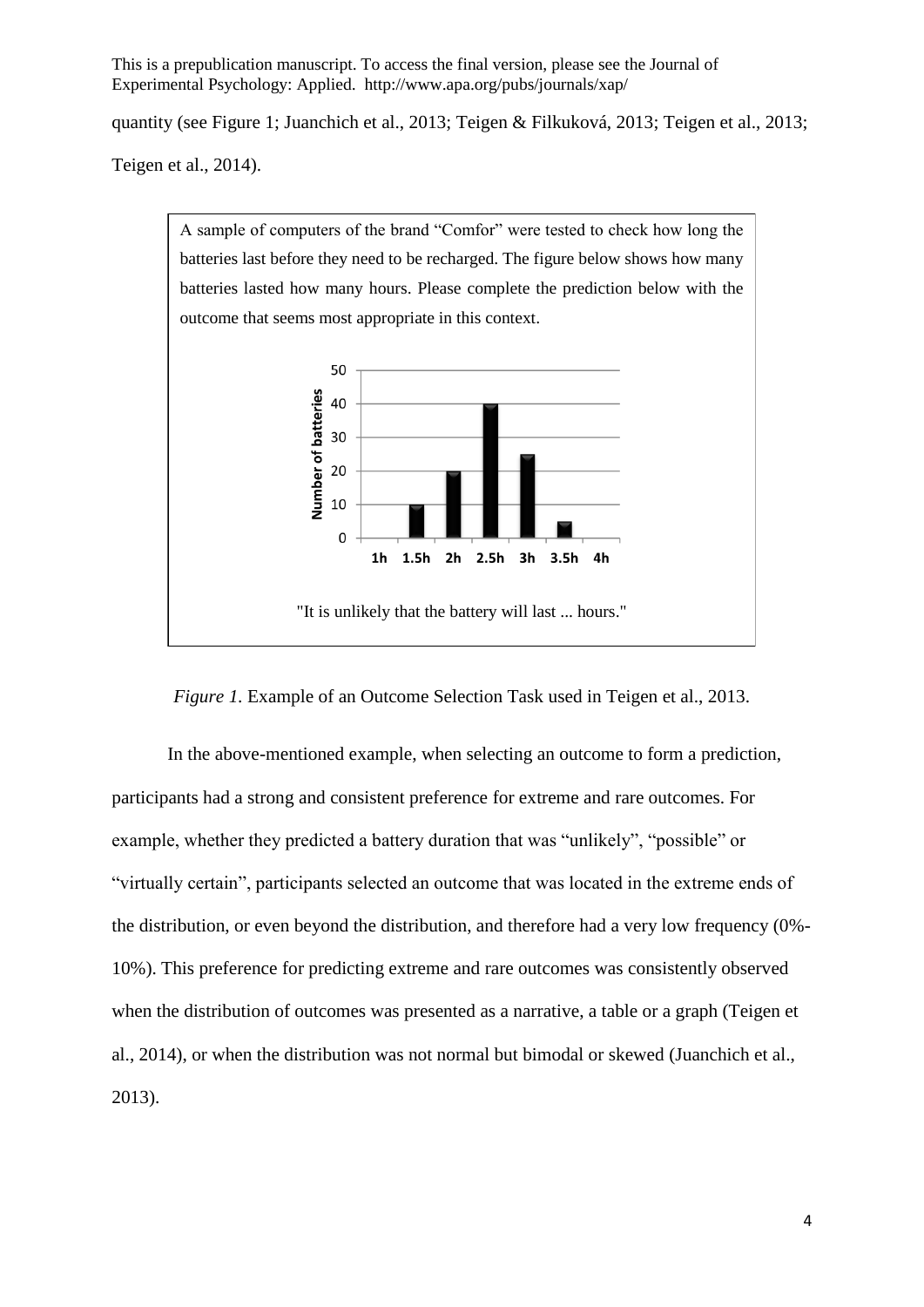# **How likely are extreme outcomes?**

*Extreme outcomes and the IPCC guidelines*. The preference for extreme and rare outcomes for low and high probability predictions is not in line with the recommended usage of verbal probability issued by the Intergovernmental Panel on Climate Change (IPCC) (shown in Table 1). According to the IPCC, "unlikely" and "virtually certain" should be used to convey probabilities of around 20% and over 99% and should therefore be used to qualify outcomes that have a 20% or 99% frequency. Using "unlikely" for a 0% frequency outcome is not technically incorrect, although this frequency would better match the verbal probability "exceptionally unlikely".

# Table 1

*Likelihood communication guidelines of the Intergovernmental Panel on Climate Change (IPCC, 2007, 2010, 2013).*

| Verbal probability            | Likelihood of occurrence |
|-------------------------------|--------------------------|
| Virtually certain             | 99-100%                  |
| Very likely                   | 90-100%                  |
| Likely                        | 66-100%                  |
| About as likely as not        | $33 - 66%$               |
| Unlikely                      | $0 - 33%$                |
| Very unlikely                 | $0-10%$                  |
| <b>Exceptionally unlikely</b> | $0 - 1\%$                |

Although it does not appear in the IPCC-recommended probability lexicon, "possible" is often used to convey uncertainty in the IPCC reports (Intergovernmental Panel on Climate Change, 2014). "Possible" means, on average, a probability range between 35 and 60%,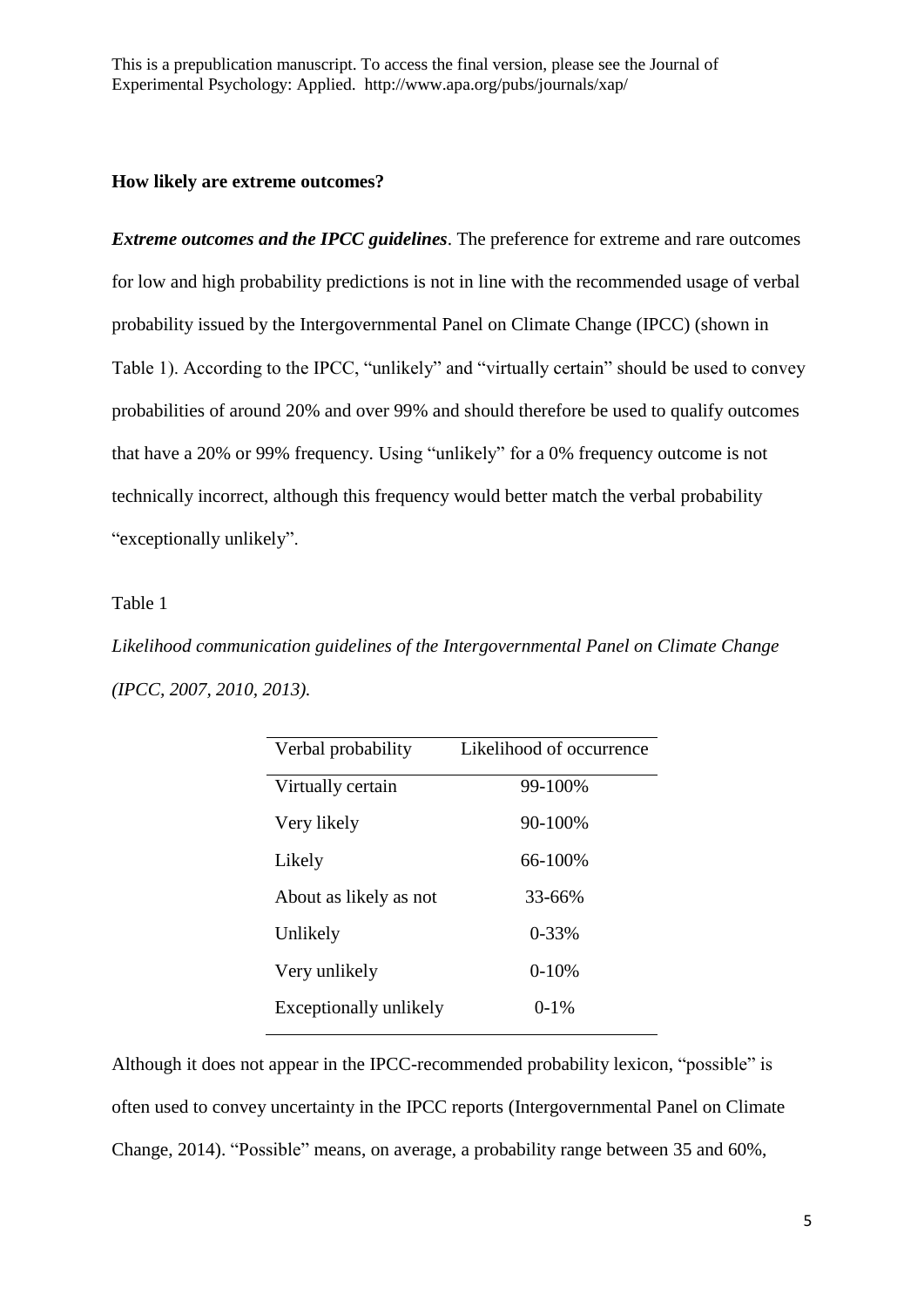(Budescu & Wallsten, 1985; Juanchich, Sirota, & Butler, 2012; Reagan, Mosteller, & Youtz, 1989). It should therefore be used for outcomes that have a similar frequency of 35-60%. In the IPCC report, "possible" seems to be used in place of the recommended medium verbal probability "as likely as not", given that they both communicate a medium probability magnitude.

*The focus on extreme outcomes leads to probability over-estimations*. When an outcome is extreme and rare (i.e.,  $\leq 10\%$  frequent), it should follow that this outcome is very unlikely (e.g., Lichtenstein, Fischhoff, & Phillips, 1982). Therefore, when speakers are predicting an extreme outcome (0%-10% frequency), we would expect that they believe that these outcomes are 0% to 10% likely and we would hope that recipients of such a prediction would believe that those outcomes are 0% to 10% likely. Yet, recent evidence points to a gap between the frequency of the outcome and its perceived probability. Participants who selected an outcome that had a 0% frequency, in order to make an "unlikely" prediction, believed that the outcome had a 20% chance of occurring – instead of believing that its chances of occurring were close to 0 (Teigen et al., 2013, Experiment 5).

The selection of extreme and rare outcomes can also create some communication issues between speakers and recipients. The probabilities typically perceived by recipients for "unlikely", "possible" and "certain" were much higher than the frequencies of the outcomes they qualified (Juanchich et al., 2013; Teigen et al., 2014; Teigen et al., 2013). For example, "possible" conveys a 50% probability (Juanchich et al., 2012), yet, participants predicted that an outcome that had a 10% frequency was "possible" (Teigen et al., 2014). Experiments varying the shape of the outcome distribution indicated that the preference for extreme outcomes varied as a function of the frequency of the outcome but did not fully disappear. For example, "possible" was less often associated with the maximal outcome when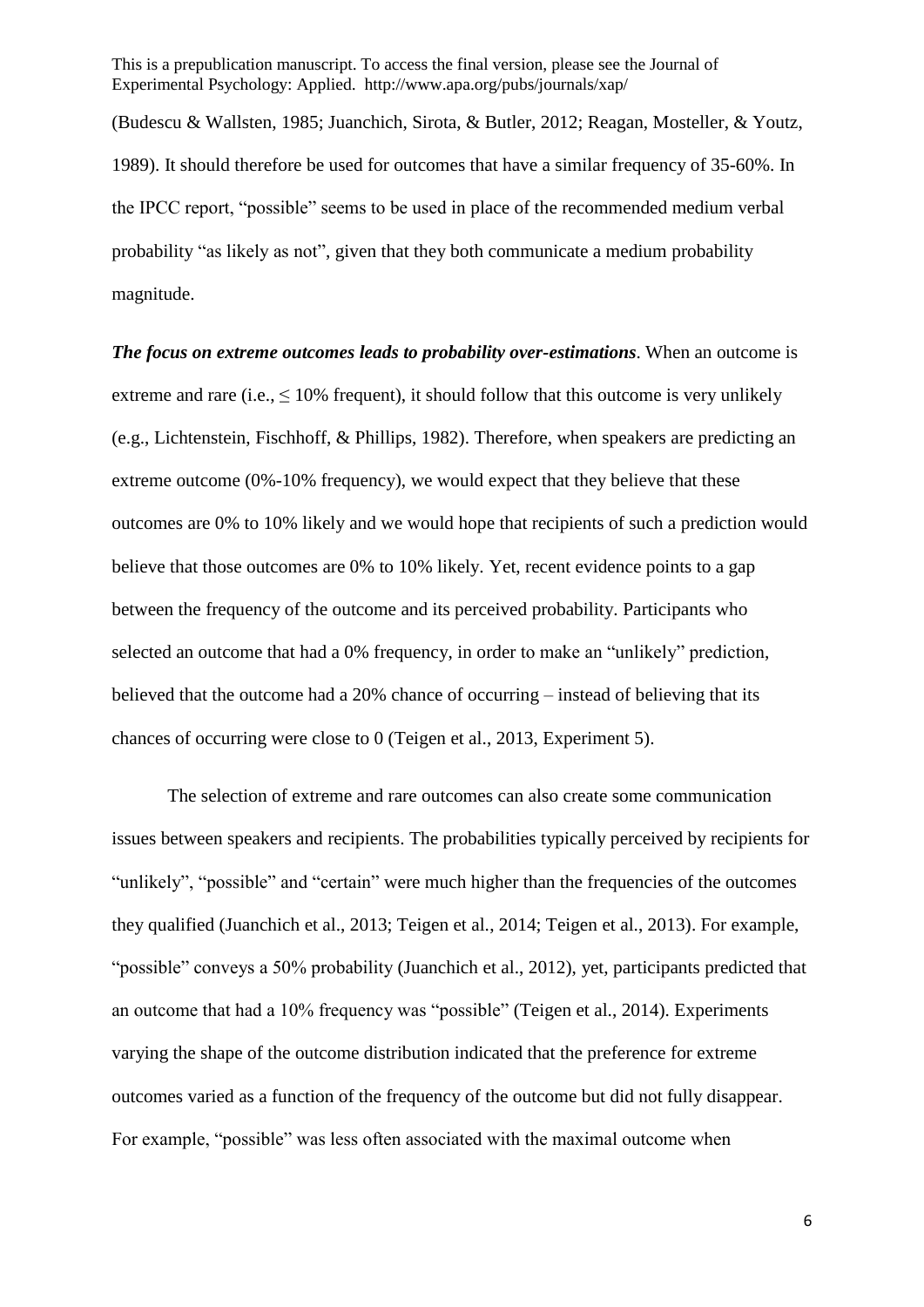This is a prepublication manuscript. To access the final version, please see the Journal of Experimental Psychology: Applied. http://www.apa.org/pubs/journals/xap/ participants formulated their prediction based on a U-shaped outcome distribution with the minimal outcome being the most frequent (Juanchich et al., 2013, Experiment 2).

### **Uncertainty in climate change predictions**

Predicting how much the climate will change, and how much this will affect humans and their environment, is a key issue for climate change scientists. Their goal is not to prove whether or not the climate is changing but to communicate the degree to which it is changing, and the extent to which people will have to adapt to these changes. When choosing predictions relating to the rise of sea levels, in order to make a 20% likely prediction, participants should ideally choose a non-extreme sea level rise which occurs in 20% of the projections. This outcome should then be perceived as having a 20% probability of occurring. However, based on past research, we expect that participants will select an extreme outcome and then believe that this outcome is quite likely. If proved true, this finding could have important consequences for climate change communication. For example, let's assume that Paul reads the IPCC report and discovers that a sea level rise of 5 cm is the minimum sea rise that can be expected over the next 50 years and that this has occurred in 10% of the climate change projections. Paul might then tell his friend Simon that "a sea level rise of 5 cm is certain". Simon could therefore believe that this sea level rise has a 90-100% chance of occurring, thus largely over-estimating the probability of observing such a sea rise. Paul's probability perception itself could also be distorted. For example, he could subsequently believe that a 5 cm sea level rise has a 90-100% chance of occurring although it actually has a 10% probability of occurring. If either Paul or Simon wants to buy a house on the seafront, they will need to assess whether the house is at risk from the effects of the sea level rise. If they have a calibrated perception of the probability, they will consider that the sea is likely to rise more than 5 cm, but if their perception is distorted, they will consider that "it is certain"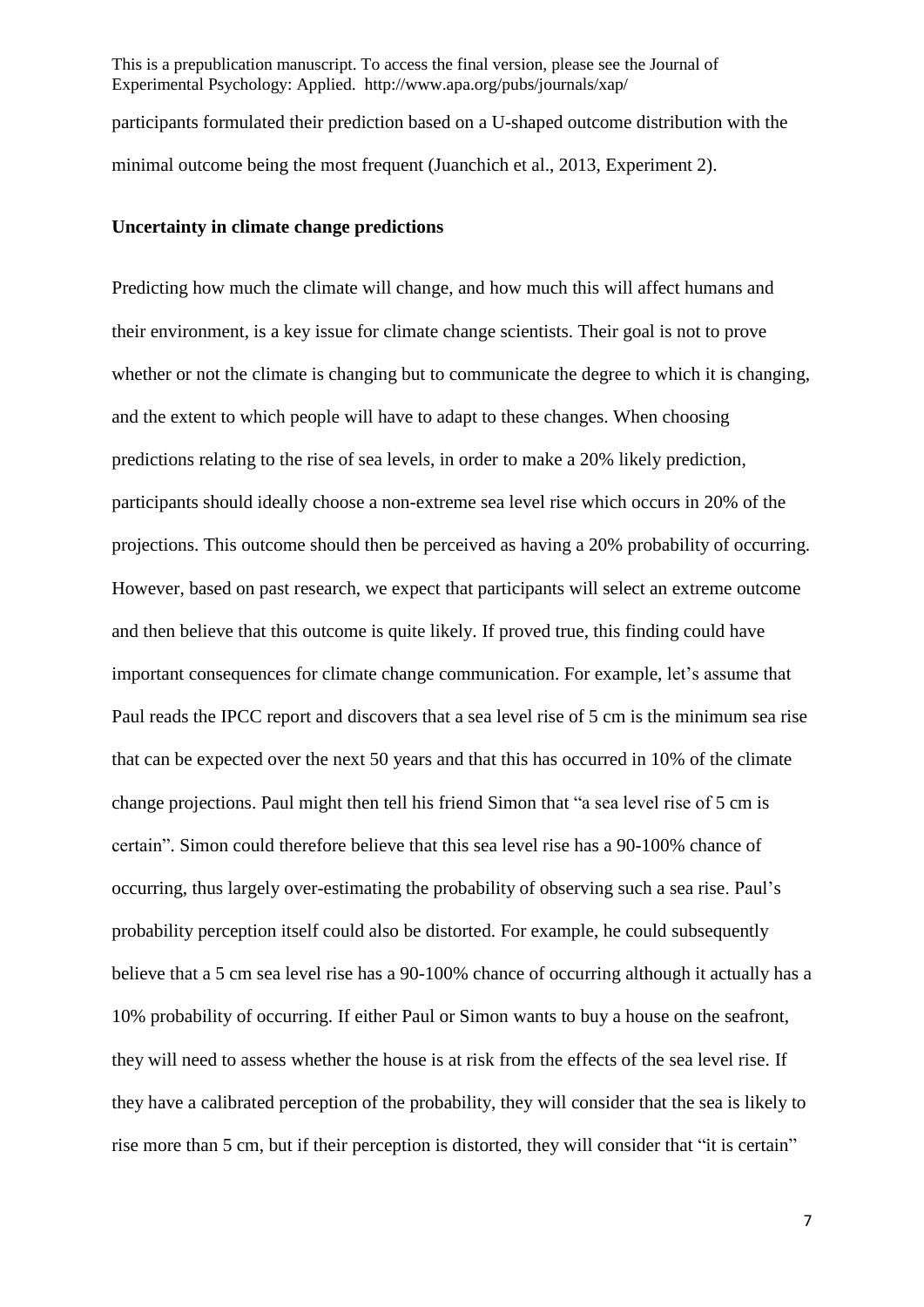This is a prepublication manuscript. To access the final version, please see the Journal of Experimental Psychology: Applied. http://www.apa.org/pubs/journals/xap/ that the sea will rise by *only* 5 cm. Decision quality can only be as good as the elements that are used to achieve the decision. Therefore, a biased subjective probability of climate change outcomes would lead to proportionally poor climate change decisions (Yates et al., 1989).

Climate change frequencies rely on climate change projections which are based on past climate change conditions and on a set of assumptions about the future (e.g., the trend of  $CO<sub>2</sub>$  emissions). Climate change is a single event and the projection frequencies do not represent the actual frequencies of occurrence of climate change outcomes in the past. Climate change probabilities are therefore single event probabilities and do not *have to* be formally derived from projected frequencies. Yet, projections are, to date, the best tool available with which to model the climate of the future and its consequences (IPCC, 2013). Refusing to use climate change predictions to predict the climate of the future would be similar to refusing to light a candle while searching a needle in a dark room. Further, when projections are considered to be reliable, the IPCC recommends their use to form probabilities of climate change outcomes (Intergovernmental Panel on Climate Change, 2013a). Therefore, our position is that projected frequencies should be considered as a benchmark for forming climate change predictions and, therefore, it is assumed that the perceived probabilities of climate change outcomes should reflect their frequencies of occurrence in projections.

### **The preference for extreme outcomes: does it apply to a real-life issue?**

The preference for extreme outcomes in the Outcome Completion Task was replicated across a range of outcomes (Juanchich et al., 2013; Teigen et al., 2014; Teigen et al., 2013). However, participants dealt with hypothetical situations (e.g., the battery life of a hypothetical computer brand). The hypothetical nature of those outcomes may have hindered participants' motivation to match the outcome frequency with the probability conveyed by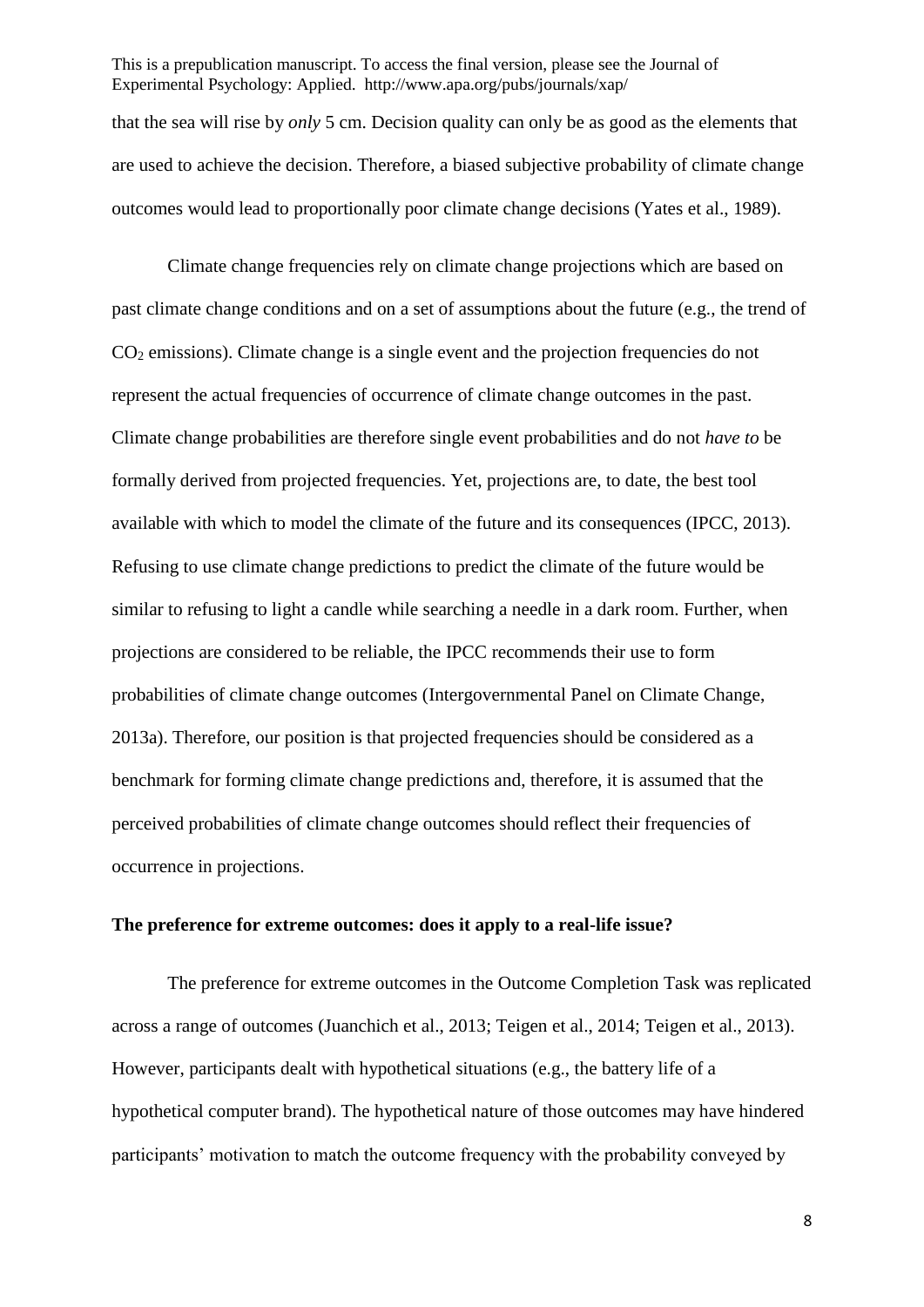the prediction. For instance, participants may have selected an extreme outcome due to lack of motivation. Extreme and rare information is considered to be more important, attracts more attention (Fiske, 1980) and is deemed to be more informative (McKenzie & Mikkelsen, 2000). People even prefer incorrect extreme predictions to less extreme correct ones (McKenzie & Amin, 2002). Forming a prediction regarding a relevant and topical real-life outcome (Hallegatte et al., 2016) could increase people's interest in the task (Hidi, 2001) and their efforts to select an outcome with a frequency matching the probability conveyed by the prediction. Replicating previous findings in a climate change setting would strengthen the generalised nature of the prior results and eliminate a lack of cognitive motivation.

# **Interpretation of outcome distributions: frequencies or cumulative frequencies?**

In the Outcome Completion Task, an outcome value was considered to be rare when it had a frequency equal to or below 10%. The frequency of outcomes was simply derived from the number of times it occurred in the sample of outcomes (normalised in percent). However, one could also consider the cumulative frequency of the outcomes. As shown in Figure 2, according to a cumulative frequency reading of a typical distribution of outcomes, the minimal outcome occurs 100% of the time (as indicated in the grey columns). Cumulative frequencies apply well to outcomes that can be ranked on a scale and for which larger outcomes entail the occurrence of smaller ones<sup>1</sup>.

**.** 

<sup>&</sup>lt;sup>1</sup> Wind strength is an example of an ordinal non-scalar outcome: a wind speed of 20 knots does not mean the wind was blowing at 5 knots at any point.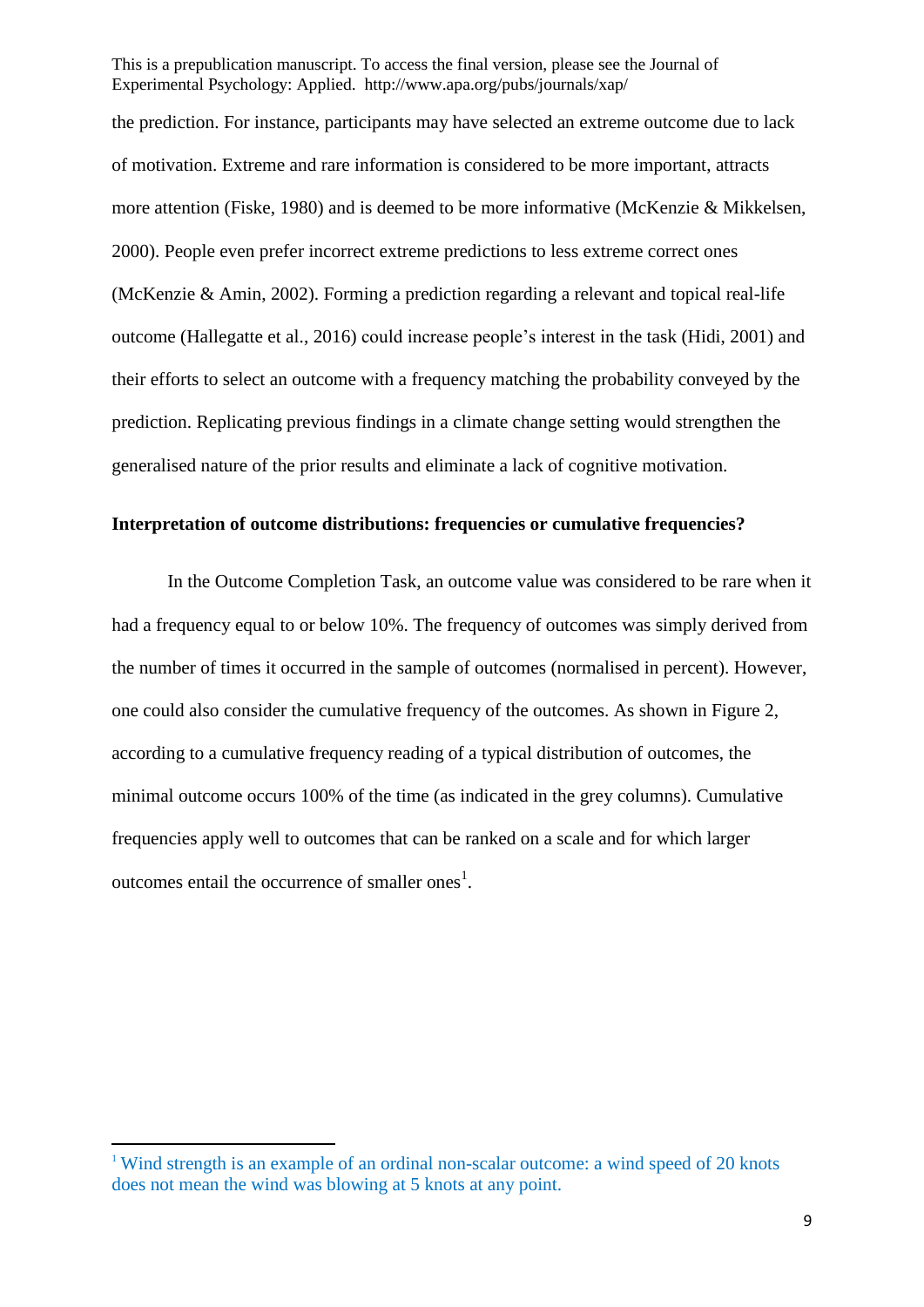

*Figure 2.* Frequency (black) and cumulative frequency (grey) of the duration of a computer battery; adapted from Teigen et al. (2014).

The use of cumulative frequencies may explain the preference for minimal outcomes for "certain" predictions. The minimal outcome has a 100% cumulative frequency and could therefore be considered to be certain. Consistent with this possibility, "certain" predictions often feature a lower bound interval marker (e.g., "It is certain that the battery will last *at least* one hour"; Juanchich et al., 2013). This is also in line with psycholinguistic findings on numerical quantities showing that people often infer that quantities stated are the minimal quantities to be expected. For example, "Two of the students did well in the test" does not exclude the fact that more than two students did well in the test (Horn, 1984). For a review on the exact vs. at least interpretations of numerical quantities, see Breheny (2007).

However, the use of cumulative frequencies does not explain the preference for outcomes for "unlikely" and "possible" predictions: their cumulative frequency is still much lower (0% and 10% respectively) than their subjective probabilities (20% and 50%). Further, results showing that the preference for the maximal outcome can be swapped to the minimal outcome indicate that the cumulative frequency may not be used to select the outcomes for "possible" predictions. For example, when making a prediction for a house-buyer,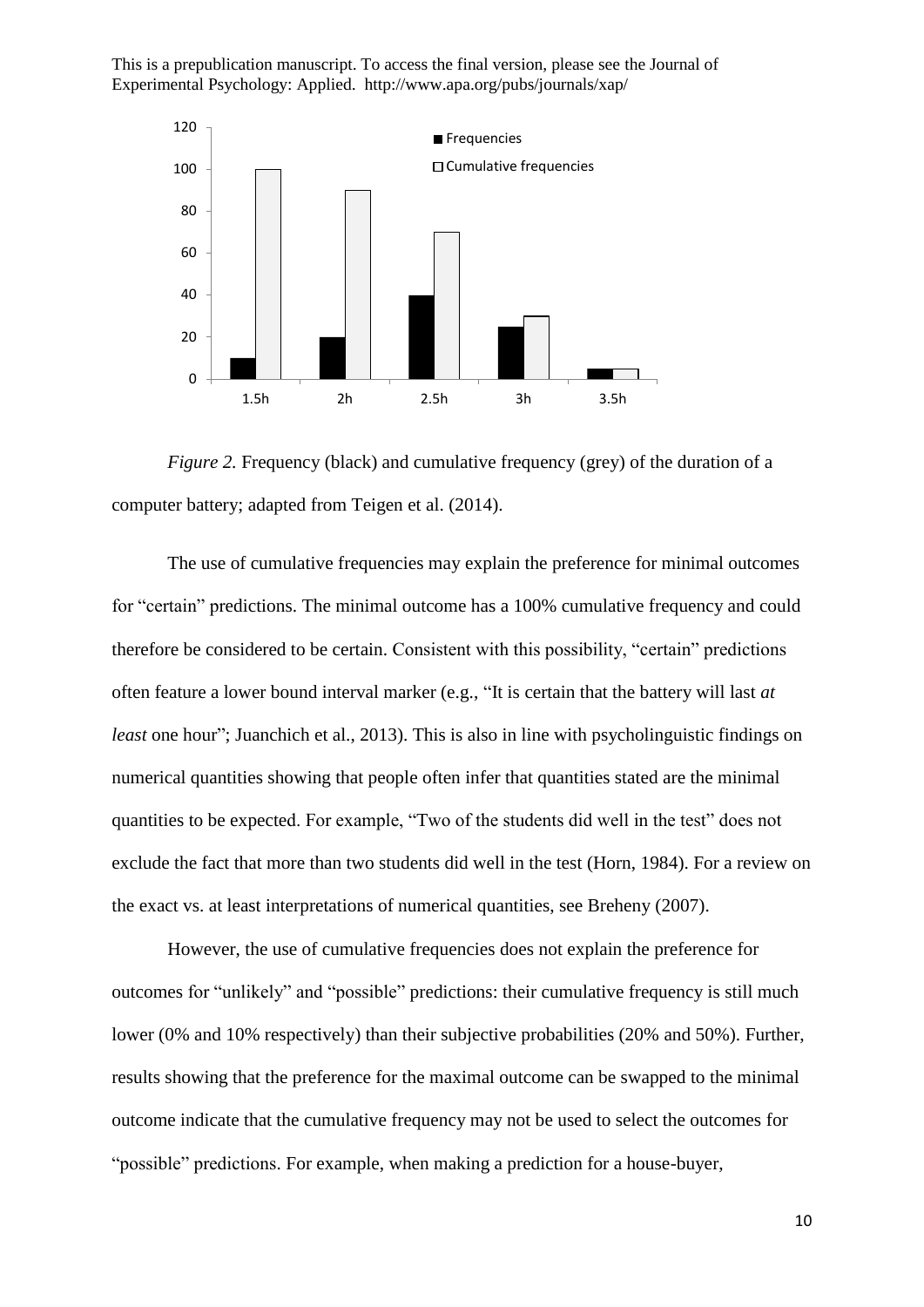This is a prepublication manuscript. To access the final version, please see the Journal of Experimental Psychology: Applied. http://www.apa.org/pubs/journals/xap/ participants focused on the possible maximum price for a house (10% cumulative frequency), whereas when talking to a buver, they focused on the "possible" minimum one (100%) cumulative frequency (Teigen et al., 2014).

The IPCC does not specify whether scientists should use the frequencies of precise outcomes or the cumulative frequencies of outcome ranges to derive probability estimates. However, "virtually certain" does not seem to be used to qualify the minimum outcome to be expected in the summary for policy-makers (e.g., 0 occurrence in the Intergovernmental Panel on Climate Change, 2013b). In fact, there seems to be a range of practices, such as predicting a minimal outcome to be expected (e.g., global surface temperature change for the end of the 21st century is likely to exceed 1.5°C) or a range to be expected (e.g., the global mean surface temperature change will likely be in the range of 0.3°C to 0.7°C). In both cases, the implication seems to be that changes smaller than those ranges are "unlikely" – although in a strict cumulative reading of frequencies they would be considered to be "certain" (Intergovernmental Panel on Climate Change, 2013b, p 18).

In the present set of experiments, we examined both the gap between subjective probability and frequency along with the gap between subjective probability and cumulative frequency. The difference between the two gaps may be indicative of the frequency participants used to derive their probability estimates.

#### **Who prefers to predict extreme climate change outcomes?**

We have little knowledge of the mechanism underpinning the preference for extreme outcomes, nor the variability in outcome selection. A variable that may contribute to the selection of specific outcomes is people's personal beliefs. We hypothesised that people who believe more strongly in climate change would be more likely to select an extreme top climate change outcome. In support of this motivated reasoning hypothesis, evidence has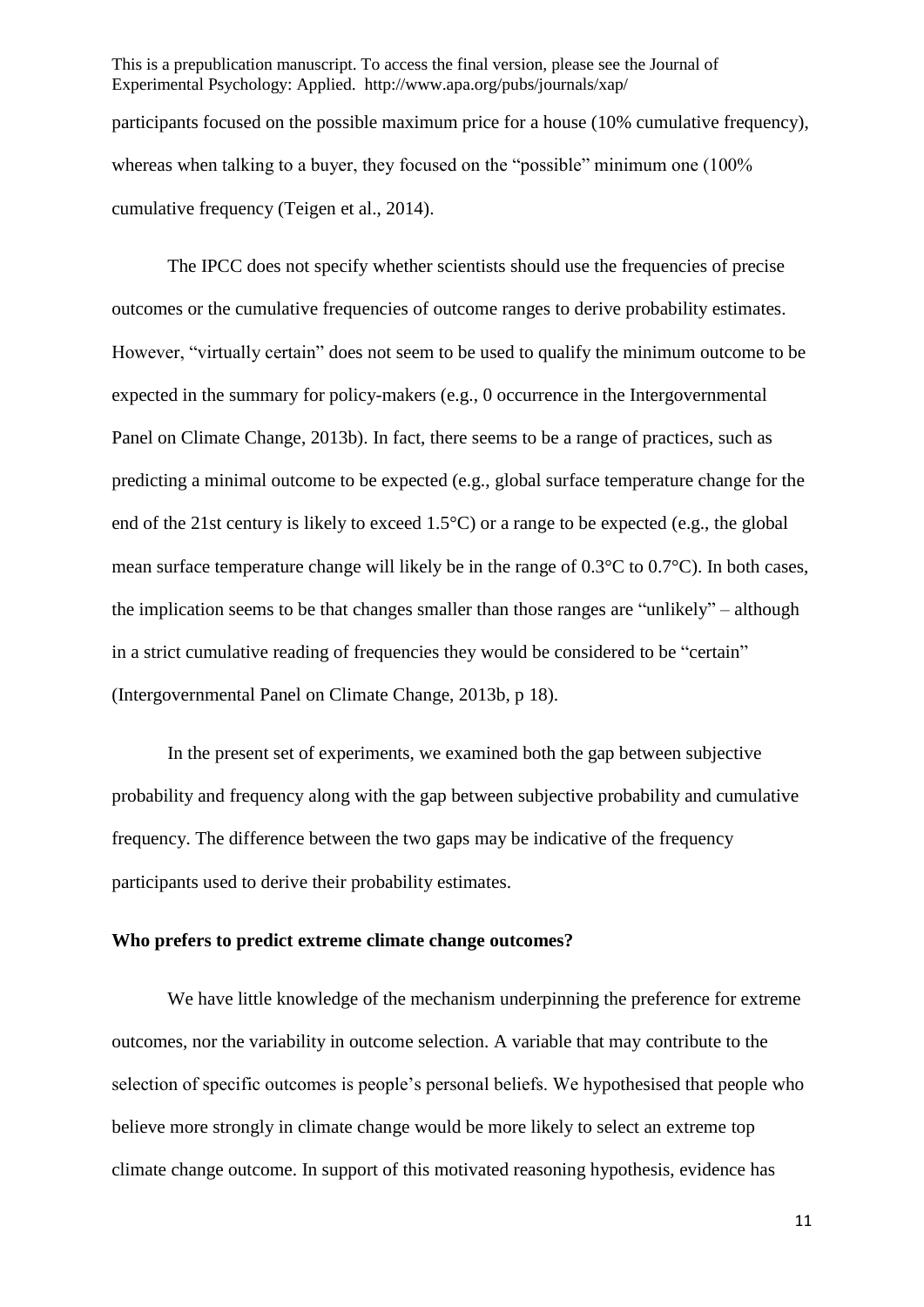This is a prepublication manuscript. To access the final version, please see the Journal of Experimental Psychology: Applied. http://www.apa.org/pubs/journals/xap/ indicated that people's prior beliefs affect the way they understand climate change predictions (Budescu, Broomell, & Por, 2009; Budescu et al., 2012; Budescu et al., 2014; Corner, Whitmarsh, & Xenias, 2012; Kahan, Jenkins‐Smith, & Braman, 2011). For example, a global warming prediction has been perceived to have a greater probability by climate change believers than by sceptical individuals (Budescu et al., 2009; Budescu et al., 2012; Budescu et al., 2014). Kahan et al. (2011) proposed that the biased perceptions aimed to protect existing views and justify (potentially inadequate) behaviours.

# **Interventions to reduce the selection of extreme outcomes**

When making an extreme prediction, participants are posited to rely on a dispositional form of uncertainty (Teigen et al., 2013), which is based on "tendencies or predispositions favoring specific outcomes" (Keren & Teigen, 2001; Popper, 1959, 1990). In contrast, when interpreting the meaning of a prediction, people are believed to rely on a distributional form of uncertainty, which is based on "the relative frequency of the occurrence of an attribute or an event approaching an infinite number of observations" (Keren & Teigen, 2001, p. 1,011). Therefore, it can be hypothesised that if we elicit a more distributional uncertainty, participants will be less likely to select an extreme outcome with which to form their predictions.

**Intervention 1. Using a numerical format.** Windschitl and Wells (1998) proposed that numbers elicit a rule-based uncertainty, which follows the rules of distributional uncertainty, whereas verbal probabilities elicit a more intuitive uncertainty, which is closer to a dispositional form of uncertainty. For example, participants produced more biased estimates on verbal probability scales than on numerical probability scales (Windschitl & Wells, 1996, 1998). If different probabilistic formats trigger different variants of uncertainty, then using numerical probabilities will reduce the selection of extreme outcomes and the gap between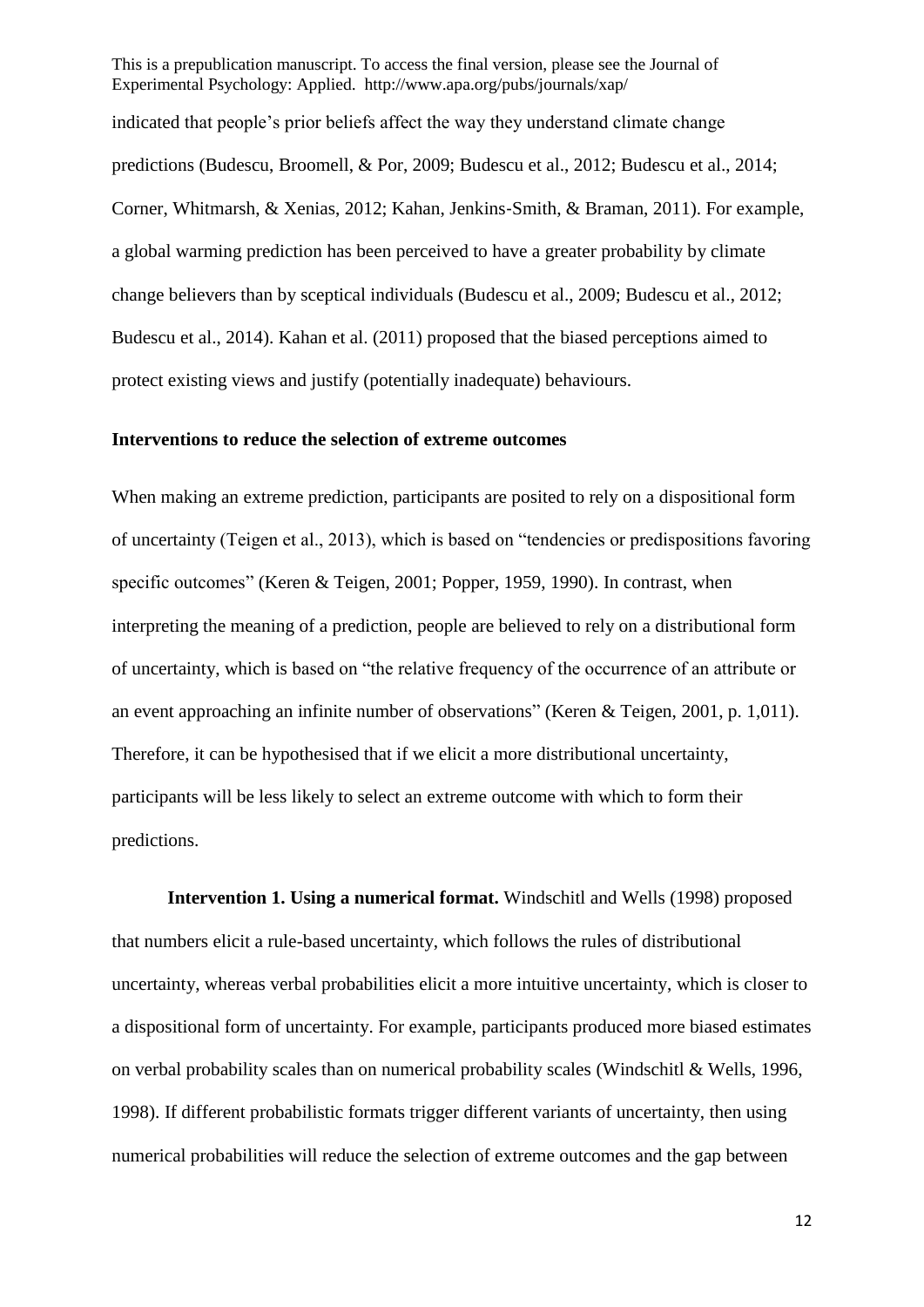This is a prepublication manuscript. To access the final version, please see the Journal of Experimental Psychology: Applied. http://www.apa.org/pubs/journals/xap/ the frequency of the outcome and the subjective belief that the outcome will occur. Numerical probabilities also have the advantage of being more precise than verbal probabilities, which restrains the between-subjects variability in probabilistic interpretation (Budescu et al., 2009; Budescu et al., 2012; Budescu et al., 2014).

**Intervention 2. Using a verbal-numerical dual-format.** Evidence suggests that a dual-format – presenting verbal and numerical probabilities together – brings the best of both worlds: the ease of processing of verbal probabilities (Witteman & Renooij, 2003) and the precision and distributional uncertainty associated with numbers (Windschitl & Wells, 1996). Additionally, compared with verbal probability only, the dual verbal-numerical format decreased probability perception variability and increased the consistency with the guidelines of interpretations of verbal probabilities given by the IPCC and shown in Table 1 (Budescu et al., 2009; Budescu et al., 2012; Budescu et al., 2014).

#### **Aims of our research**

There were three main goals associated with the present research. Our first goal was to test whether people were biased towards selecting rare and extreme outcomes when making climate change predictions. First, we investigated which outcome participants selected to complete sea rise predictions conveying low (Exp. 1 and 4), medium (Exp. 2 and 4) and high probabilities (Exp. 3 and 4) in both between-subjects (Exp. 1-3) and withinsubjects (Exp. 4) designs. We extended previous research by testing the preference for extreme outcomes in a real-life context that mattered to people, and by investigating whether individual differences in climate change beliefs and ecological attitudes predicted outcome selection. We expected to replicate the preference for extreme outcomes in climate change predictions and that stronger climate change beliefs and pro-ecological attitudes would be linked with more extreme high climate change outcomes. Second, we tested whether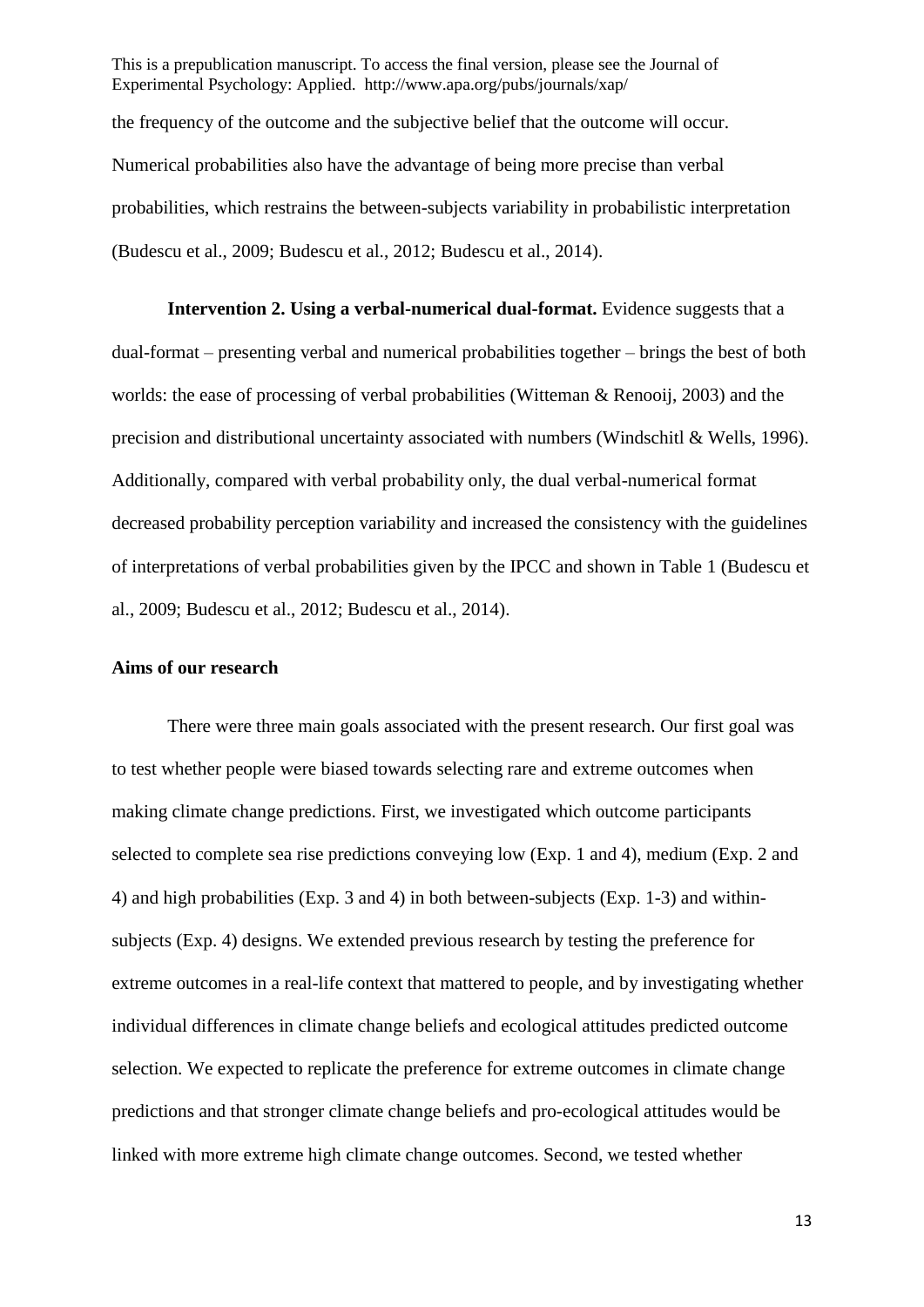Experimental Psychology: Applied. http://www.apa.org/pubs/journals/xap/ participants' perceptions of the probability that this outcome would occur were attuned with the frequency or to the cumulative frequency of this outcome, thereby assessing a frequencyprobability gap. We expected that participants would over-estimate the probability of the event. Third, we tested two theory-driven and low-cost interventions based on the probabilistic format of the prediction. These interventions were expected to reduce the preference for extreme and rare outcomes and reduce the gap between frequency and subjective probabilities.

This is a prepublication manuscript. To access the final version, please see the Journal of

## **Experiment 1**

#### **Method, Experiments 1-3**

**Participants, Experiment 1.** A sample of 101 participants from Amazon Mechanical Turk completed a web questionnaire. The participants were Americans who successfully completed more than 80% of their Mechanical Turk tasks (percentage of hit success). Eight participants were excluded from the sample because they either failed to respond correctly to an instructional manipulation check (Oppenheimer, Meyvis, & Davidenko, 2009) or completed the outcome question with a range of outcomes instead of a single outcome (e.g., "10 to 20 inches"). In the final sample of 93 participants, 41% were female and the mean age was 31.5 years (18-65,  $SD = 11.0$ ). Most participants were White Caucasian (81%), had a higher education (at least two years of college, 61%), and were employed (66%). Participants reported their political leanings as Democrat (42%), Independent (32%), Republican (17%) or other (9%).

**Participants, Experiment 2.** A new sample of 103 participants from Amazon Mechanical Turk completed a web questionnaire. Five participants were excluded from the sample based on the same exclusion rule as before. In the sample of 98 participants, 32% were female and the mean age was  $30.0$  years (18-60,  $SD = 8.5$ ). Most participants were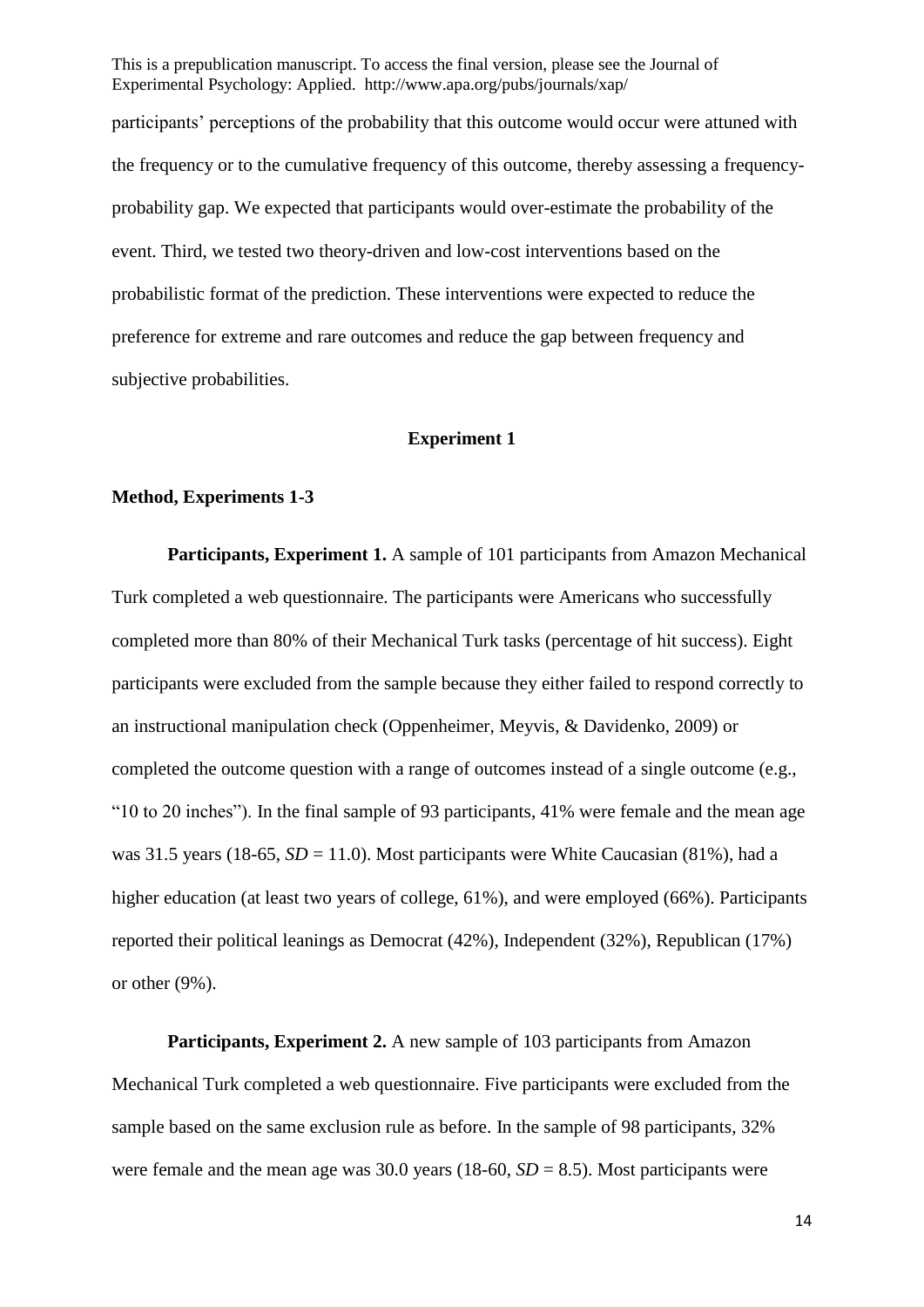This is a prepublication manuscript. To access the final version, please see the Journal of Experimental Psychology: Applied. http://www.apa.org/pubs/journals/xap/ White Caucasian (85%), had a higher education (74%), and were employed (67%). Participants reported their political leanings as Democrat (45%), Independent (43%), Republican (9%) or other (3%).

**Participants, Experiment 3.** A new sample of 101 participants from Amazon Mechanical Turk completed a short web questionnaire. Thirteen participants were excluded from the sample based on the same exclusion rule as in previous experiments. In the final sample of 88 participants,  $32\%$  were female and the mean age was 28.8 years (18-72,  $SD =$ 9.8). Most participants were White Caucasian (85%), had a higher education (70%) and were employed (64%). Participants reported their political leanings as Democrat (49%), Independent (36%), Republican (9%) or other (6%).

**Design.** In a between-subjects design, the format of the probability used in the prediction was manipulated: verbal, numerical or dual (see Table 2). The numerical format was a probability range following the probability communication guidelines of the IPCC. In Experiment 1, the probability conveyed was low  $\left($ <10%), in Experiment 2 the probability conveyed was medium (33%-66%) and in Experiment 3 the probability conveyed was very high  $(>99\%)$ .

**Materials and procedure.** After giving their informed consent (Appendix A), participants completed 19 randomly presented items measuring their beliefs and attitudes towards climate change (Appendix B). Four items originated from the *Belief in Global Climate Change Occurrence Scale* (e.g., "It seems to me that weather patterns have changed compared to when I was a child", Cronbach's  $\alpha$  = .91, Heath & Gifford, 2006). The remaining 15 items originated from the *Revised New Ecological Paradigm* and measured proecological attitudes (Dunlap, Van Liere, Mertig, & Jones, 2000, Cronbach's  $\alpha$  = .85). The pro-ecological scale assessed people's attitudes towards the environment and the role of humans in environmental changes (e.g., "We are approaching the limit of the number of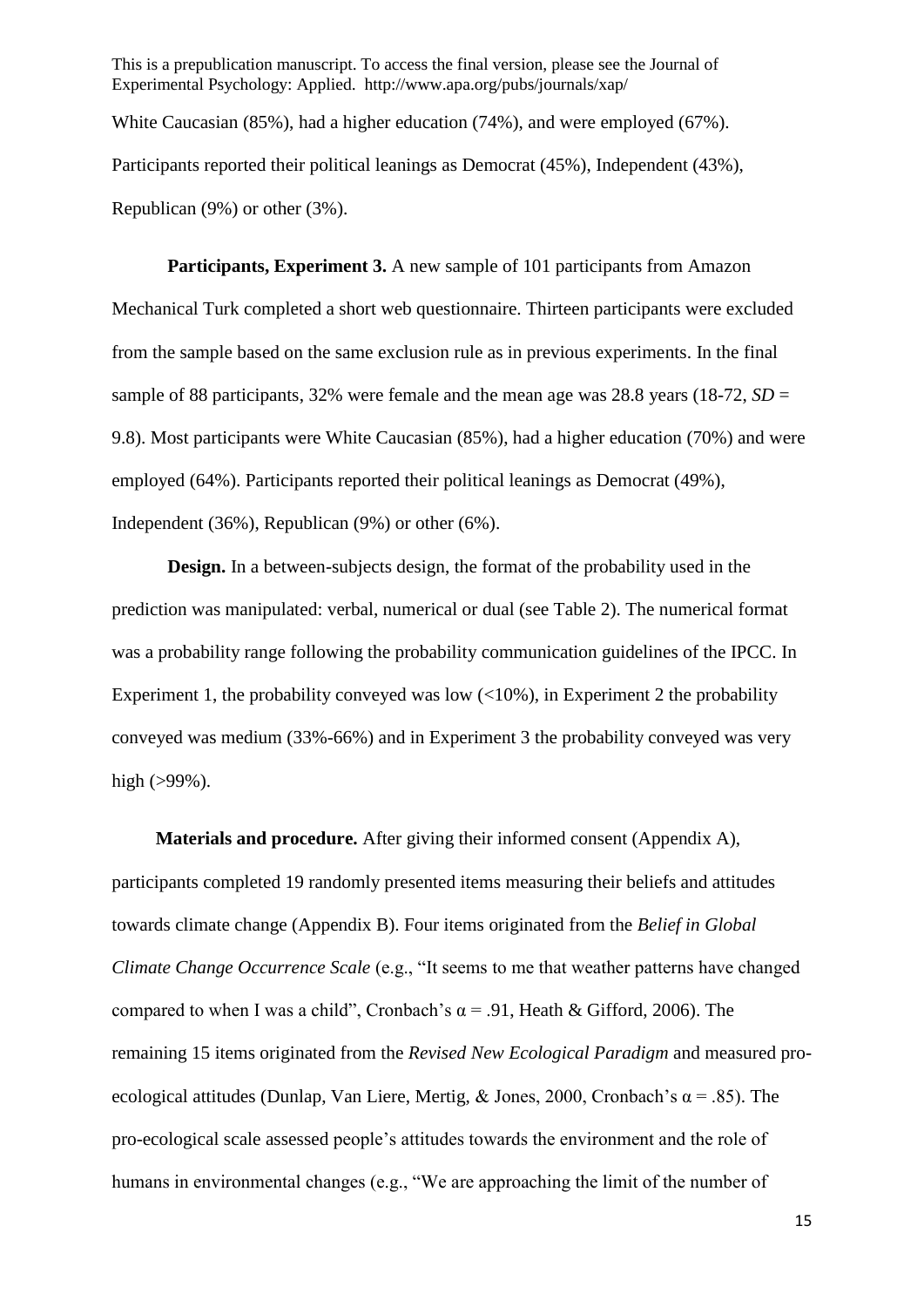This is a prepublication manuscript. To access the final version, please see the Journal of Experimental Psychology: Applied. http://www.apa.org/pubs/journals/xap/ people the earth can support"). The scale also included an attention-checking question: "Please select 'strongly disagree' to show that you are reading the instructions".

Then, participants read a climate change vignette based on Harris and Corner (2011), describing how ice is currently melting in the Arctic. Participants read that experts from the Intergovernmental Panel on Climate Change conducted 100 projections of how much the sea level will rise by 2100 and were shown the distribution of sea rises (see Figure 3).

### Table 2

*Predictions completed by participants in Experiments 1-4 according to the probability conveyed and the probabilistic format.*

| Probability<br>conveyed | Verbal format                                                 | Numerical format                                                                               | Dual-format                                                                                            |
|-------------------------|---------------------------------------------------------------|------------------------------------------------------------------------------------------------|--------------------------------------------------------------------------------------------------------|
| Low                     | It is unlikely that<br>the sea will rise                      | There is a probability<br>between 10% and 33% that                                             | It is unlikely (probability<br>between 10% and 33%) that the                                           |
|                         | inches.                                                       | the sea level will rise<br>inches.                                                             | sea level will rise  inches.                                                                           |
| Medium                  | It is possible that<br>the sea will rise $\ldots$<br>inches.  | There is a probability<br>between $33\%$ and $66\%$ that<br>the sea level will rise<br>inches. | It is possible (probability)<br>between 33% and 66%) that the<br>sea level will rise  inches.          |
| High                    | It is virtually<br>certain that the sea<br>will rise  inches. | There is a probability<br>between 99% and 100% that<br>the sea level will rise<br>inches.      | It is virtually certain (probability<br>between 99% and 100%) that<br>the sea level will rise  inches. |

The X-axis of the bar chart ranged from 8 to 20 inches (20 to 51 cm) with projections showing sea level rise values ranging from 10 to 18 inches (25 to 46 cm). This corresponds to the projections based on the Representative Concentration Pathway 2 scenarios provided by the IPCC in 2007 (RCP2.4). These values are lower than the values shown in projections based on more pessimistic RCP such as the RCP8.5, which showed a sea level rise from 20 to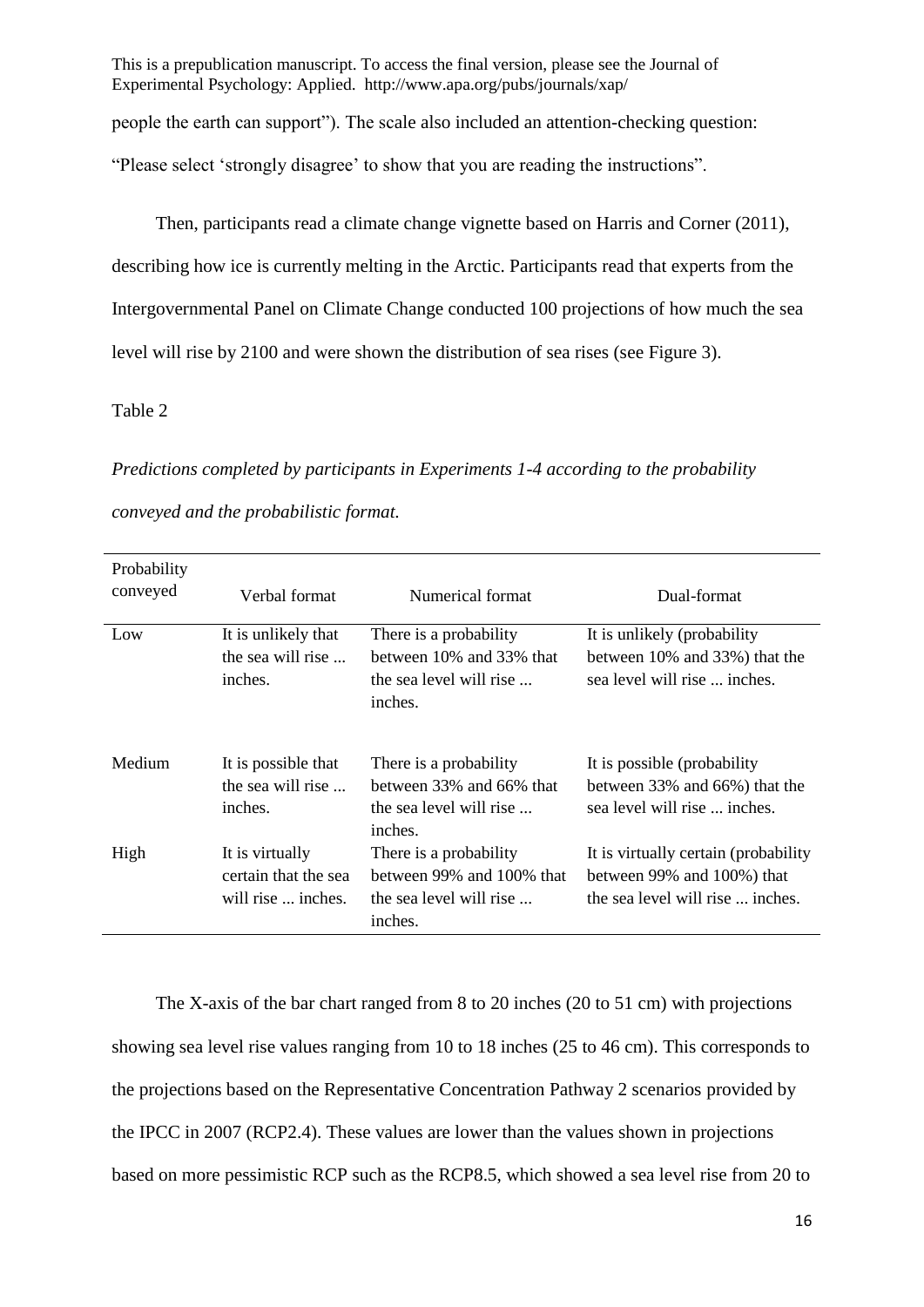39 inches (52 to 98 cm). Participants completed the low probability prediction of a sea rise

magnitude by writing a number in a space provided. The probabilistic format of the

prediction was either verbal, numerical or dual (see Table 2). Participants could easily infer

the frequency of each outcome normalised as a percentage given that the Y-axis provided the

number of projections in which the outcome was observed out of 100 projections.

Global warming is melting the ice at both the North Pole and the South Pole. The melting of ice leads to a rise in global sea levels. Experts from the Intergovernmental Panel on Climate Change (IPCC) conducted 150 projections of the sea rise that will be observed in 2100. The projections show that by 2100 the sea level will rise between 10 and 20 inches, as depicted below.



*Please complete the following statement with the sea rise magnitude that you judge most appropriate in this context*.

It is unlikely that the sea will rise ....... inches.

*Figure 3.* Vignette used in Experiments 1-4 showing a distribution of sea level rises ranging

from 8 to 20 inches (20 - 51 cm) in the low and verbal probability prediction condition.

Afterwards, participants judged to what extent they supported four governmental strategies to mitigate climate change: automobile use reduction, industry emissions reduction, alternative energy promotion and recycling promotion. These strategies were taken from Reynolds et al. (2010). Judgments were provided on a slider ranging from 0: *I do not at all support this action* to 100: *I definitely support this action* with increments of 1 (see Appendix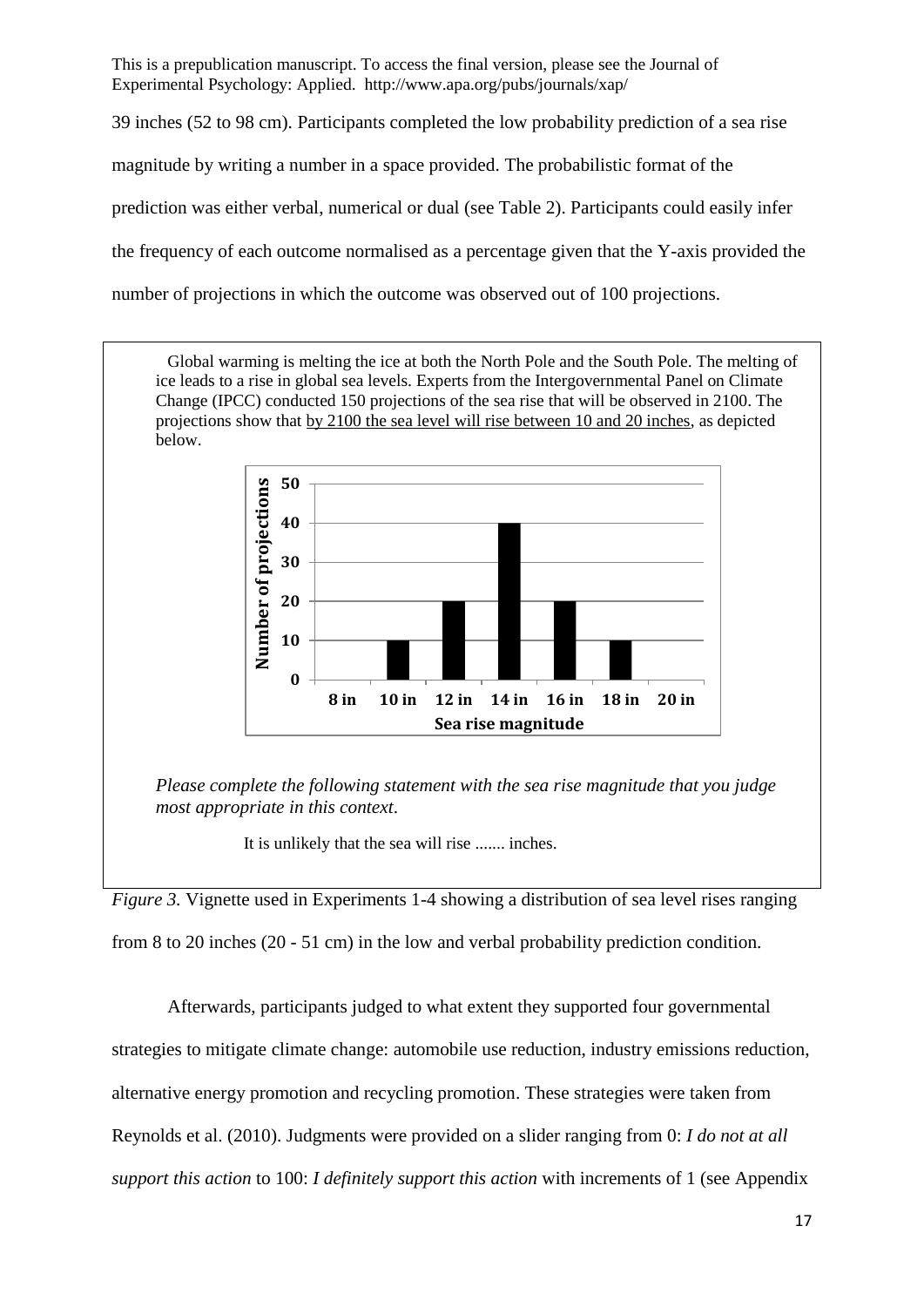C). The judgments of support for climate change mitigation were aggregated into a score reflecting support for climate change mitigation, Cronbach's  $\alpha$  = .84; *M* = 74.5, *SD* = 21.7. The scores for this variable were consistently very high, possibly indicating a ceiling effect. Support for climate change mitigation was not related to the format of the prediction and to the sea rise probability perceptions in Experiments 1-3. Further, in those experiments, support for climate change mitigation was positively correlated with climate change belief and proecological attitude, Pearson's *r* ranged between .44 and .71, all *p*s < .001. The three variables were used as covariates in our analyses.

Participants then assessed the probability associated with the prediction they completed ("Based on the forecast that the sea level will rise by [number provided by the participant] inches, please provide a number that you think matches the chances that this sea level rise will happen"). Participants expressed their answer by placing a cursor on a slider ranging from 0 to 100 with increments of 1 (0: *it is impossible*, 100: *it will definitely happen*). Finally, participants completed a socio-demographic questionnaire.

**Variables and statistical analysis.** Prior to the main statistical analyses, we created three variables: the outcome extremeness variable, the frequency-probability gap variable and the cumulative-frequency-probability gap variable.

*The outcome extremeness variable.* The outcomes selected by participants were coded as "extreme low" if they formed the low tail of the distribution (10 inches sea rise) or if they were lower than this tail outcome. The outcomes were coded as "extreme high" if they formed the high tail of the distribution (18 inches sea rise) or if they were higher. These extreme outcomes had a low frequency: between 0 and 10%. All the other outcomes were categorised as non-extreme and had a frequency between 20 and 40%. The proportion of exact outcomes selected by participants is available in the supplementary materials.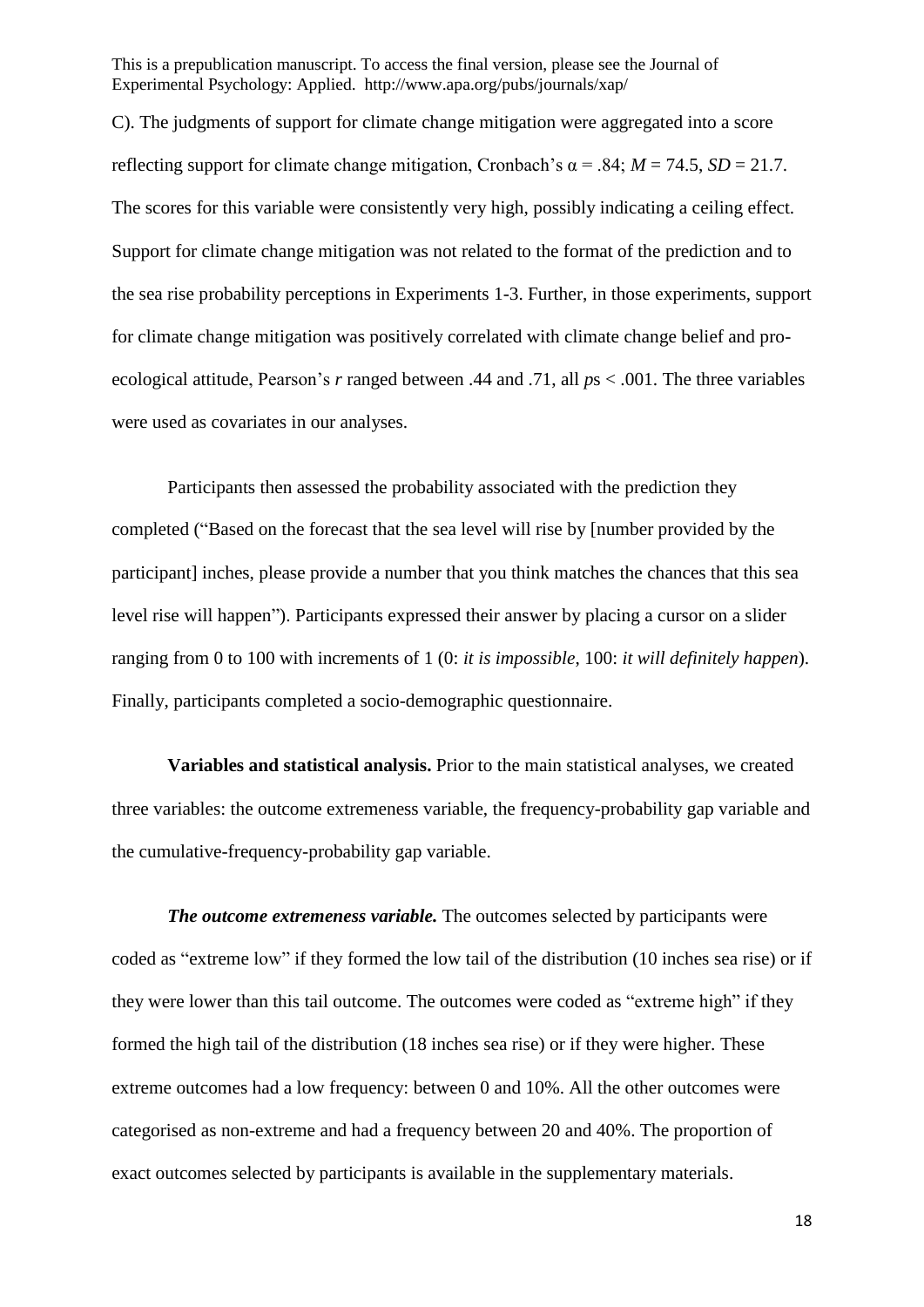*The frequency-probability gap variable***.** This variable represents the difference between the frequency of the outcome and participants' probability perception that this outcome could occur in the future. To compute this variable we subtracted the normalised frequency of the outcome selected (in %) from the probability score given by participants (also in %). Frequency-probability gap scores close to zero indicated a strong match between frequency and subjective probability, whereas scores far from zero indicated a larger frequency-probability gap, with negative scores indicating a probability under-estimation and positive scores a probability over-estimation. For example, a person who chose a 10 inch sea rise (which occurred in 10% of the projections) and who reported that this sea rise had a 20% probability of occurring, had a frequency-probability gap score of 10% (20% probability – 10% frequency).

*The cumulative-frequency-probability gap variable.* We subtracted the cumulative frequency of the outcome chosen by participants from the probability given by participants. Minimal or lower outcomes had a cumulative frequency of 100% given that they happened in all of the projections. Higher outcomes were allocated a frequency of 100 minus the sum frequency of the lower outcomes. For example, the 12 inches outcome has a 20% frequency and a 90% cumulative frequency; a 20% frequency because it occurred in 20% of the projections, and a 90% cumulative frequency because a 12-inch sea rise also happened in all the sea level rises equal to or above 12 inches, which adds up to a total frequency of 90%.

The two gap variables reflect the degree to which the frequency of sea level rises observed in a set of projections match (or do not match) the outcome's perceived probability of occurrence. The comparison of the magnitude of the two gaps can be used as an indicator of whether participants have used the frequency of the outcomes or their cumulative frequency to derive their probability perceptions.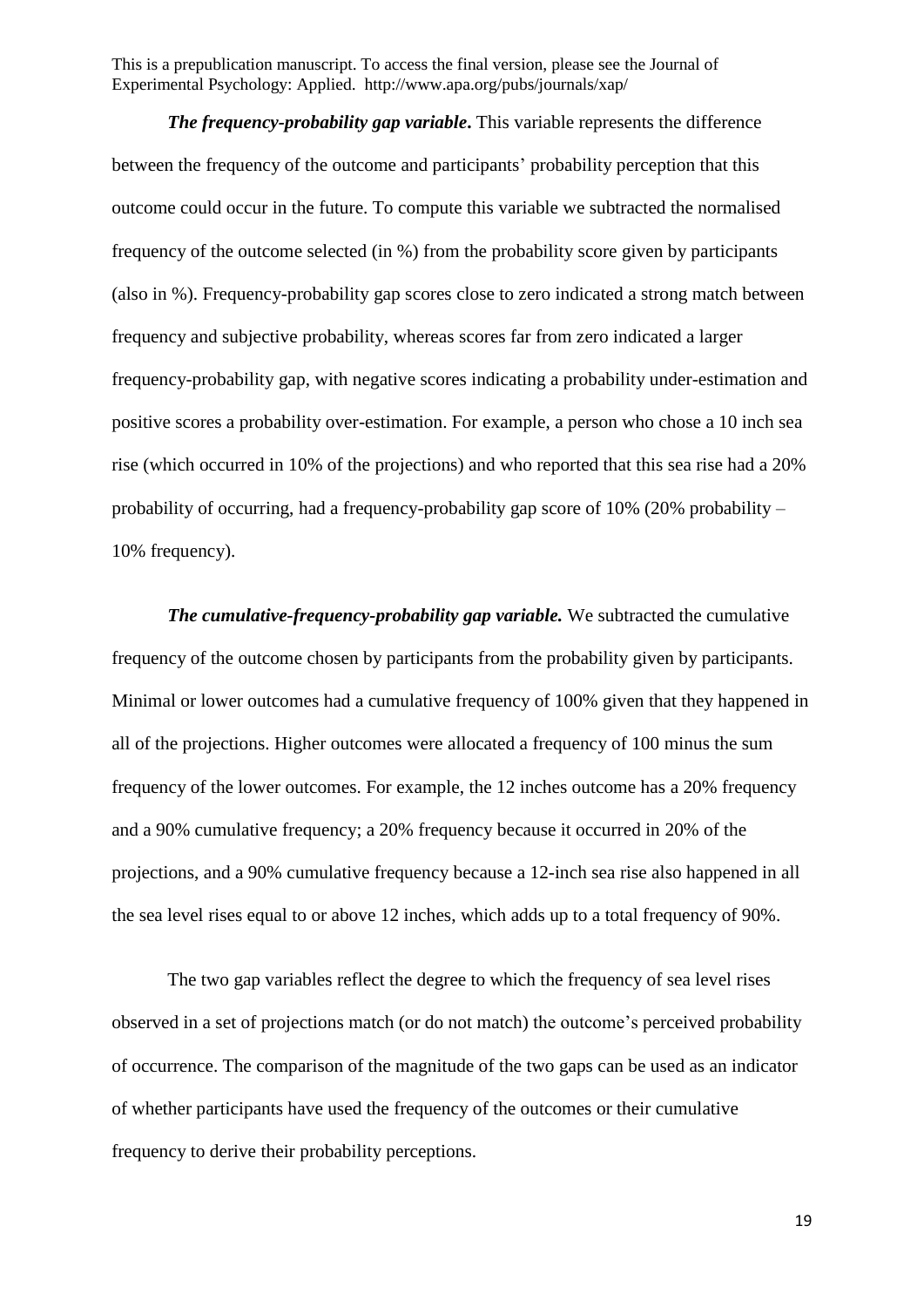Across the experiments, the two gap variables had a satisfactory skew and kurtosis but were sometimes bimodal. We investigated the effect of format on the two frequency gap variables using parametric and non-parametric analyses. For Experiments 1-3, we reported the parametric analyses because they offer the flexibility to include the covariates belief in climate change, pro-ecological attitudes and climate change mitigation support. However, we also reported the non-parametric results (Kruskal Wallis) in the single instance where the non-parametric results departed from the parametric results (Experiment 1 for the frequencyprobability gap).

## **Results**

**Preference for extreme outcomes in low probability predictions.** In order to form a prediction about what is "unlikely", participants most often selected an extreme outcome from beyond the distribution range, mostly from beyond the maximal outcome (Table 3). We compared the selection of extreme outcomes according to the prediction format using a chisquare test followed by Bonferroni adjusted pairwise comparisons (visible with subscript letters in Table 3). The analysis showed that the format affected the choice of the outcome in the prediction completion,  $\chi^2$  (4, *N* = 93) = 43.64, *p* < .001, Cramer's *V* = .48. Compared to the verbal condition, participants selected an extreme outcome less often in the numerical and the dual conditions. Further, participants selected an extreme outcome more often in the dual condition than in the numerical one.

A multinomial logistic regression analysis tested the relationship between outcome extremeness and climate change belief, mitigation support and pro-ecological attitude. The model had a fair fit,  $\gamma^2$  (176, *N* = 93) = 185.01, *p* = .306. Altogether, the variables in the model did not predict variance in outcome selection, supporting the fact that climate change belief, mitigation support and pro-ecological attitude did not guide the outcome selected to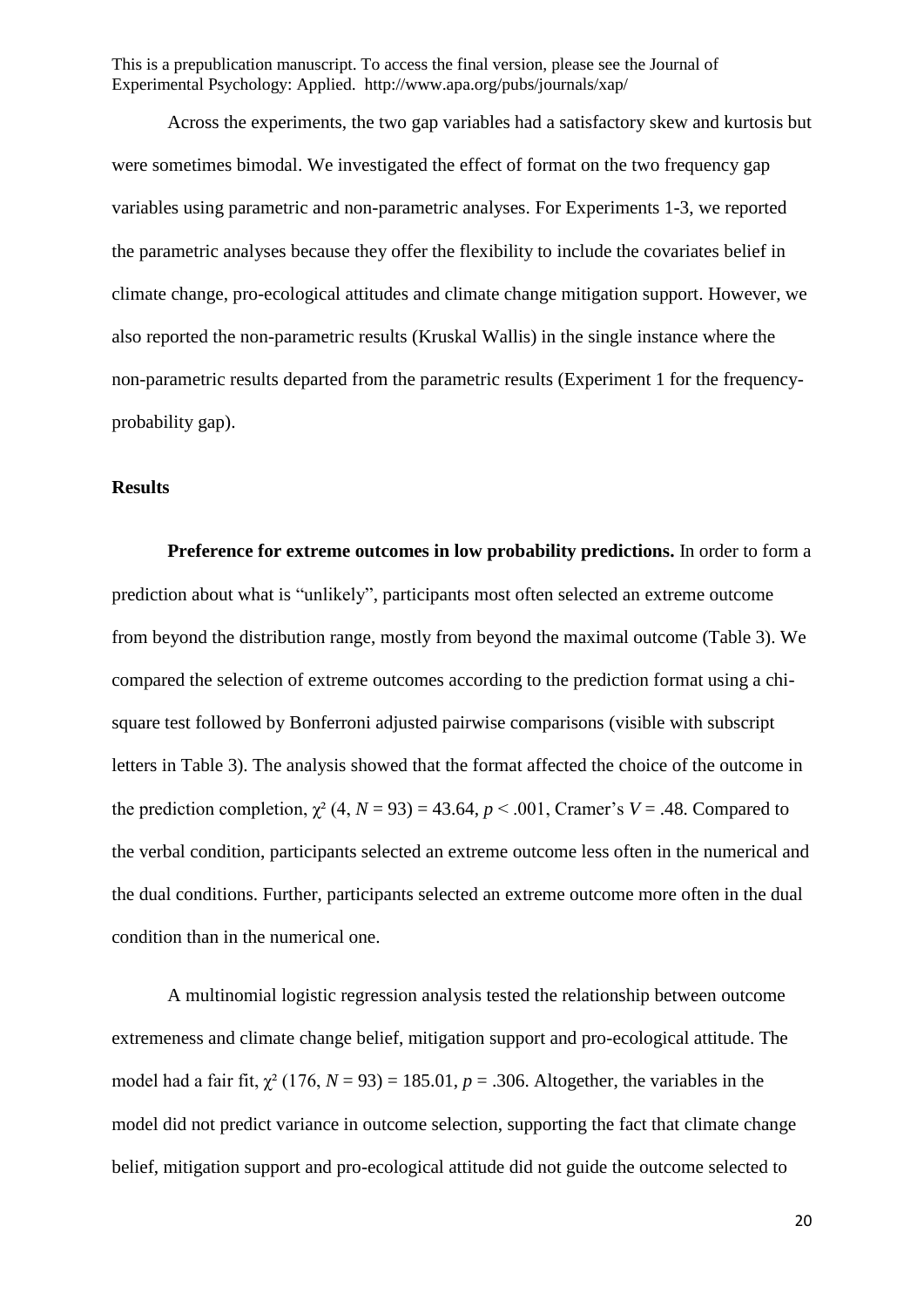complete the prediction,  $\chi^2$  (6, *N* = 93) = 3.25, *p* = .778, Cox and Snell Pseudo R-square =

.03.

### Table 3

*Outcome selected (in %) with its average frequency, cumulative frequency and subjective probability according to the format for Experiments 1, 2, and 3 (n per cell varying from 25 to 35 cases).*

|                             | Prediction format    |                    |                     |  |  |  |  |
|-----------------------------|----------------------|--------------------|---------------------|--|--|--|--|
| <b>Exp./ Outcome</b>        | <b>Verbal</b>        | <b>Numerical</b>   | Dual                |  |  |  |  |
| Exp. 1 (low probability)    |                      |                    |                     |  |  |  |  |
| Outcome                     | % selection          | % selection        | % selection         |  |  |  |  |
| Moderate                    | $10\%$ <sub>a</sub>  | 85% <sub>b</sub>   | $38\%$ <sub>c</sub> |  |  |  |  |
| Extreme low                 | $13\%$ <sub>a</sub>  | $12\%$             | $21\%$ <sub>a</sub> |  |  |  |  |
| Extreme high                | 77% a                | $3\%$ b            | 41% $_{c}$          |  |  |  |  |
| Total extreme               | 90%                  | 15%                | 62%                 |  |  |  |  |
|                             | M(SD)                | M(SD)              | M(SD)               |  |  |  |  |
| Frequency                   | 5.2(12.1)            | 23.0(12.3)         | 14.1(11.3)          |  |  |  |  |
| Cumulative frequency        | 20.6(37.3)           | 75.8 (24.9)        | 45.2(40.1)          |  |  |  |  |
| Subjective probability      | 24.6 (26.8)          | 54.0(26.2)         | 29.3 (21.8)         |  |  |  |  |
| Exp. 2 (medium probability) |                      |                    |                     |  |  |  |  |
| Outcome                     | % selection          | % selection        | % selection         |  |  |  |  |
| Moderate                    | 53% a                | $82\%$ b           | 97% b               |  |  |  |  |
| <b>Extreme low</b>          | $10\%$ <sub>a</sub>  | $6\%$ <sub>a</sub> | $0\%$ <sub>a</sub>  |  |  |  |  |
| Extreme high                | 37% a                | $12\%$ ab          | $3\%$ <sub>b</sub>  |  |  |  |  |
| Total extreme               | 47%                  | 18%                | 3%                  |  |  |  |  |
|                             | M(SD)                | M(SD)              | M(SD)               |  |  |  |  |
| Frequency                   | 25.3(15.0)           | 31.5(14.8)         | 36.9(8.0)           |  |  |  |  |
| Cumulative frequency        | 49.7 (33.0)          | 63.3(26.4)         | 70.6 (12.4)         |  |  |  |  |
| Subjective probability      | 57.8 (20.7)          | 53.5 $(14.6)$      | 54.7 (18.0)         |  |  |  |  |
| Exp. 3 (high probability)   |                      |                    |                     |  |  |  |  |
| Outcome                     | % selection          | % selection        | % selection         |  |  |  |  |
| Moderate                    | $80\%$ <sub>a</sub>  | 68% a              | 53% a               |  |  |  |  |
| Extreme low                 | $20\%$ a             | $26\%$ a           | 44% $_{a}$          |  |  |  |  |
| Extreme high                | $0.0\%$ <sub>a</sub> | $7\%$ <sup>a</sup> | $3\%$ <sub>a</sub>  |  |  |  |  |
| Total extreme               | 20%                  | 33%                | 47%                 |  |  |  |  |
|                             | M(SD)                | M(SD)              | M(SD)               |  |  |  |  |
| Frequency                   | 31.6(12.8)           | 28.7 (14.8)        | 24.4 (16.3)         |  |  |  |  |
| Cumulative frequency        | 73.6 (18.0)          | 74.8 (22.9)        | 74.2 (22.4)         |  |  |  |  |
| Subjective probability      | 67.3 (18.4)          | 74.2 (22.4)        | 75.3 (22.4)         |  |  |  |  |

*Note*: Superscript letter shows the pair of proportions that were statistically different at  $p <$ .05 with Bonferroni adjustment.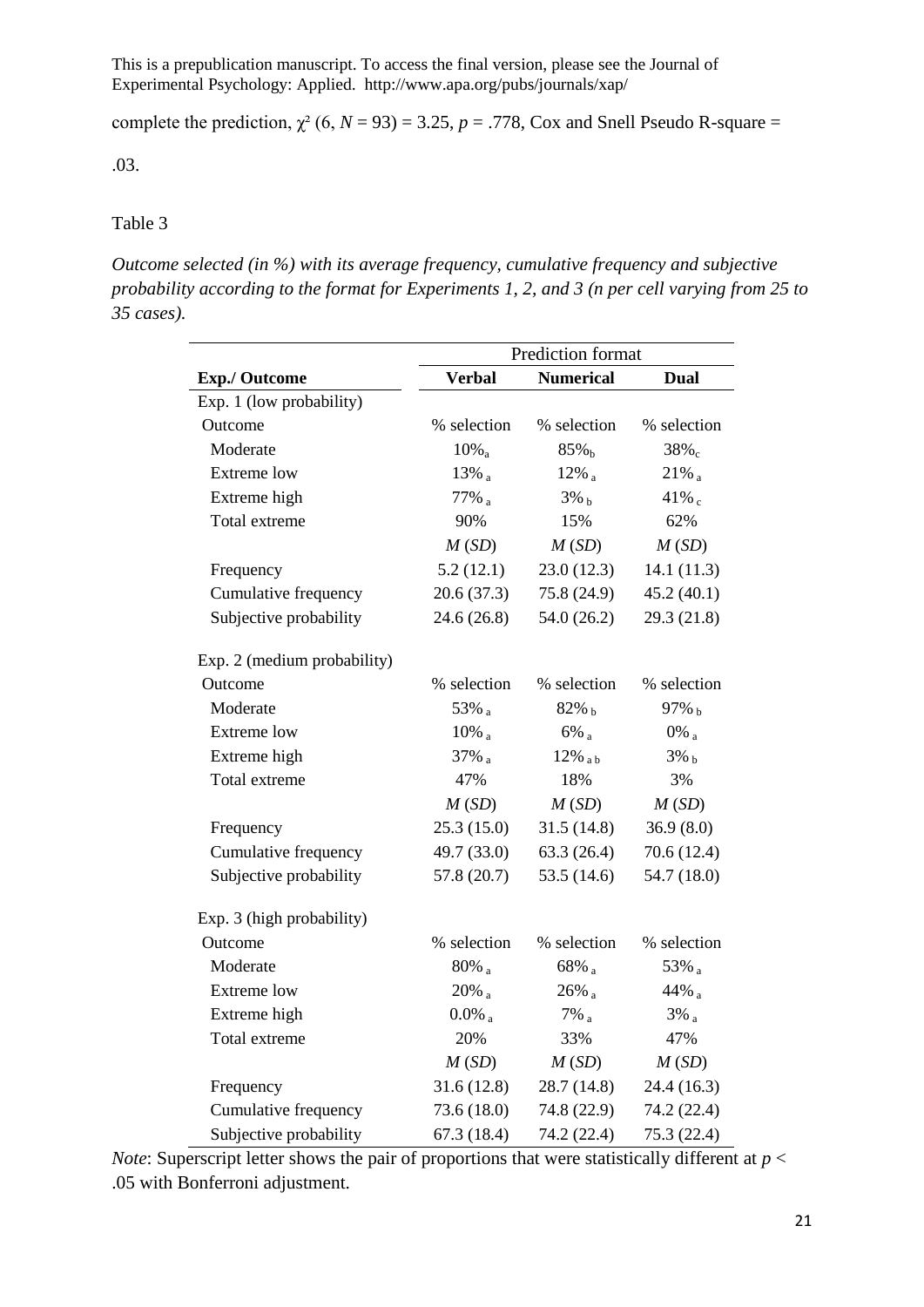**The frequency-probability gaps.** On average, participants chose outcomes with a 13.9% frequency, but they believed that those outcomes had a 36.0% probability of occurring, hence over-estimating the probability of those outcomes and showing an average frequency-probability gap of 22.1%. This is clearly visible in Figure 4, which shows that the frequency and subjective probability distributions do not overlap well, and in Table 4, which shows the average differences (i.e., the gaps). The gap between the cumulative frequency of the chosen outcomes and participants' probability perceptions was also fairly wide (-11 to - 22). The difference between cumulative frequency and probability perception was smaller than the difference between frequency and probability perception for 26% of participants, hinting that this set of participants may have relied more on cumulative frequencies than frequencies to form their probability perceptions.

Our goal was to test the effect of the format together with the climate change individual differences on the difference between frequencies and probability judgments. In order to do this we conducted a multivariate analysis of variance with the frequencyprobability gap and the cumulative-frequency-probability gap as the dependent variables, the prediction format as the independent variable and climate change belief, climate change mitigation support and pro-ecological attitude as the covariate. The format of the prediction had an effect on the frequency-probability gap (see the results of the omnibus test and the pairwise comparisons in Table 4). Compared to the verbal format, the dual format reduced the frequency-probability gap, whereas the numerical format increased it. However, the nonparametric analyses showed no effect of the format on the frequency-probability gap, χ² (2, *N*  $= 64$ )  $= 4.75, p = .093.$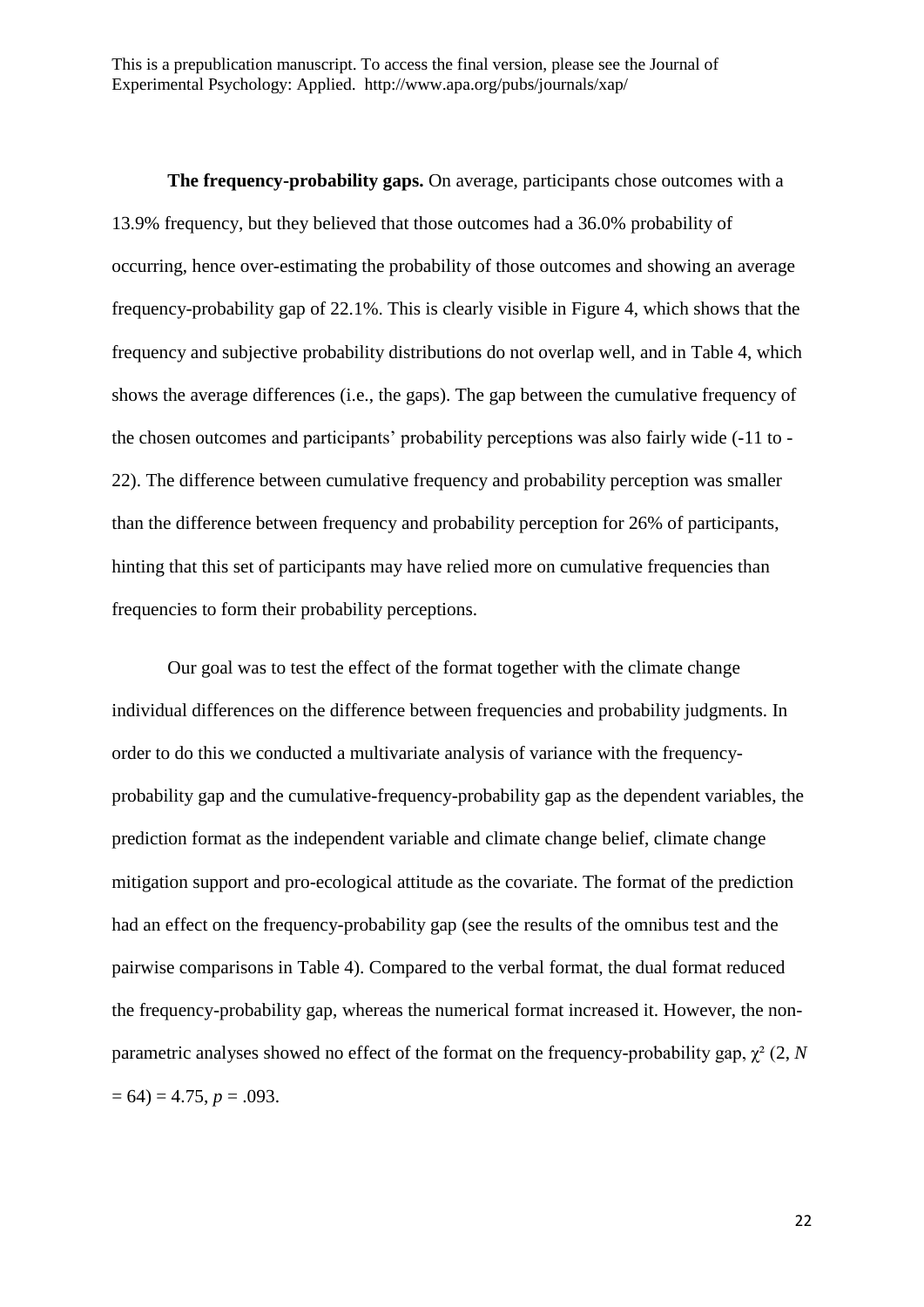

*Figure 4.* Distribution of the frequency (dark grey) and subjective probability (light grey) of the outcome selected by participants according to the format of the prediction for low, medium and high probability predictions respectively tested in Experiments 1-3.

The format of the prediction had an effect on the cumulative-frequency-probability gap (see Table 4). The gap was at its widest in the dual-format condition and at its smallest in the verbal condition. Pairwise comparisons showed only one statistically significant difference, between the verbal and the numerical format condition. The gap in the dualformat condition was in between the gap in the verbal and numerical conditions and was not statistically different to those. Finally, the multivariate tests showed that climate change belief, climate change mitigation support and pro-ecological attitude did not predict the magnitude of the two gap variables,  $F(2, 86) = 2.16$ ,  $p = .121$ ,  $\eta_p^2 = .05$ ,  $F(2, 86) \le 1$ ,  $\eta_p^2$ .01 and *F* (2, 86) = 2.03,  $p = .138$ ,  $\eta_p^2 = .05$ .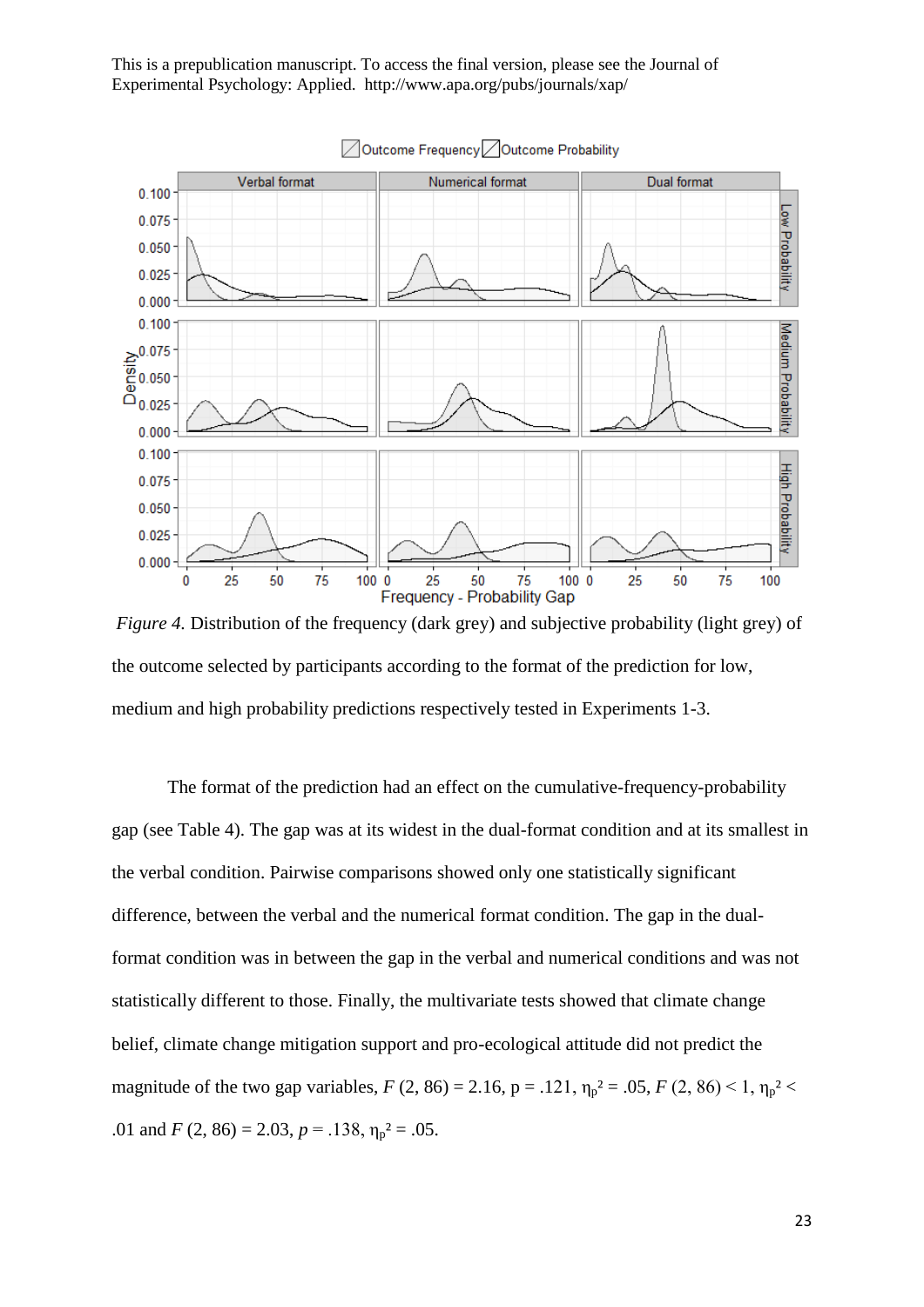#### Table 4

# *Mean frequency-probability and cumulative-frequency-probability gaps for low probability*

*predictions according to the probabilistic format along with pairwise comparisons according* 

| to format (V: verbal, N: numerical, and D: dual; n per cell between 29 and 33; $N = 93$ .). |  |  |  |  |  |
|---------------------------------------------------------------------------------------------|--|--|--|--|--|
|                                                                                             |  |  |  |  |  |

|                  |                |                              |         | Omnibus                          |                             | Pairwise comparison Mdiff and 95% CI  |                                        |  |  |
|------------------|----------------|------------------------------|---------|----------------------------------|-----------------------------|---------------------------------------|----------------------------------------|--|--|
| Gaps             | V              | N                            | D       | $\frac{F}{(2, 92)}$ $p \eta_p^2$ | $N$ vs V                    | $\mathbf{D}$ vs V                     | $\mathbf{D}$ vs N                      |  |  |
| Freq-<br>proba   | 19.5<br>(24.3) | 31.0<br>$(27.4)$ $(19.6)$    | 15.2    | 4.64# .012 .10                   | $13.8*$<br>[0.7, 27.5]      | $-2.4^{\text{ns}}$<br>$[-16.5, 11.8]$ | $16.2*$<br>[1.9, 30.4]                 |  |  |
| C-freq-<br>proba | 4.0<br>(37.9)  | $-21.8$<br>$(33.6)$ $(38.3)$ | $-15.9$ | 3.93 .023 .08                    | $-23.8*$<br>$[-45.8, -1.9]$ | $19.1^{ns}$<br>$[-3.5, 41.8]$         | 4.7 <sup>ns</sup><br>$[-18.1, 27.5]$ . |  |  |

*Note.* \*:  $p < .05$ . Freq-proba: frequency-probability gap and C-freq-proba: cumulative-frequencyprobability gap). # This result was not consistent with the non-parametric analysis, which showed no effect of format in this instance. Mse for freq-proba and C-freq-proba in the MANCOVA: 490.04 and 1255.38;

Many participants selected an outcome that was so extreme that it did not occur at all in the sea rise projections. The preference for extreme outcomes was reduced by using either a numerical or a dual verbal-numerical prediction. However, compared to the verbal format, the numerical and the dual format failed to reduce the frequency-probability gap. In fact, the numerical format actually increased the magnitude of the gap. The gap between probability and cumulative frequencies was also large, which suggests that participants did not rely on a cumulative reading of the distribution to choose their outcomes or to shape their probability perceptions. Yet, the format may have influenced the way participants read the distribution: the difference between cumulative frequency and probability perception was low in the verbal probability condition, which may indicate a cumulative frequency reading of the distribution. Finally, climate change belief, climate change mitigation support and proecological attitude did not guide the selection of a particular outcome nor did it shape the gaps between frequencies and subjective probabilities.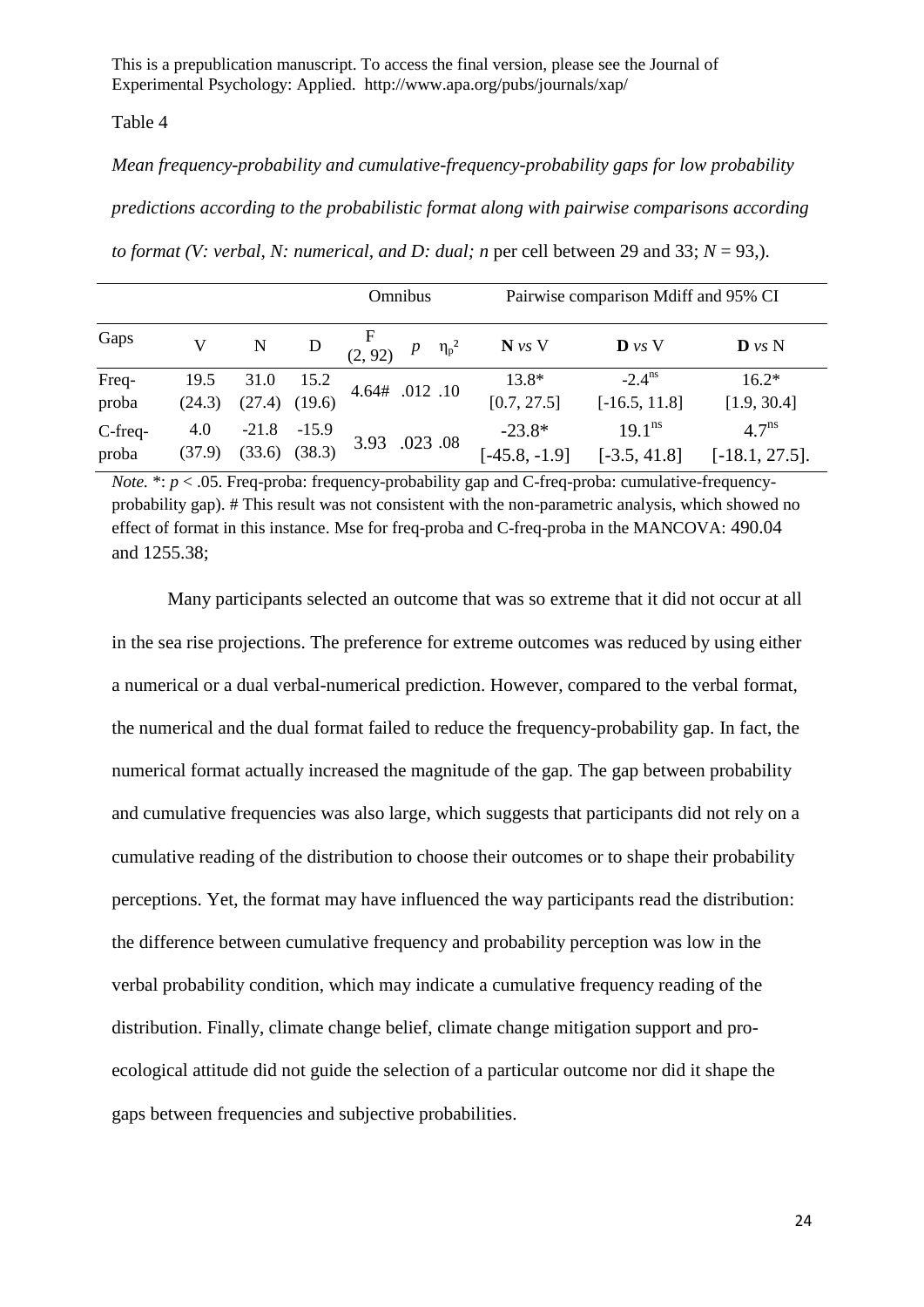### **Experiment 2 – Medium probability predictions**

The IPCC guidelines do not include the probability term "possible", but this expression is used in the IPCC reports to describe climate change outcomes. For example, "possible" occurs 355 times in the climate change mitigation report (2013), whereas "unlikely" appears only 80 times. The term may refer to the notion of feasibility (e.g., "this report was made possible"). However, it is also used as a way to quantify probability as in "non-climate effects could include possible depletion of stratospheric ozone by stratospheric aerosol injections" (p. 61) or "it is possible that the reduction of the ice sheet to a much smaller extent would be irreversible" (IPCC, 2007, p. 152). The term "possible" is also often used to describe the likelihood of climate change outcomes by governmental agencies, in the media or by people in daily life. For example, in a report, the Department of Energy & Climate Change (2014) states that "it is possible that the ice sheet would not be able to regrow..." $(p. 6)$ .

## **Results and Discussion**

**Preference for extreme outcomes in medium probability predictions.** When describing a "possible" sea rise, half of the participants selected an extreme outcome taken from the tails of the distribution (see Table 3). This means that half of the participants chose an outcome that occurred in 10% of the sea rise projections to form a prediction that typically conveys a 50% probability.

We compared the selection of extreme outcomes according to the prediction format using a chi square followed by Bonferroni adjusted pairwise comparisons (visible with subscript letters in Table 3). The analysis showed that format affected the choice of the outcome in the prediction completion,  $\chi^2$  (4, *N* = 98) = 19.12, *p* = .001, Cramer's V = .31. The preference for one of the extreme outcomes dropped from 47% in the verbal format condition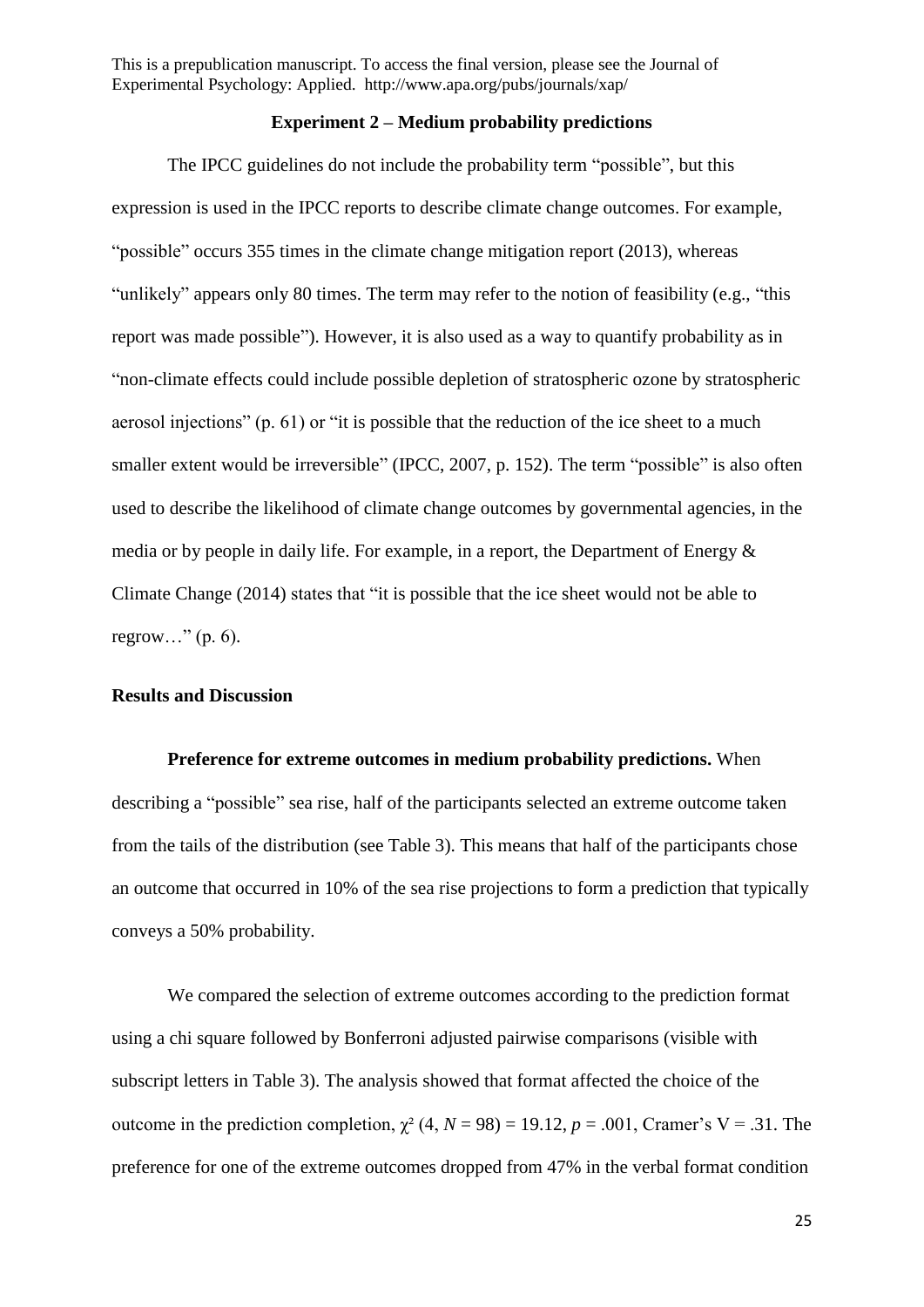This is a prepublication manuscript. To access the final version, please see the Journal of Experimental Psychology: Applied. http://www.apa.org/pubs/journals/xap/ to 6% in the numerical probability prediction and 3% in the dual verbal-numerical condition. Compared to the verbal condition, participants selected less extreme outcomes in the numerical and the dual conditions. Further, participants selected an extreme high outcome less often in the dual condition than in the numerical one.

A multinomial logistic regression tested the relationship between outcome extremeness and climate change belief, mitigation support and pro-ecological attitude. The model had a fair fit,  $\chi^2$  (188,  $N = 98$ ) = 192.25,  $p = .401$ . Altogether, the variables in the model did not predict variance in outcome selection, supporting the fact that climate change belief, mitigation support and pro-ecological attitude did not guide the outcome selected to complete the prediction,  $\chi^2$  (6, *N* = 98) = 4.40, *p* = .623, Cox and Snell Pseudo R-square = .04.

**The frequency-probability gap.** On average, participants chose outcomes that had a 31.2% frequency but believed that the outcome had a 55.3% probability of occurring, hence over-estimating the probability of the outcome and showing an average frequency-probability gap of 24.1%. This is quite obvious in Figure 4, which shows the frequency and probability distributions, and in Table 5, which shows the average differences. The gap between the cumulative frequency of the outcome chosen and participants' probability perception was between -16 and +8. The gap between probability and cumulative frequency was smaller than the difference between probability and frequency for 39% of participants. This indirectly indicates that those participants may have relied more on cumulative frequencies than frequencies to form their probability perceptions.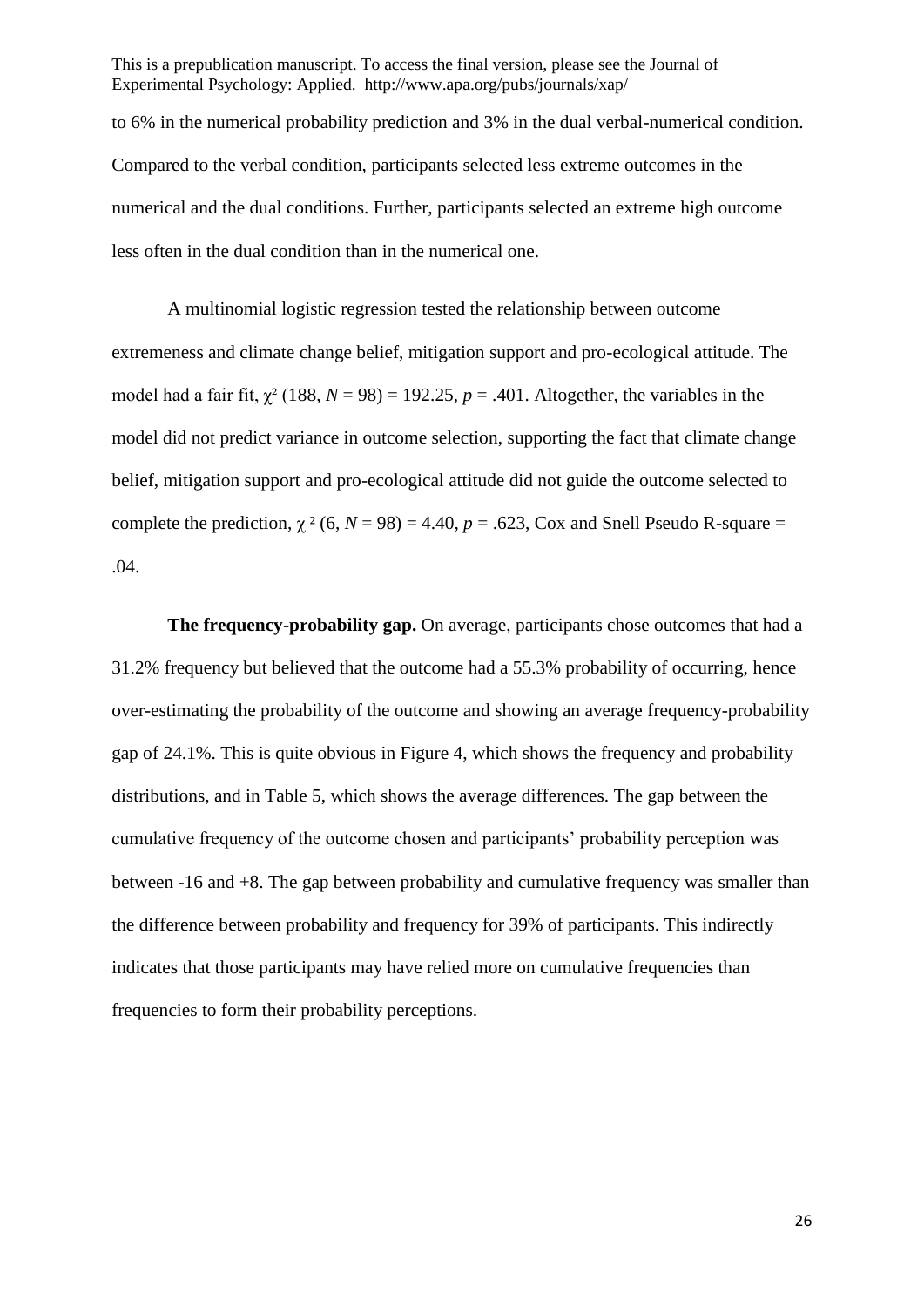Table 5

*Mean frequency-probability and cumulative-frequency-probability gaps for medium*

*probability predictions according to the probabilistic format along with pairwise* 

*comparisons according to format (V: verbal, N: numerical, and D: dual) (N* = 98, *n* per cell

between 30 and 35).

|                  |                |        |                              |                                 | Omnibus  | Pairwise comparison Mdiff and 95% CI |                              |                                        |
|------------------|----------------|--------|------------------------------|---------------------------------|----------|--------------------------------------|------------------------------|----------------------------------------|
| gaps             |                | N      | D                            | $\frac{F}{(2,97)}$ $p \eta_p^2$ |          | $N$ vs V                             | $\mathbf{D}$ vs V            | $\mathbf{D}$ vs $\mathbf{N}$           |
| freq-<br>proba   | 32.4<br>(18.9) | 22.0   | 17.8<br>$(20.9)$ $(19.1)$    | 6.11                            | .003 .12 | $-10.2$<br>$[-21.6, 1.2]$            | $-16.1*$<br>$[-27.4, -4.8]$  | $-5.9$<br>$[-16.7, 4.9]$               |
| C-freq-<br>proba | 8.1<br>(29.5)  | $-9.8$ | $-15.9$<br>$(31.9)$ $(24.2)$ | 7.99 .001 .15                   |          | $-18.8*$<br>$[-35.7, -1.9]$          | $-27.0*$<br>$[-43.7, -10.3]$ | $-8.3^{\text{ns}}$<br>$[-24.2, 7.7]$ . |

*Note.*  $* : p < .05$ . Freq-proba: frequency-probability gap and C-freq-proba: cumulative-frequencyprobability gap). Mse for freq-proba and C-freq-proba in the MANCOVA: 2002.00 and 5731.94

The format of the prediction had an effect on the frequency-probability gap (Table 5). Pairwise comparisons showed that compared to the verbal format, the frequency-probability gap was reduced in the dual-format condition. The frequency-probability gap was similar in the verbal condition compared with the numerical condition and in the dual condition compared with the dual one. The cumulative-frequency-probability gap was also determined by the format of the prediction (Table 5). The gap was wider in the numerical and dualformat condition compared to the verbal condition. The gap was similar between the numerical and the dual condition.

As in Experiment 1, climate change mitigation support and pro-ecological attitude were not related to the average magnitude of the two gap variables,  $F(2, 91) = 1.29$ ,  $p = .280$ .  $\eta_p^2 = .03$  and  $F(2, 91) < 1$ ,  $\eta_p^2 < .01$ . However, climate change belief was related to outcome choice,  $F(2, 91) = 4.29$ ,  $p = .017$ ,  $\eta_p^2 = .09$ . Aligned with this finding, participants who believed more in climate change also exhibited bigger frequency-probability and cumulativefrequency-probability gaps:  $r = 0.39$ ,  $p < .001$  and  $r = .33$ ,  $p = .001$ .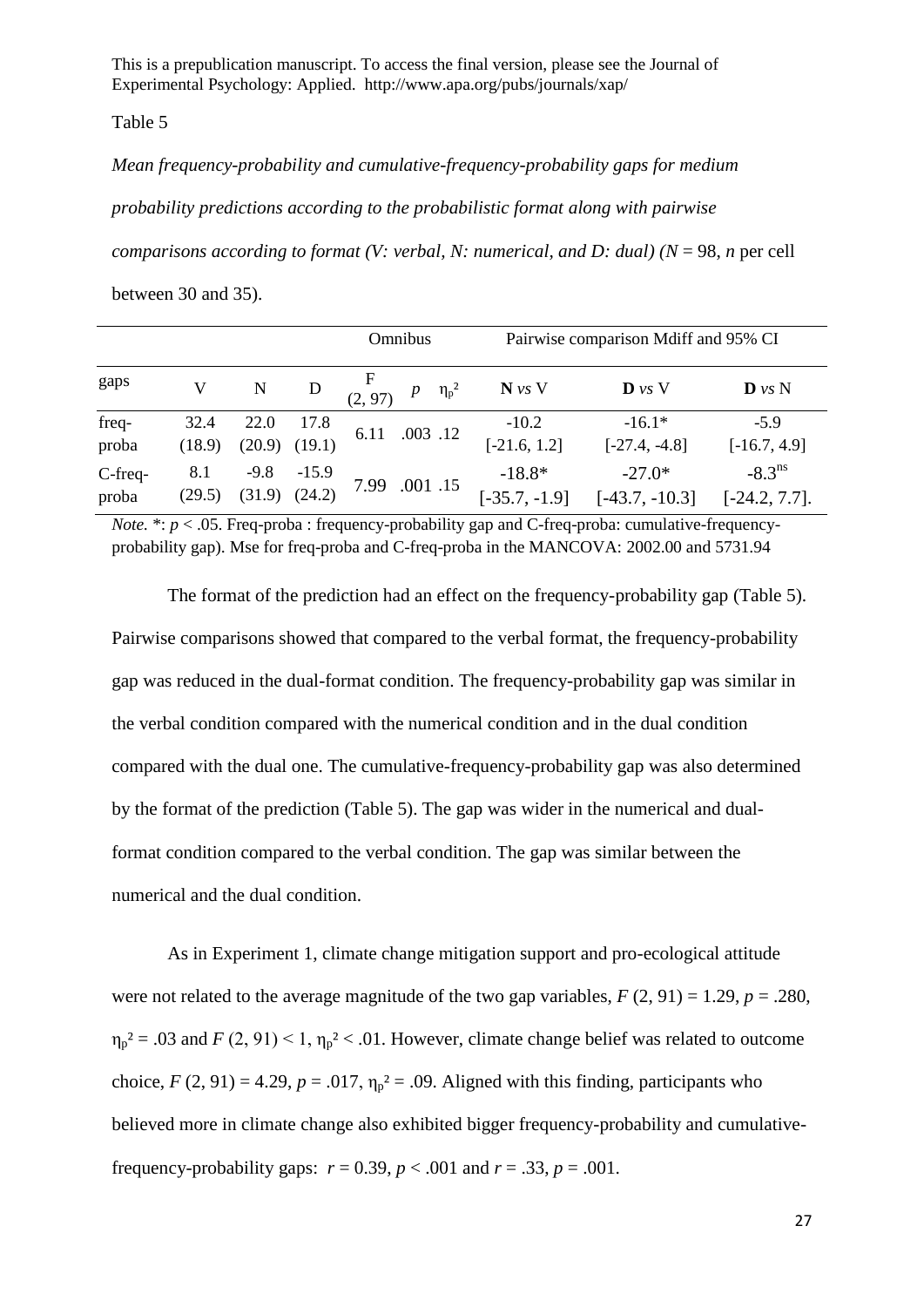Half of the participants made a medium verbal probability prediction with an extreme outcome that occurred in only 10% of the projections. The preference for extreme outcomes was reduced by using either a numerical or dual verbal-numerical prediction. Further, the frequency-probability gap was reduced by the use of the dual format. The majority of the participants seem to have relied more on frequencies than cumulative frequencies to form their probability perceptions. The preference for those extreme outcomes was not predicted by climate change belief, mitigation support and pro-ecological attitude. The difference between probability and frequencies or cumulative frequencies was related to climate change belief but not mitigation support nor pro-ecological attitude.

### **Experiment 3**

Given that the most frequent sea rise in the distribution presented to participants was only 40% frequent and based on the "at least" reading of quantities, we had a different hypothesis for the effect of the format compared to Experiments 1 and 2 (i.e., numerical and dual-format predictions would reduce the preference for extreme outcomes). We hypothesised that if the numerical and dual-format interventions re-enforced the cumulative reading of the sea rise distribution it would lead to an increased preference for extreme outcomes and a decrease in the cumulative-frequency-probability gap. In addition, this would also lead to an increase in the frequency-probability gap. In contrast, if the interventions reenforced a frequency reading of the distribution, they should decrease the preference for extreme outcomes and reduce the gap between frequencies and probabilities.

## **Results and Discussion**

**Preference for extreme outcomes in very high probability predictions.** To make a verbal high probability prediction, only 20% of the participants selected an extreme outcome (see Table 3). We compared the selection of extreme outcomes according to the prediction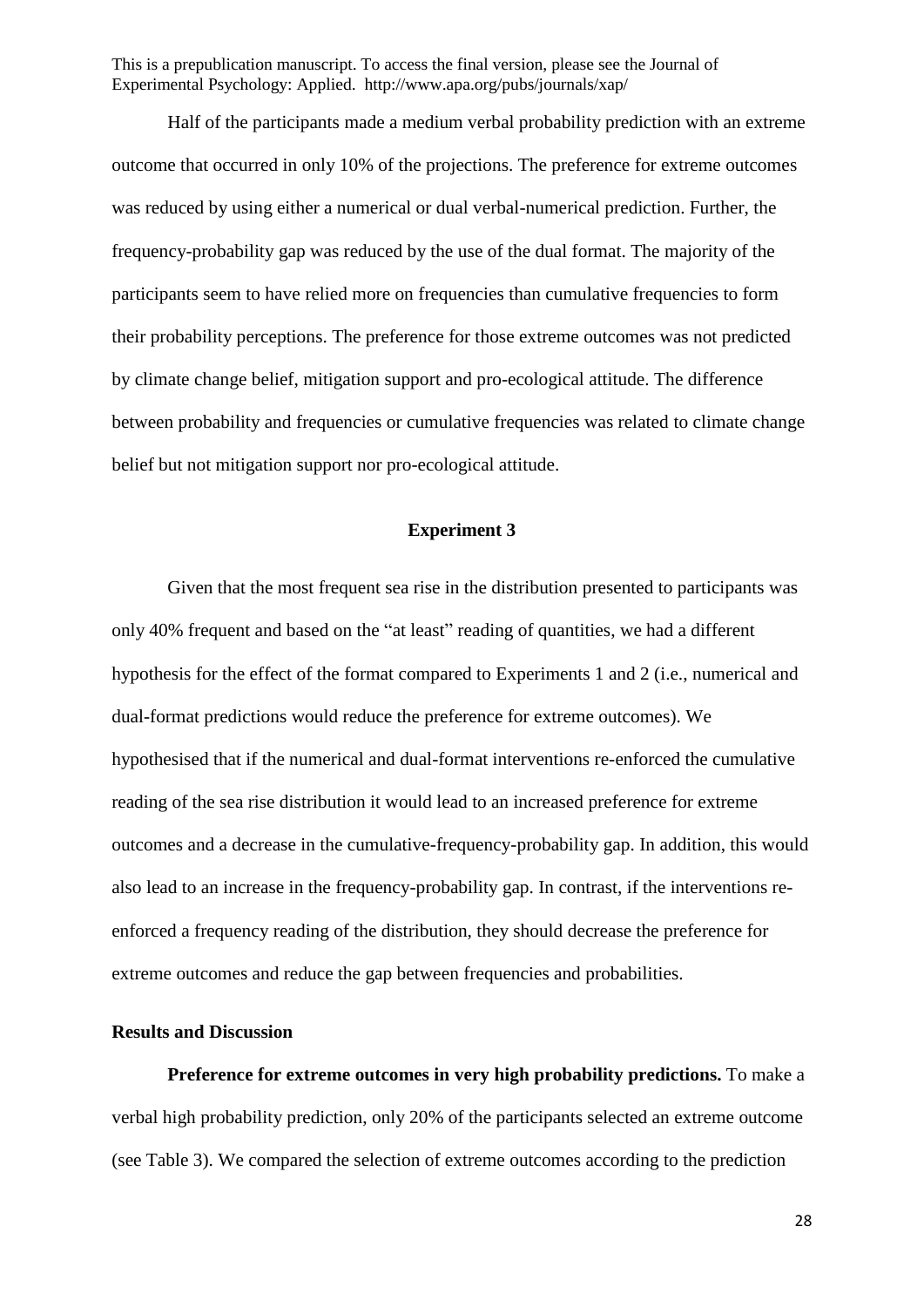format as used in Experiments 1 and 2. Participants chose an extreme outcome twice more in the dual condition than in the verbal one, but the analysis showed no effect of the format,  $\gamma^2$  $(4, N = 88) = 6.22, p = .184$ , Cramer's  $V = .19$ .

A multinomial logistic regression analysis tested the relationship between extremeness of outcome and climate change belief, mitigation support and pro-ecological attitude. The model had a fair fit,  $\chi^2$  (166, *N* = 87) = 161.55, *p* = 583 and showed that climate change belief, mitigation support and pro-ecological attitude did not explain a significant proportion of variance in outcome selection,  $\chi^2$  (6,  $N = 87$ ) = 7.89,  $p = .246$ , Cox and Snell Pseudo R-square = .09.

**The frequency-probability gap.** On average, participants chose outcomes that were 28% frequent but believed that these outcomes had a 72% probability of occurring, hence over-estimating the probability of those outcomes and showing an average frequencyprobability gap of 44%. This is clearly visible in Figure 3, which shows the frequency and probability distributions, and in Table 4, which shows the average differences. The gap between the cumulative frequency of the outcome chosen and participants' probability perception is much smaller (between 0% and 6%). For 72% of participants, the difference between frequency and probability perception was larger than the difference between cumulative frequency and probability perception, indicating that participants may have relied more on cumulative frequencies rather than frequencies to form their probability perceptions.

We tested the effect of the format together with climate change belief on the difference between frequencies and probability judgments as in Experiments 1 and 2. Results (depicted in Table 6) showed no effect of the prediction format on the frequency-probability gap and on the cumulative-frequency-probability gap. Finally, the multivariate tests showed that climate change belief, climate change mitigation support and pro-ecological attitude were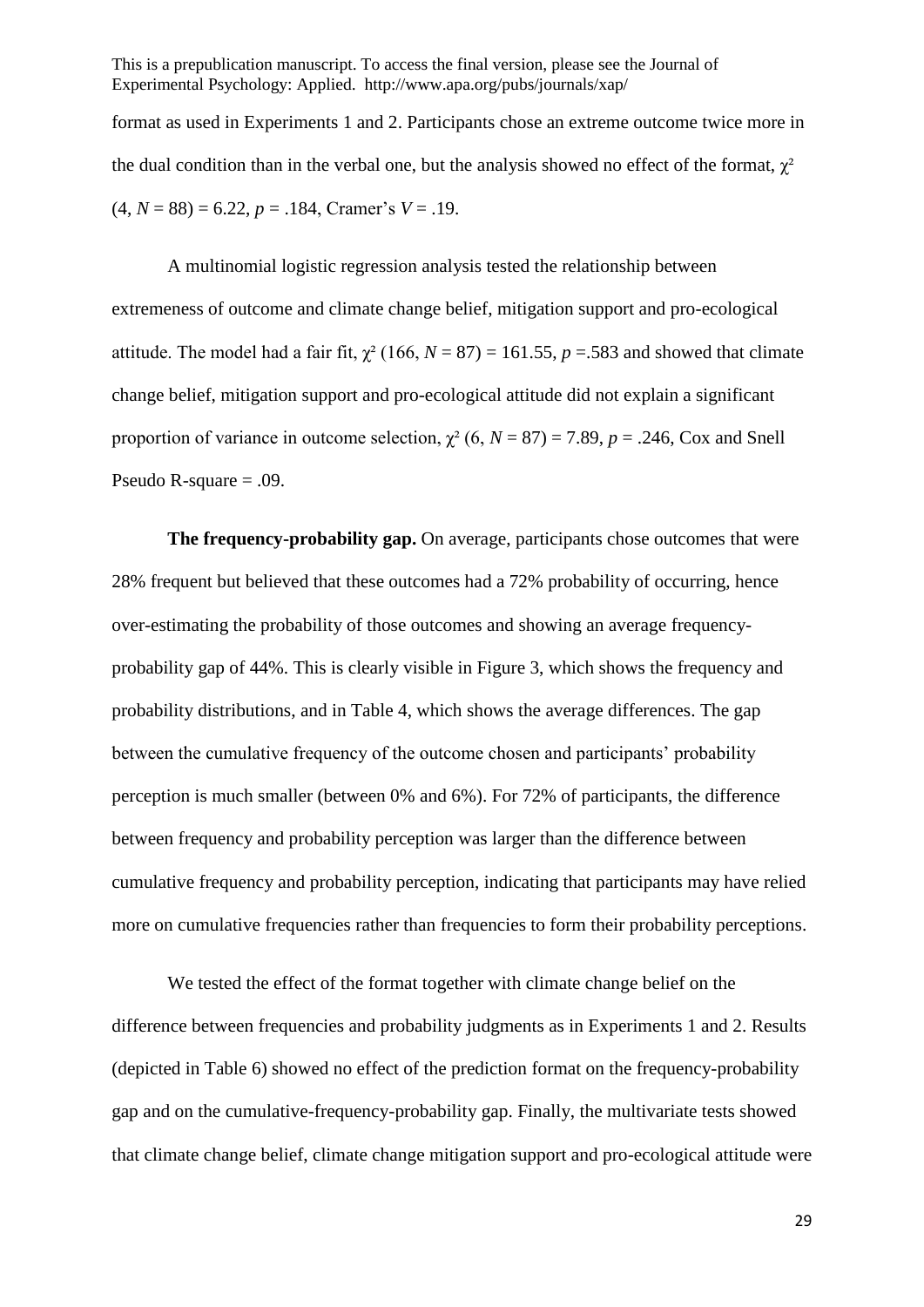not related to the average magnitude of the two gaps,  $F(2, 81) < 1$ ,  $\eta_p^2 = .02$ ,  $F(2, 81) = 2.54$ ,

$$
p = .085
$$
,  $\eta_p^2 = .06$  and  $F(2, 81) = 1.96$ ,  $p = .147$ ,  $\eta_p^2 = .05$ .

Table 6

*Mean frequency-probability and cumulative-frequency-probability gaps for low probability predictions according to the probabilistic format (V: verbal, N: numerical, and D: dual) (N* = 98, *n* per cell between 25 and 32).

| gaps         |              | N            |              | н<br>(2, 92) |      | $\eta_{\rm p}^{\ \ 2}$ |
|--------------|--------------|--------------|--------------|--------------|------|------------------------|
| freq-proba   | 35.7 (23.8)  | 45.5(32.0)   | 50.9(29.2)   | 1.31         | .275 | .03                    |
| C-freq-proba | $-6.3(20.1)$ | $-0.6(30.8)$ | $-6.3(25.3)$ | $0.80\,$     | .455 | .02                    |

*Note.*  $* : p < .05$ . Freq-proba: frequency-probability gap and C-freq-proba: cumulative-frequencyprobability gap). Mse for freq-proba and C-freq-proba in the MANCOVA: 758.4 and 636.6.

In the present experiment, between 20 and 40% of the participants selected a rare and extreme outcome in order to make a high probability prediction. Despite choosing outcomes with a fairly low frequency (around 30%), participants felt that this outcome was actually likely (around 70%). Participants' subjective probabilities matched better with the cumulative frequency of the outcomes. Finally, individual differences regarding climate change did not impact outcome selection nor the frequency-probability gap.

### **Experiment 4**

Experiments 1 and 2 showed that the numerical and the dual format reduced the rate of extreme outcomes for low and medium predictions in favour of outcomes that had a frequency better suited to conveying low and medium probabilities. Further, none of the formats consistently helped to reduce the gap between subjective probability and frequency or cumulative frequency. In the present experiment we had two aims. First, we aimed to test the robustness of the observed effects in a more controlled environment (i.e., in lab settings).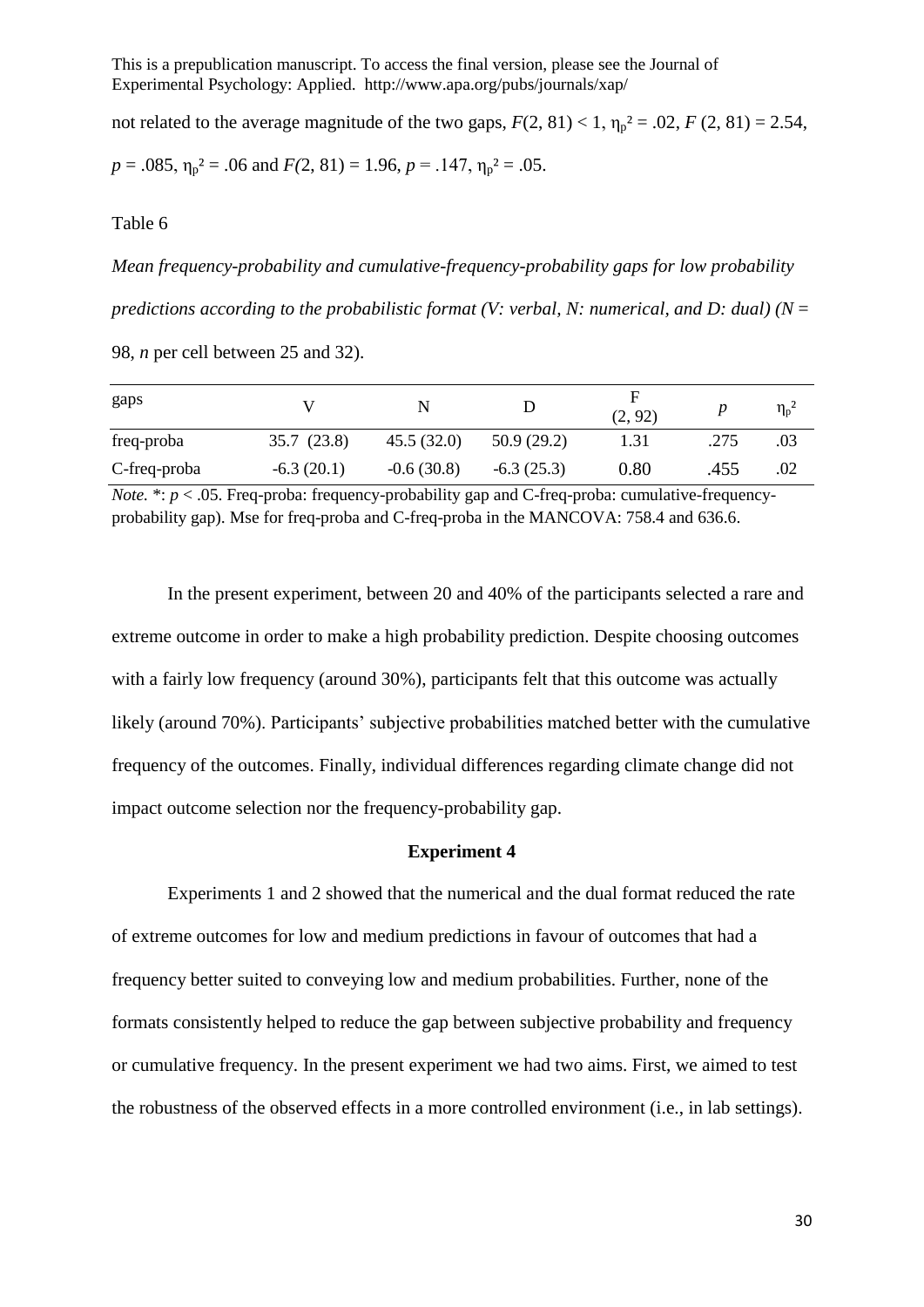This is a prepublication manuscript. To access the final version, please see the Journal of Experimental Psychology: Applied. http://www.apa.org/pubs/journals/xap/ Second, we aimed to assess the effect of the probability conveyed by the prediction and

whether this interacts with its format to determine outcome selection.

#### **Method**

**Participants.** A total of 89 psychology students from Kingston University, London, completed the web questionnaire in exchange for course credits. The sample included 79% females and participants had a mean age of 22.4 years  $(18-51, SD = 5.68)$ . The sample was diverse in terms of ethnicity with 27% White British, 20% Black British, 18% White Other, 14% Asian British, 15% Asian/Other or Black/Other and 6% Other. Most students were in their first year of study (81%).

**Design and materials.** This experiment features a 3 (Probability conveyed: low, medium and high probability)  $\times$  3 (Format: numerical, verbal and dual) mixed design where the probability conveyed by the prediction was manipulated within-subjects and the format of the prediction was manipulated between-subjects. Participants completed an online questionnaire on individual computers in small groups overseen by two research assistants. Participants read the same sea rise vignette as in Experiments 1-3 but with three incomplete predictions conveying a low, medium and very high probability of occurrence. The order of presentation of the three predictions was randomised for each participant. The probabilistic format of the prediction was manipulated as in Experiments 1-3. Then, participants were shown their three predictions on three different web pages and rated the likelihood that they conveyed on a 0%-100% slider scale with increments of 1.

# **Results and Discussion**

**Preference for extreme outcomes.** In the verbal condition, participants selected an extreme outcome about 2/3 of the time. Table 7 shows the proportion of selection of extreme outcome. This preference appeared to decrease when the probability increased: 90% of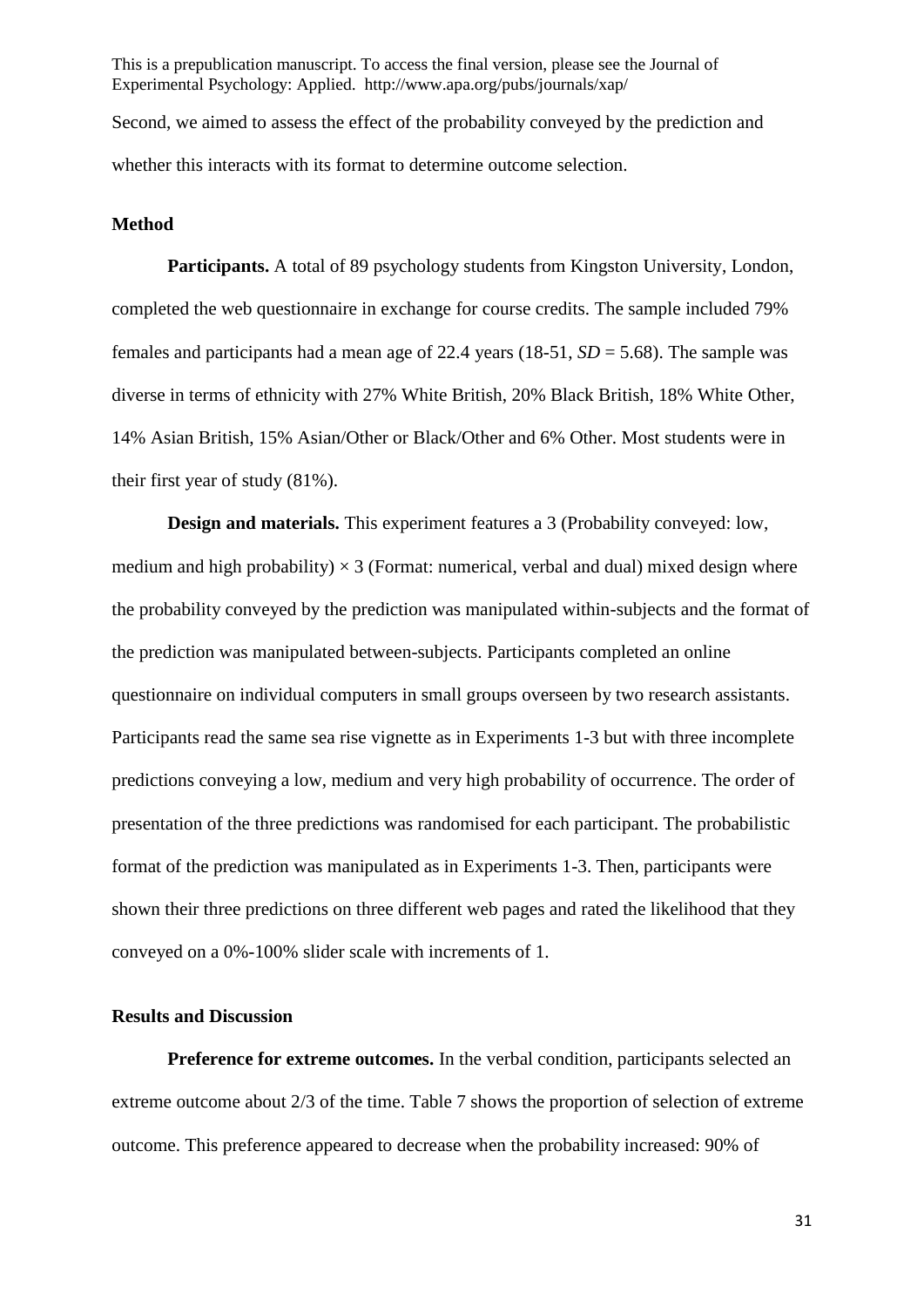participants selected an extreme outcome for "unlikely", 65% for "possible" and 47% for "virtually certain". A Friedman test confirmed this trend,  $\gamma^2$  (2,  $N = 89$ ) = 28.79, *p* < .001. The numerical and the dual format decreased the selection of extreme outcomes for low and medium probability predictions but not for high probability predictions as indicated by three chi square analyses. The format of the prediction had an impact on the extremeness of the outcome selected by participants for low probability predictions, but not for medium and high probability predictions,  $\chi^2$  (4, *N* = 89) = 13.83, *p* = .008, Cramer's *V* = .28,  $\chi^2$  (4, *N* = 89) = 7.80, *p* = .099, Cramer's *V* = .21, χ² (4, *N* = 89) = 3.50, *p* = .477, Cramer's *V* = .14. The pairwise comparisons showed that participants chose an extreme high outcome less often in the numerical condition. Despite the main effect of the format not being significant for medium probability predictions, the pairwise comparisons showed that the dual format reduced the selection of extreme outcomes (see subscript letter in Table 7).

### **The frequency-probability gap.**

Participants globally and consistently over-estimated the probability of those outcomes and showed an average frequency-probability gap that ranged from 20% to more than 50%. This is plain to see in Figure 5, which shows that the frequency and the probability distributions do not overlap well. Table 8 shows the average differences between subjective probability and frequency or cumulative frequency (i.e., the gap variables).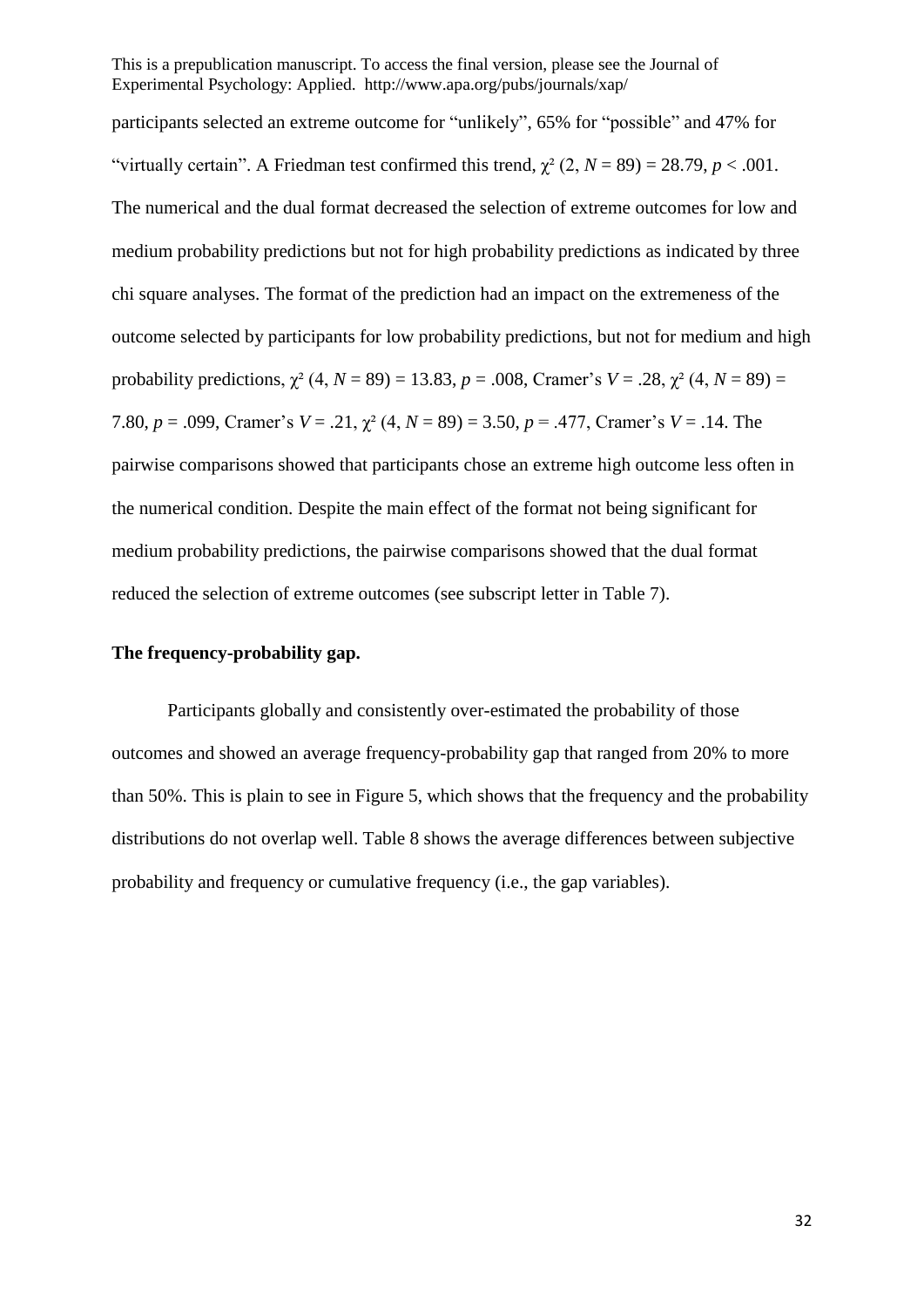# Table 7

*Outcome selected (in %) together with average frequency, cumulative frequency and* 

*subjective probability according to the format in Experiment 4 (* $N = 89$ *).* 

|                            | Prediction format   |                      |                      |  |  |  |  |  |
|----------------------------|---------------------|----------------------|----------------------|--|--|--|--|--|
|                            | <b>Verbal</b>       | <b>Numerical</b>     | Dual                 |  |  |  |  |  |
| <b>Probability/Outcome</b> |                     |                      |                      |  |  |  |  |  |
|                            |                     |                      |                      |  |  |  |  |  |
| Low probability            | % selection         | % selection          | % selection          |  |  |  |  |  |
| Moderate                   | $11\%$ <sub>a</sub> | $33\%$ a             | 19% $_{a}$           |  |  |  |  |  |
| <b>Extreme</b> low         | $21\%$ <sub>a</sub> | 47% b                | $32\%$ <sub>ab</sub> |  |  |  |  |  |
| Extreme high               | $68\%$ a            | $20\%$ b             | 48% ab               |  |  |  |  |  |
| Total extreme              | 89%                 | 67%                  | 80%                  |  |  |  |  |  |
|                            | M(SD)               | M(SD)                | M(SD)                |  |  |  |  |  |
| Frequency                  | 6.4(11.0)           | 12.3(11.9)           | 9.0(10.8)            |  |  |  |  |  |
| Cum. frequency             | 32.5(42.7)          | 70.0(38.6)           | 48.4 (45.8)          |  |  |  |  |  |
| Subjective probability     | 31.1(21.9)          | 33.1(16.8)           | 29.7(25.6)           |  |  |  |  |  |
| Medium probability         | % selection         | % selection          | % selection          |  |  |  |  |  |
| Moderate                   | $36\%$ <sub>a</sub> | $63\%$ <sub>ab</sub> | $68\%$ b             |  |  |  |  |  |
| <b>Extreme</b> low         | $21\%$ <sub>a</sub> | $13\%$               | $16\%$ <sub>a</sub>  |  |  |  |  |  |
| Extreme high               | 43% a               | $23\%$ a             | $16\%$ <sub>a</sub>  |  |  |  |  |  |
| Total extreme              | 64%                 | 36%                  | 32%                  |  |  |  |  |  |
|                            | M(SD)               | M(SD)                | M(SD)                |  |  |  |  |  |
| Frequency                  | 15.7(11.4)          | 18.0(15.0)           | 18.8(11.8)           |  |  |  |  |  |
| Cum. frequency             | 20.4(40.3)          | 62.3(37.5)           | 60.7(36.4)           |  |  |  |  |  |
| Subjective probability     | 49.0 (21.3)         | 47.0 (19.6)          | 53.1 (18.6)          |  |  |  |  |  |
| High probability           | % selection         | % selection          | % selection          |  |  |  |  |  |
| Moderate                   | 54% a               | $33\%$ <sub>a</sub>  | 55% a                |  |  |  |  |  |
| Extreme low                | $39\%$ <sub>a</sub> | 57% $_a$             | 39% a                |  |  |  |  |  |
| Extreme high               | $7\%$ <sub>a</sub>  | $10\%$ <sub>a</sub>  | $7\%$ <sub>a</sub>   |  |  |  |  |  |
| Total extreme              |                     |                      |                      |  |  |  |  |  |
|                            | 46%                 | 67%                  | 46%                  |  |  |  |  |  |
|                            | M(SD)               | M(SD)                | M(SD)                |  |  |  |  |  |
| Frequency                  | 22.9(15.8)          | 15.7(15.9)           | 24.5 (15.7)          |  |  |  |  |  |
| Cum. frequency             | 75.0(28.1)          | 79.7 (31.0)          | 74.8 (26.9)          |  |  |  |  |  |
| Subjective probability     | 70.5(23.9)          | 71.3 (32.0)          | 78.1 (26.8)          |  |  |  |  |  |

*Note*: Superscript letter shows the pair of proportions that were statistically different at  $p <$ .05 with Bonferroni adjustment.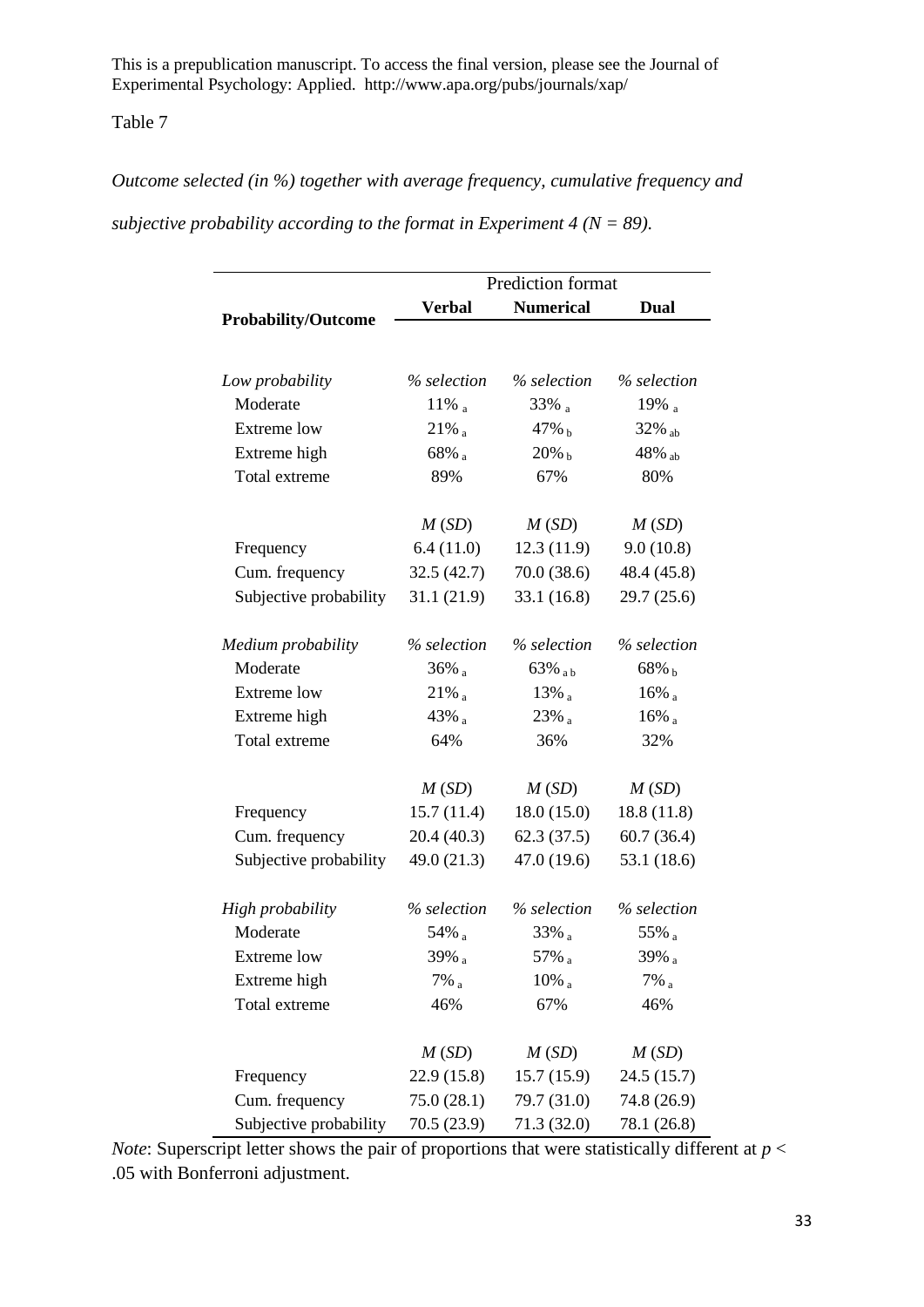

*Figure 5.* Distribution of the frequency (dark grey) and subjective probability (light grey) of the outcome selected by participants according to the format of the prediction for low, medium and high probability predictions found in Experiment 4 (with probability conveyed as a within-subjects independent variable).

The probability conveyed by the prediction had a positive effect on the magnitude of the frequency-probability gap: the gap was larger for high probability predictions. We observed the opposite pattern for the cumulative-frequency-probability gap: the gap was smaller for higher probability predictions. The format did not seem to affect the frequencyprobability gap but seemed to affect the cumulative-frequency-probability gap which was larger for the numerical and the dual-format predictions than for the verbal probability predictions.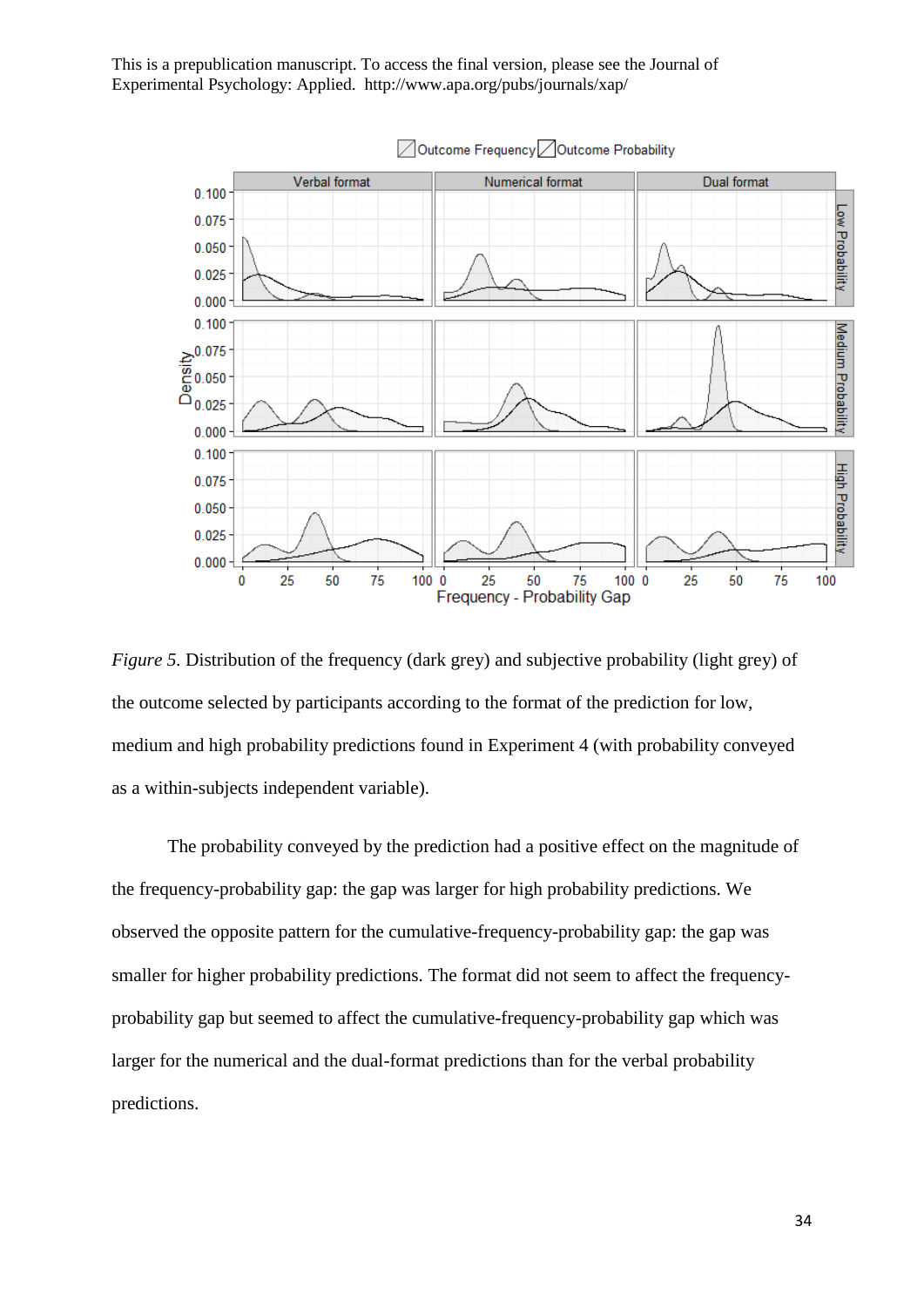We tested the effect of the probability conveyed and the format of the prediction, along with their interaction, with a Generalized Estimating Equation (GEE) for ordinal variables with probability conveyed as a within-subject independent variable and format as a between-subjects independent variable for both gap variables, separately. The results showed that the probability conveyed had an effect on the magnitude of the frequency-probability gap but that the format did not, Wald  $\chi^2$  (2, *N* = 89) = 57.94, *p* < .001, Wald  $\chi^2$  (2, *N* = 89) = 0.07,  $p = .964$ . The probability conveyed and the format did not interact, Wald  $\gamma^2$  (4,  $N = 89$ ) = 1.78,  $p = .777$ .

#### Table 8

*Mean outcome frequency, subjective probability and frequency-probability gap as a function of the probabilistic format of the prediction in Experiment 4 (verbal, numerical, and dual; n per cell varied between 28 and 31).* 

|            | Low probability |         |         |        | Medium probability |        | High probability |        |        |
|------------|-----------------|---------|---------|--------|--------------------|--------|------------------|--------|--------|
| Gaps       | Verbal          | Num.    | Dual    | Verbal | Num.               | Dual   | Verbal           | Num.   | Dual   |
| Freq-      | 24.7            | 20.7    | 20.6    | 33.3   | <b>29.0</b>        | 34.4   | 47.6             | 55.7   | 53.6   |
| proba      | (23.7)          | (21.8)  | (23.7)  | (27.6) | (21.1)             | (22.7) | (23.6)           | (33.9) | (29.5) |
| $C$ -freq- | $-1.4$          | $-36.9$ | $-18.7$ | $-1.3$ | $-15.3$            | $-7.6$ | $-4.5$           | $-8.3$ | 3.3    |
| proba      | (42.5)          | (42.4)  | (56.7)  | (48.0) | (40.1)             | (37.6) | (36.1)           | (45.0) | (32.0) |

*Note*. freq-proba (frequency-probability gap) and C-freq-proba (cumulative-frequency-probability gap).

For the cumulative-frequency-probability gap, the GEE results showed the probability conveyed had an effect on the magnitude of the frequency-probability gap but the format did not, Wald  $χ²$  (2,  $N = 89$ ) = 106.78,  $p < .001$ , Wald  $χ²$  (2,  $N = 89$ ) = 2.58,  $p = .275$ . However, we also observed that the probability conveyed and the format interacted to determine the cumulative-frequency-probability gap, Wald  $\chi^2$  (4, *N* = 89) = 10.22, *p* = .037. The interaction reflected the fact that the cumulative-frequency-probability gap varied more according to the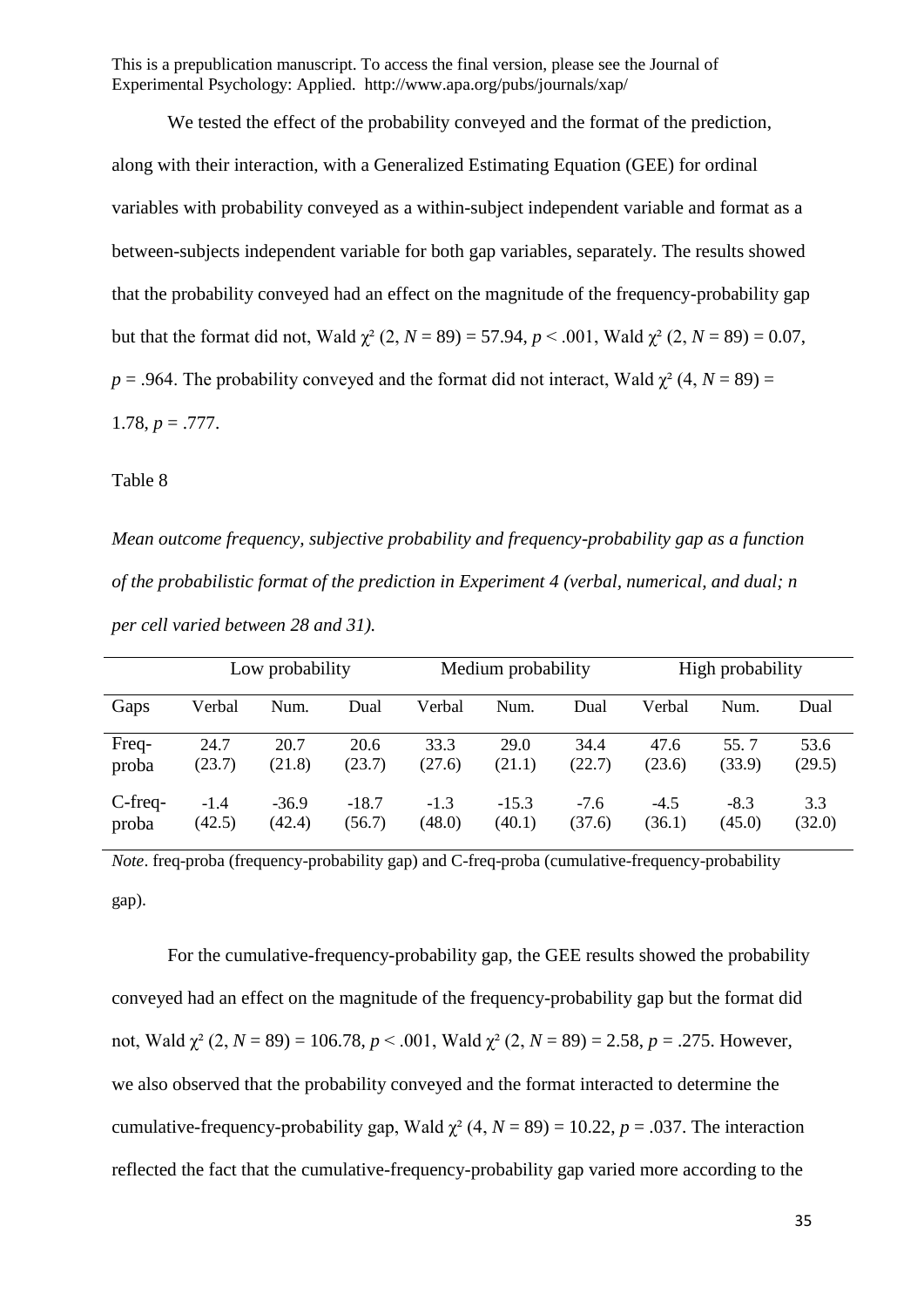format in the low probability condition than in the medium and high probability conditions (see bottom row of Table 8). We conducted three Kruskal-Wallis tests to investigate the effects of format within each probability magnitude. The results showed that the format did not have an effect on cumulative-frequency-probability for low, medium and high probability predictions (after adjusting for the p value threshold), Kruskal-Wallis  $\chi^2$  (2, *N* = 89) = 6.28, *p*  $= .043$ ,  $\chi^2$  (2, *N* = 89) = 0.75, *p* = .688 and  $\chi^2$  (2, *N* = 89) = 1.50, *p* = .472.

The results of Experiment 4 replicated the pattern of outcome selection observed in Experiments 1, 2 and 3 in the verbal probability condition, with a preference for extreme outcomes for low and moderate probability predictions. The findings replicate the fact that the numerical format decreased the preference for extreme outcomes in the low probability condition and that the dual format decreased the selection of extreme outcomes for medium probability predictions. Despite results being in the expected direction, we did not replicate the finding that the numerical format reduced the selection of extreme outcomes for medium probability predictions and that the dual format reduced the preference for extreme outcomes for low probability predictions. Further, the experiment replicated the fact that the format did not affect the frequency-probability gap for low and high probability predictions but did not replicate the gap reduction in medium probability predictions.

#### **General Discussion**

In the four experiments presented here, we found that participants exhibited a preference for predicting rare and extreme sea rise outcomes for low and medium verbal probability predictions, but not for high probability predictions. Participants' beliefs in climate change, pro-ecological attitudes and support for climate change mitigation did not lead to a greater preference for predicting extremely large climate change outcomes. We have also shown that participants over-estimated the probability of the outcomes they predicted, as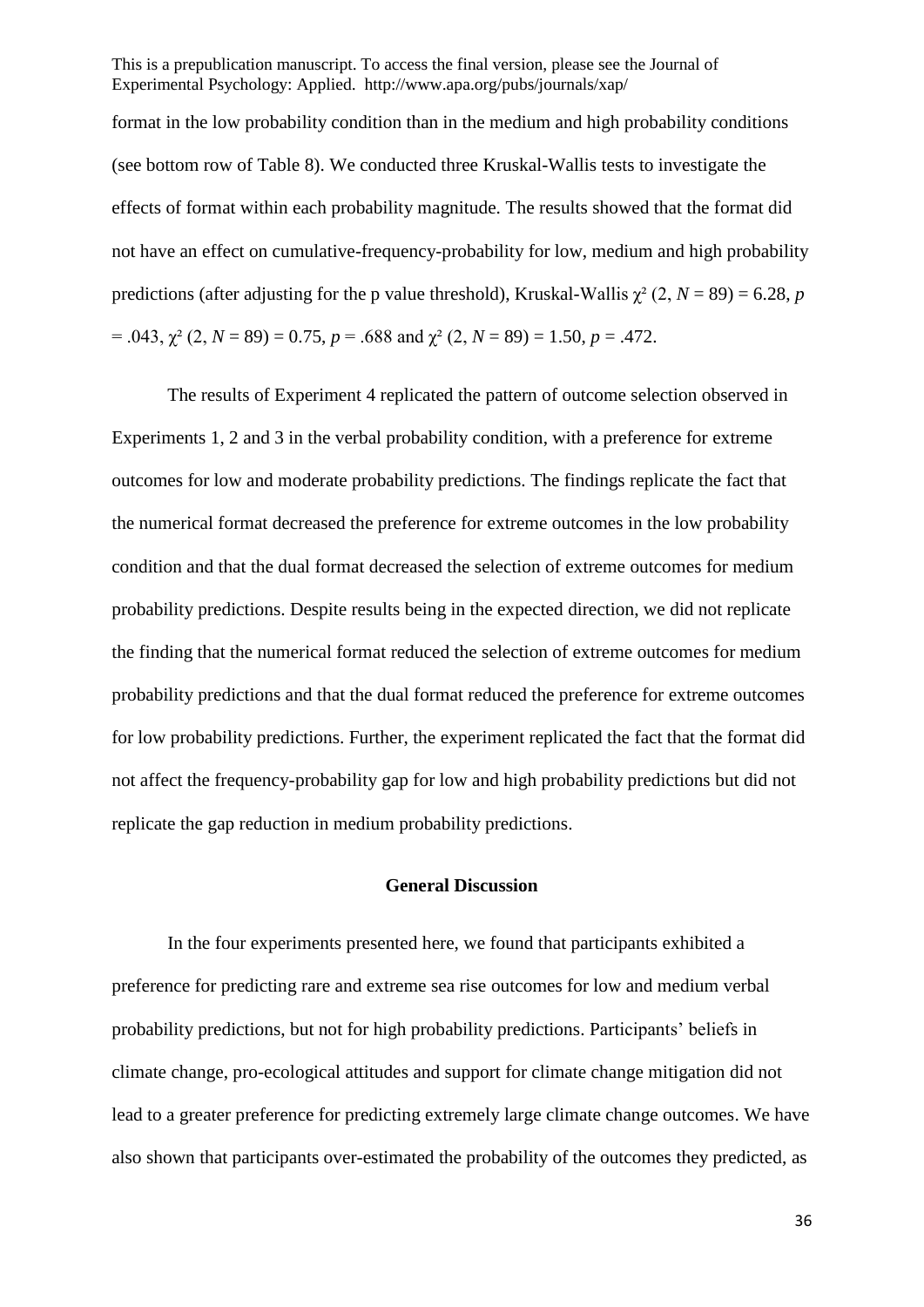shown by a wide frequency-probability gap. Despite knowing the frequency of the outcome they predicted, participants largely over-estimated its probability of occurrence. Participants' probability perceptions also departed substantially from the outcomes' cumulative frequencies for low and medium probability predictions. However, participants' probability perceptions were fairly close to the outcome cumulative frequency for very high probabilities, indicating that participants may have relied on a cumulative reading of the distribution to make their predictions. Finally, the format-based interventions only brought some limited benefits. The numerical format reduced the preference for extreme outcomes for low probability predictions (Experiments 1 and 4) and the dual format reduced the selection of extreme outcomes for medium probability predictions (Experiments 2 and 4). However, none of the formats consistently reduced the frequency-probability gaps.

# **Preference for predicting extreme outcomes**

*Unlikely and Possible outcomes.* Participants consistently exhibited a strong preference for predicting extreme outcomes for low and moderate probabilities in the verbal format conditions. Predicting an extreme outcome may be perceived as valuable by recipients: extreme predictions are judged more positively than timid predictions, even when the extreme predictions are wrong (McKenzie & Amin, 2002). The extreme outcomes selected for "unlikely" and "possible" were taken from the upper end of the distribution and can be considered to stem from the informativeness of the most extreme outcome. The selection of maximal outcomes for "possible" also correspond to their frequent matching with an upper interval single bound marker (Teigen et al., 2014). When prompted to complete a "possible" prediction with an outcome and a modifier of their choice (e.g., "at least", "up to", "around" or "exactly") 75% of the participants selected the maximal outcome and the modifier "up to".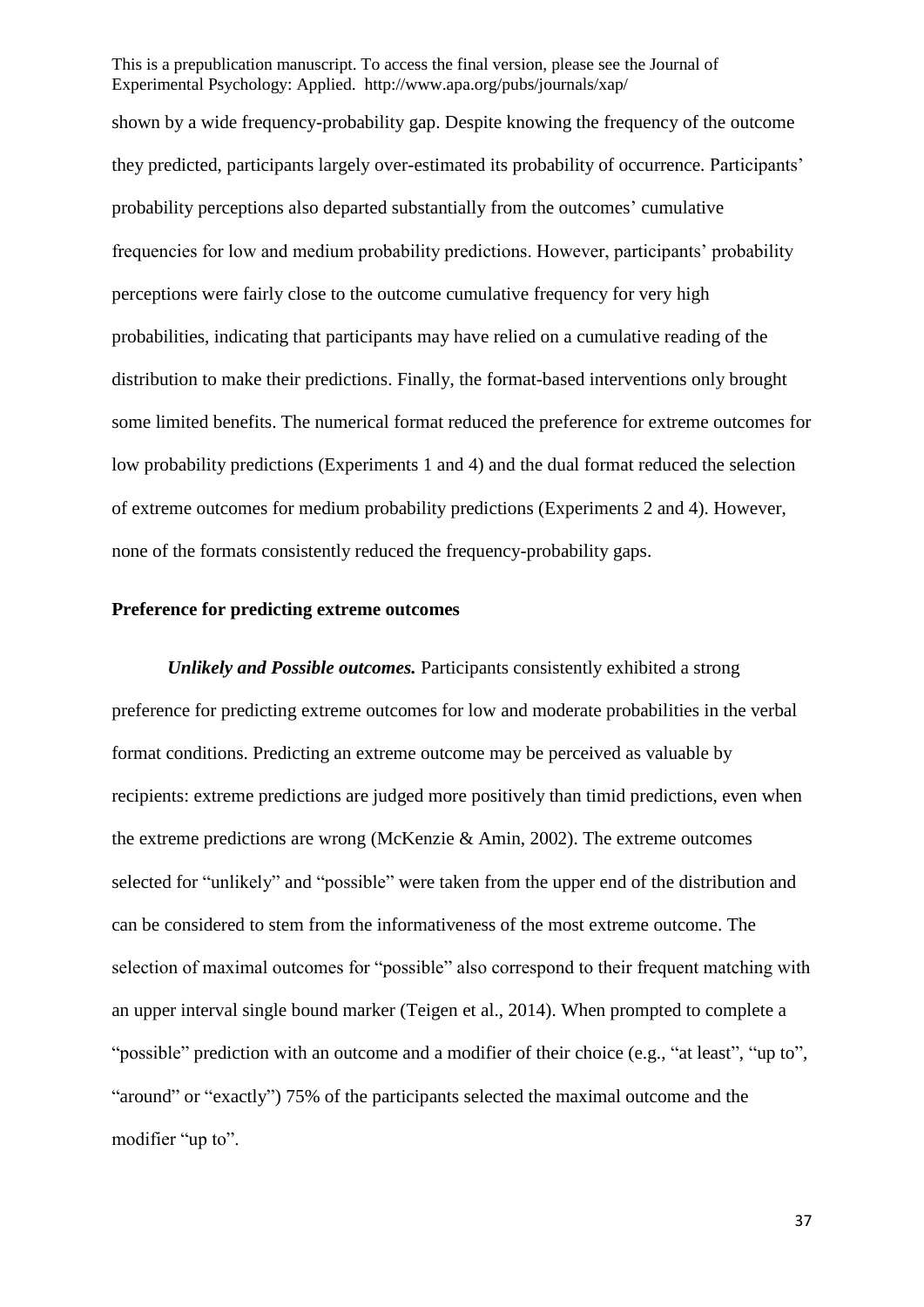*Virtually certain.* The selection of the minimal outcome for "virtually certain" predictions may have stemmed from a cumulative reading of the frequency distribution whereby the minimal continuous outcome is indeed certain. The gap between the frequency and the probability of the outcome was quite large for the high probability predictions. However, when we examined the difference between the subjective probability and cumulative frequencies of the outcomes, the gap was much smaller, indicating that participants may have relied on a cumulative reading of the frequencies to choose their outcome and assess its probability of occurring. This is consistent with findings that participants associated lower bound markers such as "at least" in "certain" predictions (Juanchich et al., 2013). This finding also explains why in past research many participants selected the minimal outcome to predict what "will" happen (Juanchich et al., 2013; Teigen & Filkuková, 2013; Teigen et al., 2014).

*Minimum and maximum outcome predictions seen as single bound interval predictions.* As described above, for "certain" predictions, minimal values may have been chosen with an implicit "at least" in mind, and for "possible", maximal values may have been chosen with an implicit "up to" in mind. When "certain" predictions of minimal outcomes are considered to predict the lower bound of an interval, they should be considered to be 100% likely. In this case, "certain" hints at a minimal sea level rise that could happen and entails the possibility of larger sea rise magnitudes. Following the same reasoning, when "certain" predictions of maximal outcomes are considered to predict the upper bound of an interval, they should also be considered to be 100% likely. In this case, "possible" hints at a maximum sea rise, and entails the possibility of the occurrence of a smaller sea level rise. For example, saying that the sea level will rise "up to" 200 m in the next five years is 100% sure, given that any sea level rise that will happen in the next few years will fall below this upper bound. In line with the "at least" cumulative reading of "certain", minimal outcomes were judged to be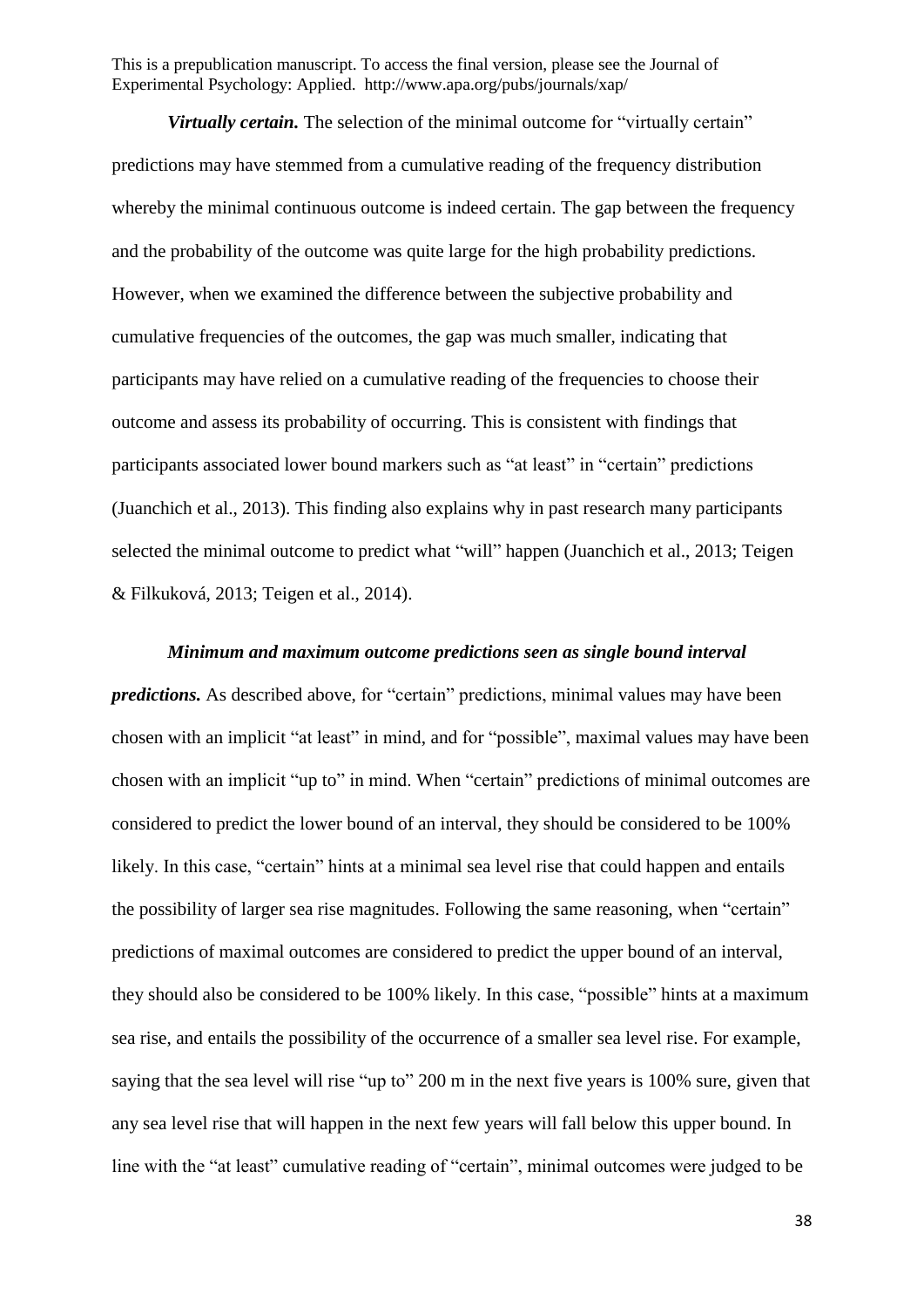This is a prepublication manuscript. To access the final version, please see the Journal of Experimental Psychology: Applied. http://www.apa.org/pubs/journals/xap/ "very likely". However, in contrast with the "up to" reading of "possible" predictions, participants did not believe that maximal outcomes had a high chance of representing the maximal bound of the interval; possible outcomes were believed to be about 50% likely.

The prediction of implicit single bound intervals could also mean trouble for recipients of "certain" and "possible" predictions. Given the implicit nature of the position of the outcome in the outcome distribution, recipients may not be aware that the outcomes serve as the upper or lower bounds of an interval being predicted. Instead, recipients could consider that the phrase indicates a degree of certainty regarding a precise outcome, hence creating a misunderstanding between the speaker and the recipient. To reduce the risk of miscommunication, climate change communicators should specify the position of the outcome they are describing in the outcome distribution: is it an exact outcome, a minimal one or a maximal one? To do so, they could use appropriate linguistic markers (e.g., "it is likely that the sea will rise *at least* 10 inches").

*Contrast with past findings.* For the high probability predictions, participants' selection of extreme outcomes in our experiments was not as gloomy as in previous experiments. In previous research more than half of the participants chose an extreme outcome as being "certain" (Juanchich et al., 2014; Teigen et al., 2013, Teigen et al., 2014), whereas in our experiments only 20% did so for the verbal probability "virtually certain". The difference could be explained by the effect of the relevance of the context. Previous studies were conducted on hypothetical events that may not have elicited a great deal of motivation to formulate a prediction, whereas climate change is considered to be an important societal issue (albeit not enough). The design also seems to account for some variations in the preference for extreme outcomes. When predictions conveying different probabilities were presented in a within-subjects design (Experiment 4), the preference for extreme outcomes went up by 15% for "virtually certain" compared to results from experiments in which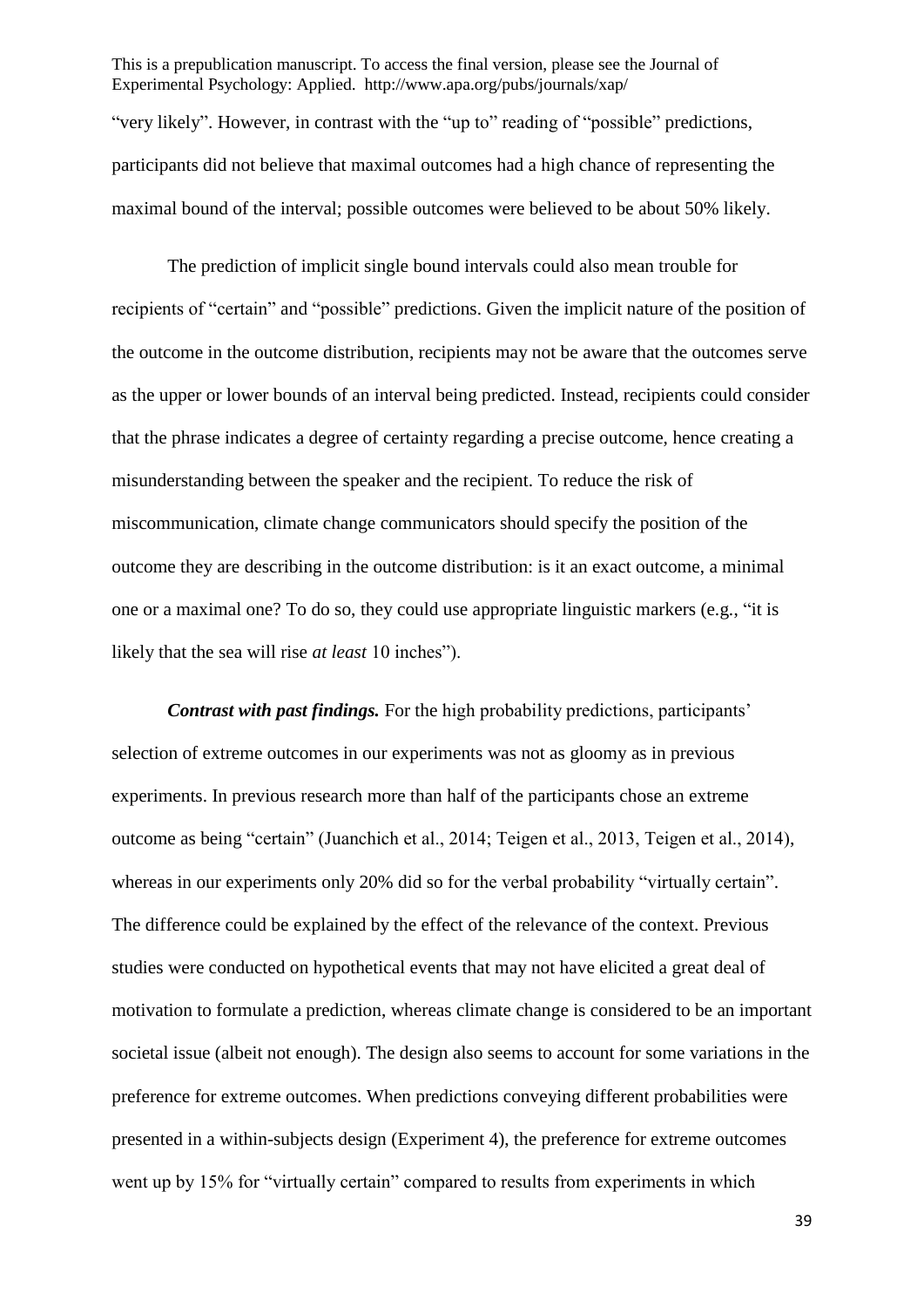participants made a single prediction. It is important to note that the difference may have been driven by a difference in the words used. We used the expression "virtually certain" to characterise a sea rise, whereas previous research focused on "certain" (e.g., 60% in Teigen et al., 2014, Study 1; 80% in Juanchich et al., 2013, Study 1). Based on the linguistic maxim of informativeness within the principle of cooperation (Grice, 1975), participants may have seen the adverb "virtually" as a marker that the outcome was *not* entirely certain. This marker could have deterred participants from choosing the minimal outcome which was indeed 100% certain according to a cumulative reading of the frequencies.

Further, the small selection rate of the minimal outcome partly contrasts with the literature on quantities, which posits that quantities are usually minimal quantities to be expected. The lower-bounding of quantities may not be as frequent in speakers as it is inferred by recipients. This finding is in line with the view of Geurts (2006) that quantities can simply be given different interpretations ("at least", "exactly", "at most") according to the context. However, here we also see that, in the same context, different interpretations can be selected by different speakers. Individual differences, such as numeracy, may account for the different preferences of speakers.

### **Role of individual differences**

Participants who believed more strongly in climate change did not choose to predict larger climate change outcomes. This appears to be in contrast with findings showing that participants who believed more strongly in climate change associated higher probabilities with climate change predictions than people who believed less strongly in climate change (Budescu, et al., 2009; Budescu, et al., 2012). This indirectly indicates that, when provided with climate change projection data, the choice of an outcome to formulate a prediction is less sensitive to individual differences than probability perception given a prediction. The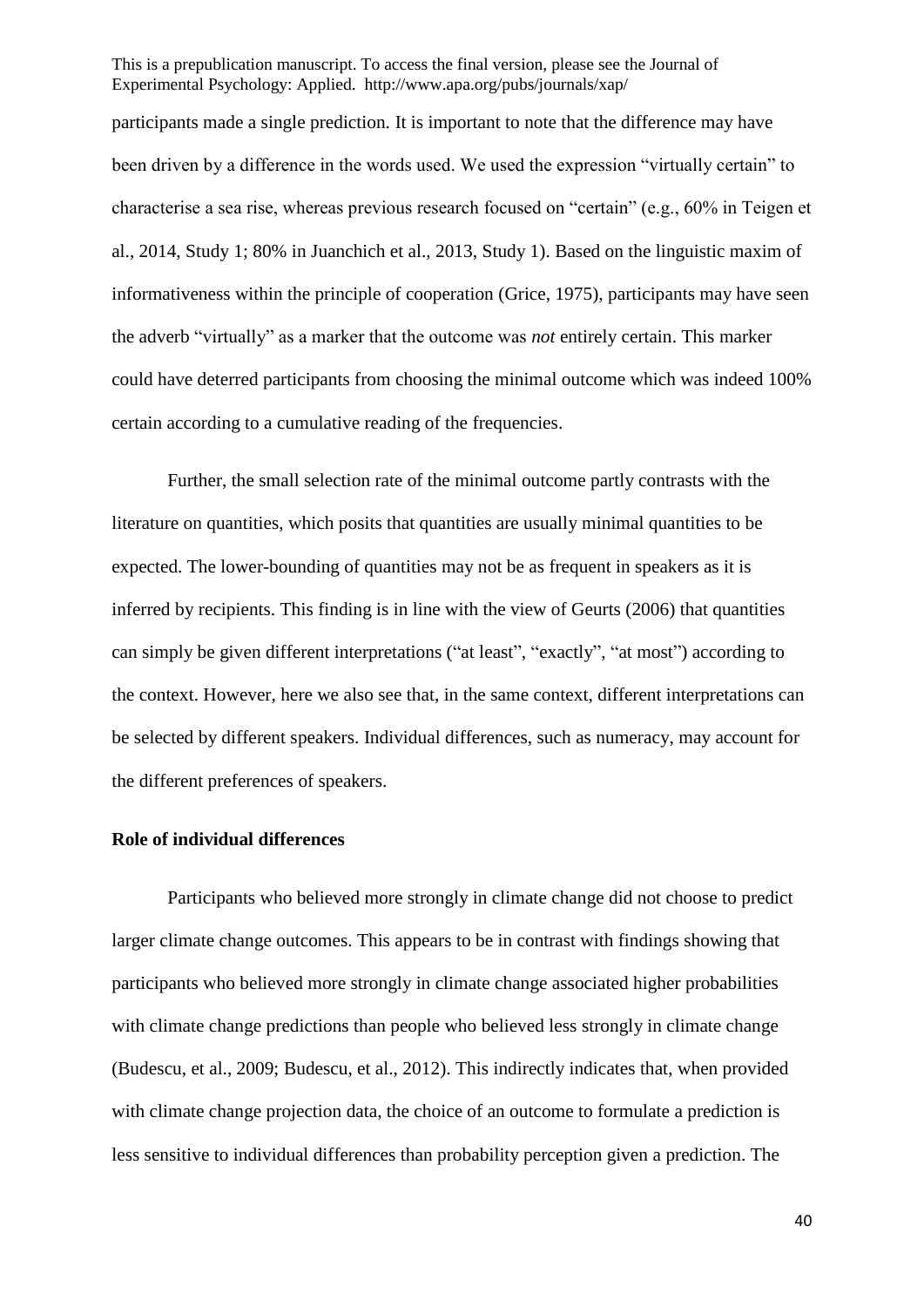way speakers form predictions may be more anchored to implicit conversational rules and therefore less influenced by motivated reasoning than probability perception. In our studies, participants did not have a particular communication goal; they simply used some data to form a prediction. A change in the speaker's intention could affect the relationship between outcome predicted and personal belief. For example, if participants formulated a prediction to warn recipients about the negative potential effects of climate change, we could expect that personal belief would have a stronger effect.

The preference for extreme outcomes and the gap between frequencies and subjective probabilities may stem from other individual differences, such as graph literacy. Indeed, research shows that people tend to find graphical representations of uncertain quantities hard to interpret (Ibrekk & Morgan, 1987). This is unlikely to be the main factor explaining the preference for extreme outcomes, given that similar findings were found in vignettes where the frequencies were presented in a table or a narrative (Teigen et al., 2014; Teigen et al., 2013). However, future research could assess the respective impact of the ability to understand frequencies and graphics on the selection of extreme outcomes using measures of numeracy (e.g., Lipkus, 2007) and graphical literacy (e.g., Okan, Garcia-Retamero, Cokely, & Maldonado, 2011).

# **Probability over-estimation**

A good strategy to predict the probability of occurrence of an outcome is to rely on how often it has occurred in the past. An event that is 20% frequent should be predicted to be 20% likely and should be associated with a 20% probability. However, in our studies we consistently found that there was an extensive gap between the frequency of the predicted outcome and its subjective probability.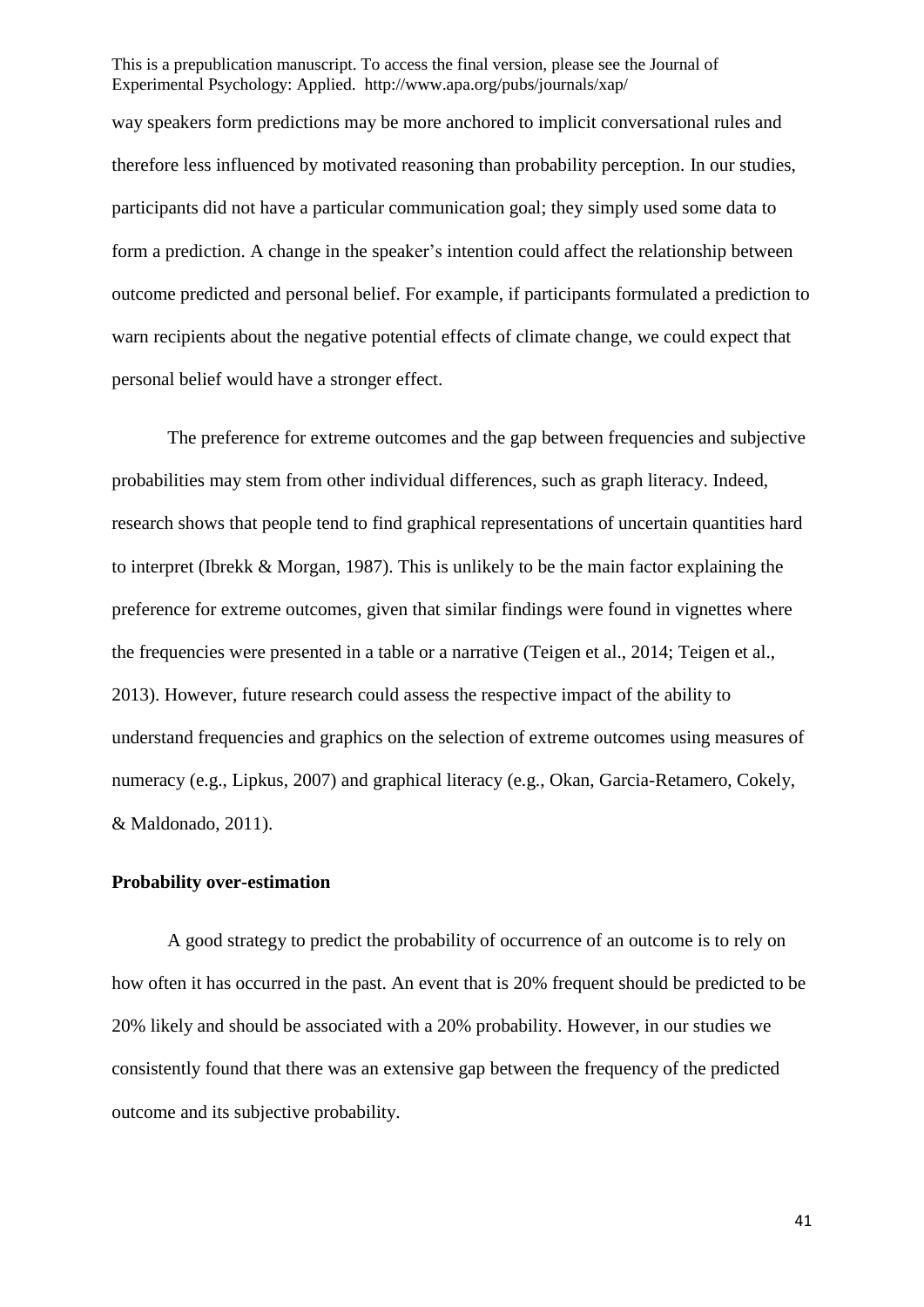Participants selected outcomes that had a low frequency to convey low, medium and high probability predictions and then believed that those outcomes had a low, medium or high probability perception. Hence, there was a gap between the actual probability that an outcome would occur (based on its frequency in the projections) and participants' perception of the probability that this outcome would occur. Participants largely over-estimated the probability of occurrence of an outcome after predicting it was "unlikely", "possible" or "virtually certain". Our data indicate that speakers making a prediction seem to be influenced by the probability they convey in their predictions rather than by the frequentist evidence provided in the sea rise projections. For example, when participants predict that "it is possible that the sea level will rise 18 inches", they then believe that this sea rise has a 50% chance of occurring, despite the fact that it occurred in only 10% of the projections. This finding replicates the results of Teigen et al. (2013) who found the frequency-probability gap with "unlikely" predictions. We have extended the finding to the climate change context and to medium and high probability predictions.

Furthermore, the present results indirectly highlight a miscommunication issue between speakers and recipients. We have shown that people made the "unlikely", "possible" and "virtually certain" predictions with outcomes that occurred in only 5%, 25% and 32% of the projections (Experiments 1-3) whereas those phrases are typically understood to mean 20%, 50% and 90% (Harris, Corner, Xu, & Du, 2013; Juanchich et al., 2012).

# **Prediction format can help decrease the selection of extreme outcomes.**

We tested two cost-effective interventions to reduce the preference for extreme outcomes in predictions. The dual format helped participants to choose outcomes that were less extreme for medium probability predictions (Experiments 2 and 4) and the numerical format helped participants choose less extreme outcomes for low probability predictions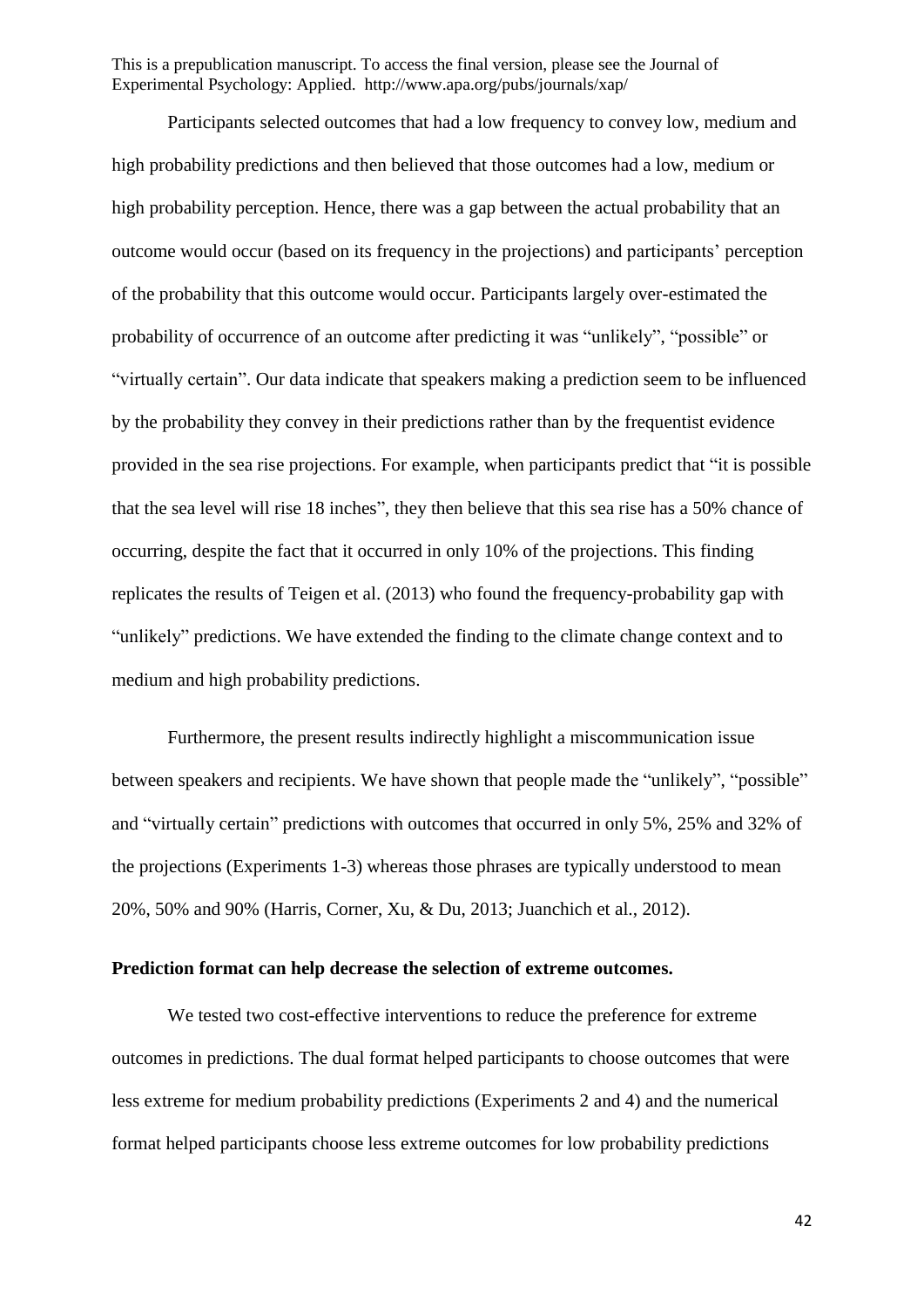(Experiments 1 and 4). However, in contrast with our expectations, the use of a numerical and dual format did not consistently reduce the frequency-probability gap. The only two effects of the format on the frequency-probability gap found in Experiments 1 and 2 were not replicated in Experiment 4. The frequency-probability gap therefore proves hard to eliminate. The change of format did not help participants to resolve their internal "frequencyprobability" gap, whether they relied on frequencies or cumulative frequencies. The fact that the dual format can help to reduce the selection of rare and extreme outcomes complements previous research showing that the dual format helps recipients to interpret the meaning of predictions more in line with the IPCC guidelines (e.g., Budescu et al., 2009; Budescu et al., 2012; Budescu et al., 2014).

### **A "possible" recommendation**

The verbal probability "possible" is not part of the recommended vocabulary to convey probabilities in the IPCC guidelines on uncertainty communication. Nevertheless, "possible" is quite often used in the latest IPCC report (IPCC, 2013) with 319 occurrences, some of which aim to convey a moderate degree of certainty (e.g., "[it] may also lessen uncertainty in the assessment of possible and probable impacts", IPCC 2013, p. 138). We argue that there is a case to discourage the use of this term because it is associated with maximal outcomes. We recommend that the IPCC guides authors to limit the use of "possible" by using the recommended term "as likely as not" instead.

### **Conclusion**

Our experiments provide, to our knowledge, the first empirical evidence on how people form climate change predictions based on climate change projection data. The present paper makes a theoretical and applied contribution. The theoretical contribution is to provide evidence that people form climate change predictions that are consistent with a dispositional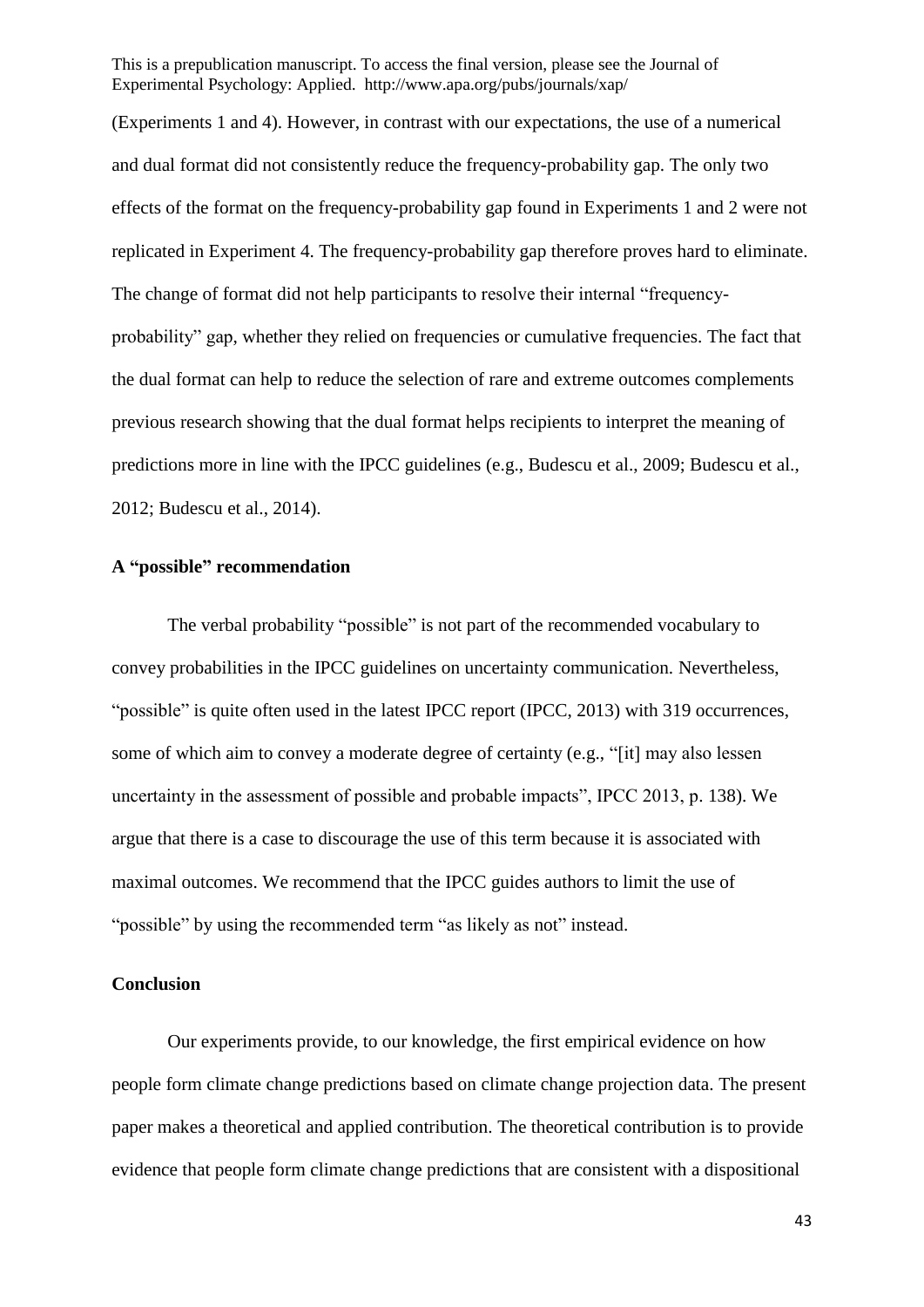conception of probabilities and less consistent with a frequentist conception of probabilities. The applied contribution is to show that people have a preference for predicting extreme climate change outcomes and that, although people are aware those outcomes are rare, they tend to over-estimate their probability of occurrence. We have complemented existing research mainly concentrating on the way that people understand predictions given to them by focusing on the way that people predict climate change.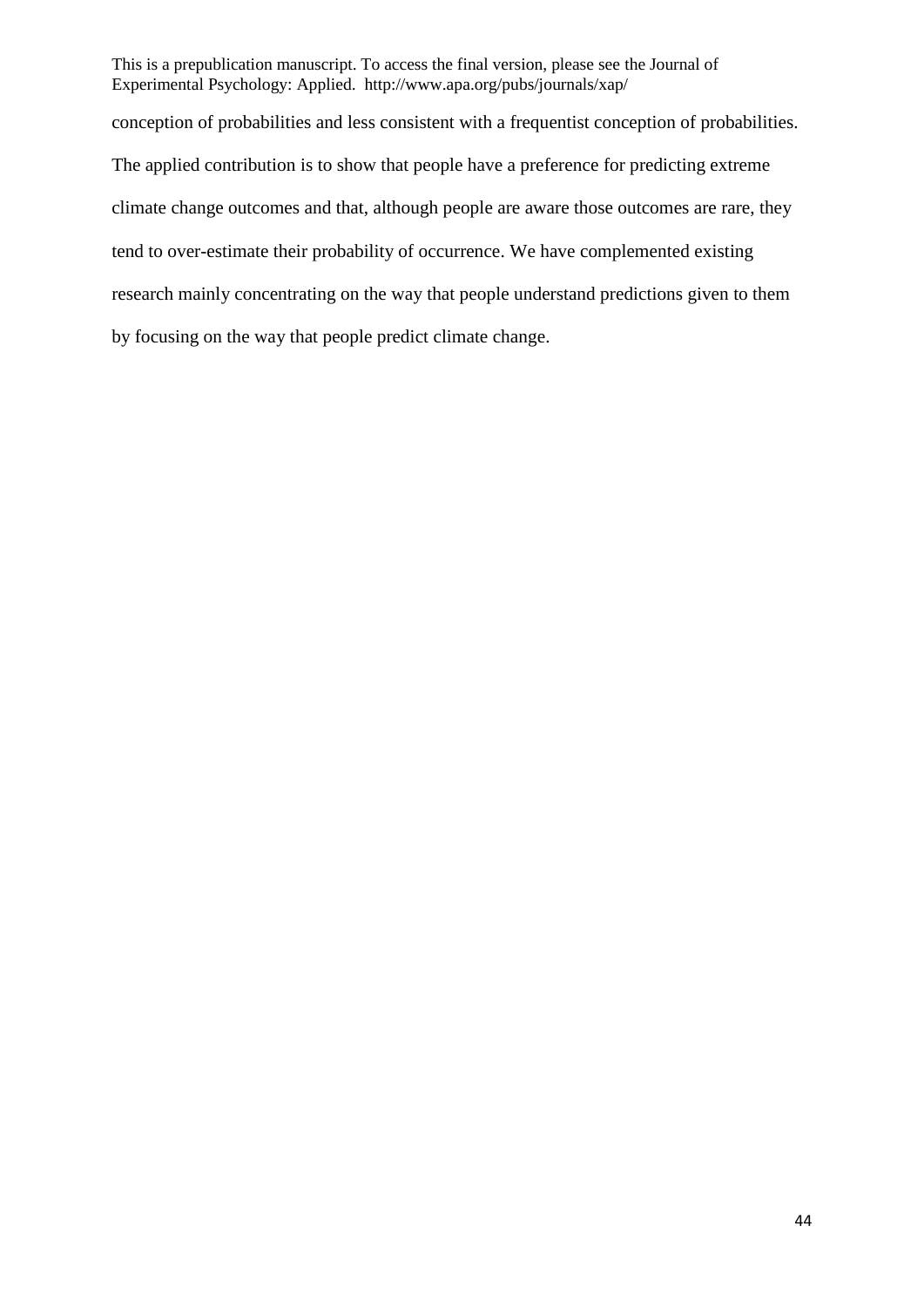#### **References**

- Breheny, R. (2007). A new look at the semantics and pragmatics of numerically quantified noun phrases. *Journal of Semantics, 25*, 93–139. doi: <http://dx.doi.org/10.1093/jos/ffm016>
- Budescu, D. V., Broomell, S. B., & Por, H. H. (2009). Improving communication of uncertainty in the ipcc reports. *Psychological Science, 20*, 299-308. doi: <http://dx.doi.org/10.1111/j.1467-9280.2009.02284.x>
- Budescu, D. V., Por, H.-H., & Broomell, S. B. (2012). Effective communication of uncertainty in the ipcc reports. *Climatic Change, 113*, 181-200. doi: 10.1007/s10584- 011-0330-3
- Budescu, D. V., Por, H.-H., Broomell, S. B., & Smithson, M. (2014). The interpretation of ipcc probabilistic statements around the world. *Nature Climate Change, 4*, 508-512. doi: 10.1038/nclimate2194
- Budescu, D. V., & Wallsten, T. S. (1985). Consistency in interpretation of probabilistic phrases. *Organizational Behavior and Human Decision Processes, 36*, 391-405.
- Cook, J., Nuccitelli, D., Green, S. A., Richardson, M., Winkler, B., Painting, R., et al. (2013). Quantifying the consensus on anthropogenic global warming in the scientific literature. *Environmental Research Letters, 8*, 1-7. doi: <http://dx.doi.org/10.1088/1748-9326/8/2/024024>
- Corner, A., Whitmarsh, L., & Xenias, D. (2012). Uncertainty, scepticism and attitudes towards climate change: Biased assimilation and attitude polarisation. *Climatic Change, 114*, 463-478. doi: 10.1007/s10584-012-0424-6
- Department of Energy & Climate Change. (2014). Climate change and energy guidance. Climate change explained: United Kingdom Government.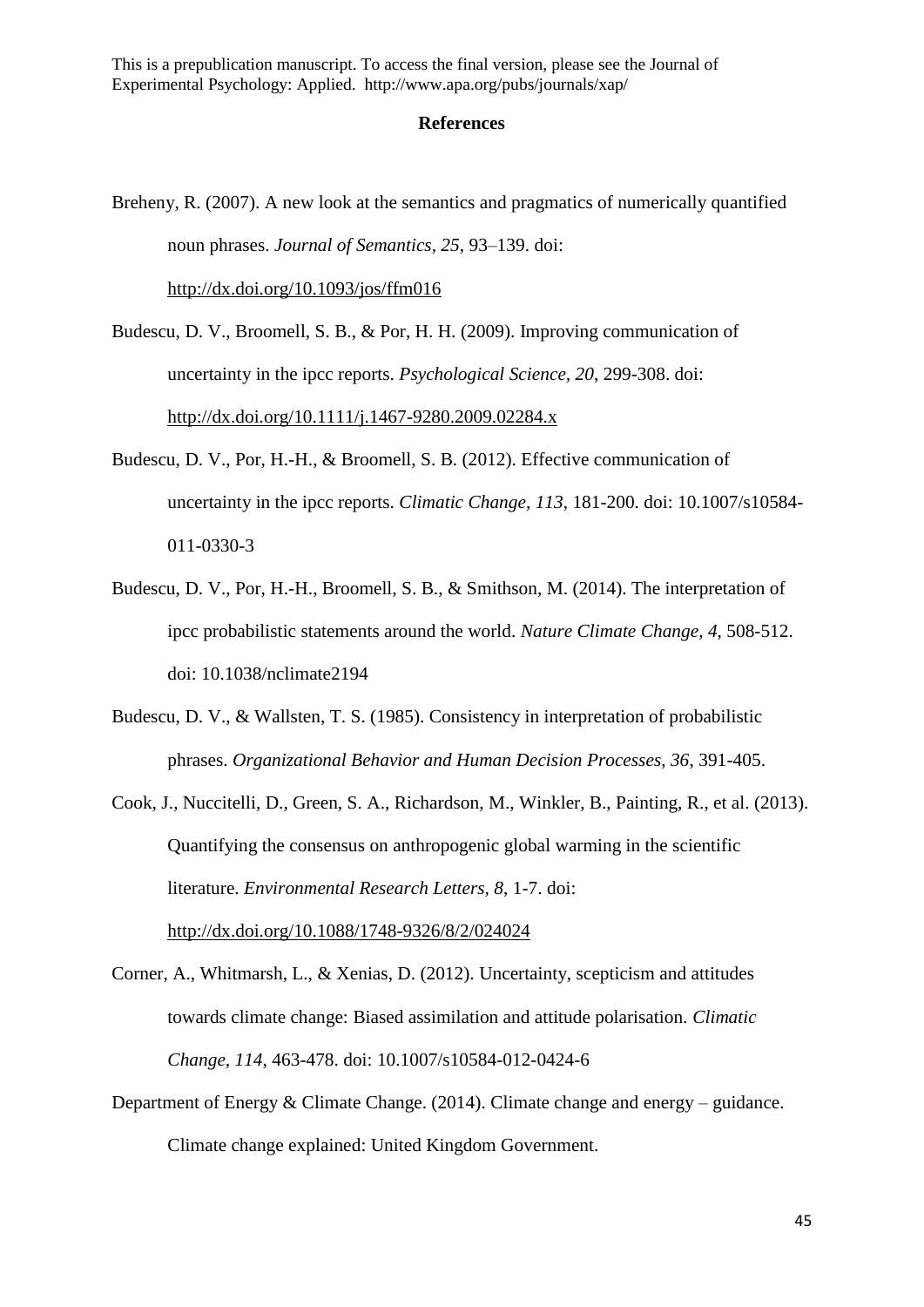- Dunlap, R. E., Van Liere, K. D., Mertig, A. G., & Jones, R. E. (2000). Measuring endorsement of the new ecological paradigm: A revised nep scale. *Journal of Social Issues, 56*, 425–442-425–442.
- Fiske, S. T. (1980). Attention and weight in person perception: The impact of negative and extreme behavior. *Journal of Personality and Social Psychology, 38*, 889-906.
- Geurts, B. (2006). Take 'five': The meaning and use of a number word. In S. Vogeleer & L. Tasmowski (Eds.), *Non-definiteness and plurality* (pp. 311-329). Amsterdam/Philadelphia.: Benjamins.
- Grice, H. P. (1975). Logic and conversation. In P. Cole & J. Morgan (Eds.), (Vol. 3): New York: Academic Press.
- Hallegatte, S., Rogelj, J., Allen, M., Clarke, L., Edenhofer, O., Field, C. B., et al. (2016). Mapping the climate change challenge. *Nature Clim. Change, 6*, 663-668. doi: 10.1038/nclimate3057
- Harris, A. J. L., & Corner, A. (2011). Communicating environmental risks: Clarifying the severity effect in interpretations of verbal probability expressions. *Journal of Experimental Psychology: Learning, Memory, and Cognition., 37*, 1571-1578. doi: <http://dx.doi.org/10.1037/a0024195>
- Harris, A. J. L., Corner, A., Xu, J., & Du, X. (2013). Lost in translation? Interpretations of the probability phrases used by the intergovernmental panel on climate change in china and the uk. *Climatic Change, 121*, 415–425-415–425. doi: <http://dx.doi.org/10.1007/s10584-013-0975-1>

Heath, Y., & Gifford, R. (2006). Free-market ideology and environmental degradation. *Environment and Behavior, 38*, 48-71. doi: <http://dx.doi.org/10.1177/0013916505277998>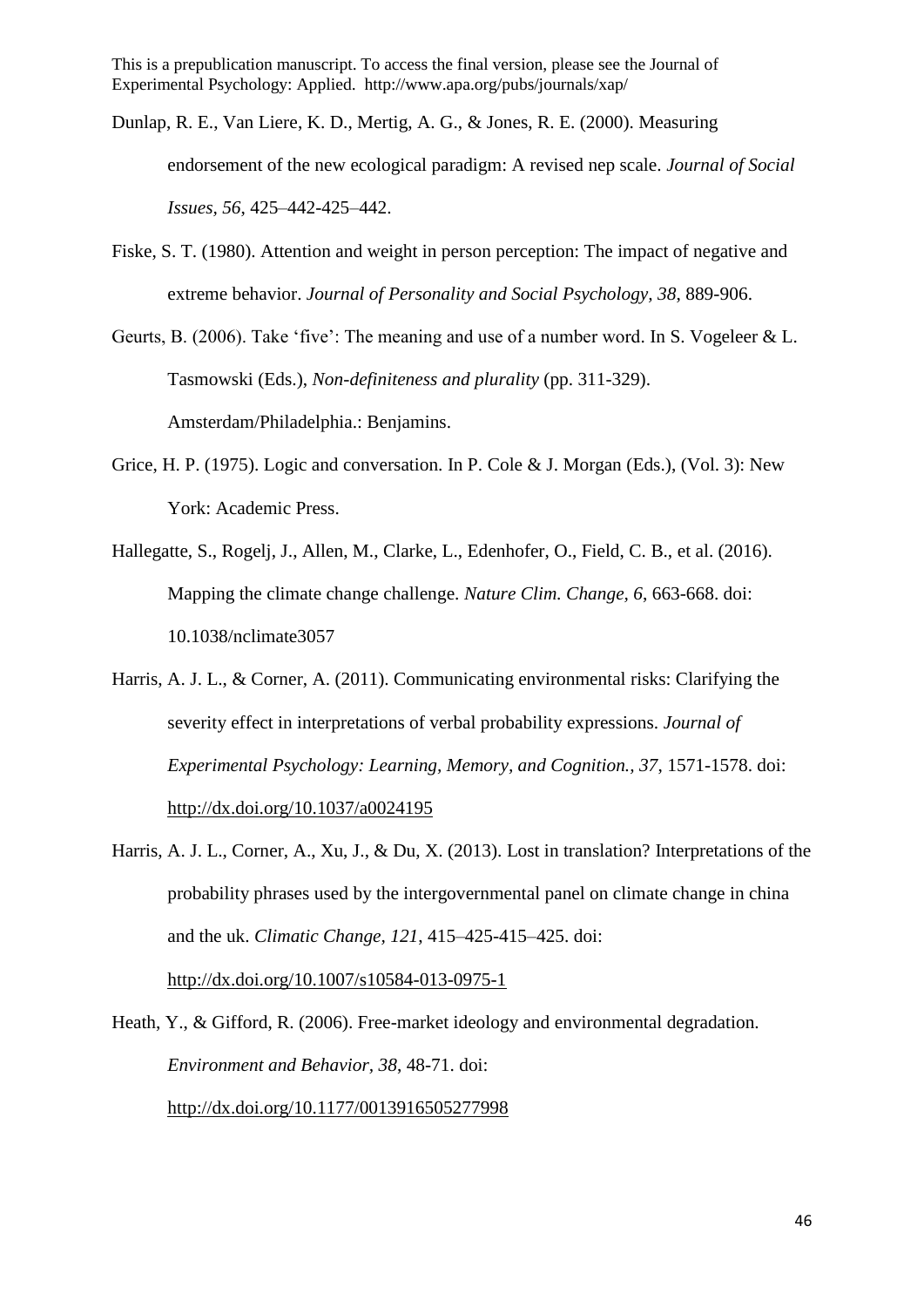- Hidi, S. (2001). Interest, reading, and learning: Theoretical and practical considerations. *Educational Psychology Review, 13*, 191-209.
- Horn, L. R. (1984). A new taxonomy for pragmatic inference: Q-based and r-based implicature. In D. Schiffrin (Ed.), *Meaning, form and use in context* (pp. 11-42). Washington: Georgetown University Press.
- Ibrekk, H., & Morgan, M. G. (1987). Graphical communication of uncertain quantities to nontechnical people. *Risk analysis, 7*. doi: 10.1111/j.1539-6924.1987.tb00488.x
- Intergovernmental Panel on Climate Change. (2007). Climate change 2007. The climate change physical science basis.
- Intergovernmental Panel on Climate Change. (2013a). Climate change 2013. The physical science basis. Working group i contribution to the fifth assessment report of the intergovernmental panel on climate change. New York: United States of America.
- Intergovernmental Panel on Climate Change. (2013b). Fifth assessment report climate change 2013: The physical science basis. Summary for policymakers.
- Intergovernmental Panel on Climate Change. (2014). Climate change 2014 mitigation of climate change working group iii contribution to the fifth assessment report of the intergovernmental panel on climate change.
- Juanchich, M., Sirota, M., & Butler, C. L. (2012). The perceived functions of linguistic risk quantifiers and their effect on risk, negativity perception and decision making. *Organizational Behavior and Human Decision Processes, 118*, 72-81. doi: <http://dx.doi.org/10.1016/j.obhdp.2012.01.002>
- Juanchich, M., Teigen, K. H., & Gourdon, A. (2013). Top scores are possible, bottom scores are certain (and middle scores are not worth mentioning): A pragmatic view of verbal probabilities. *Judgment and Decision Making, 8*, 345-364.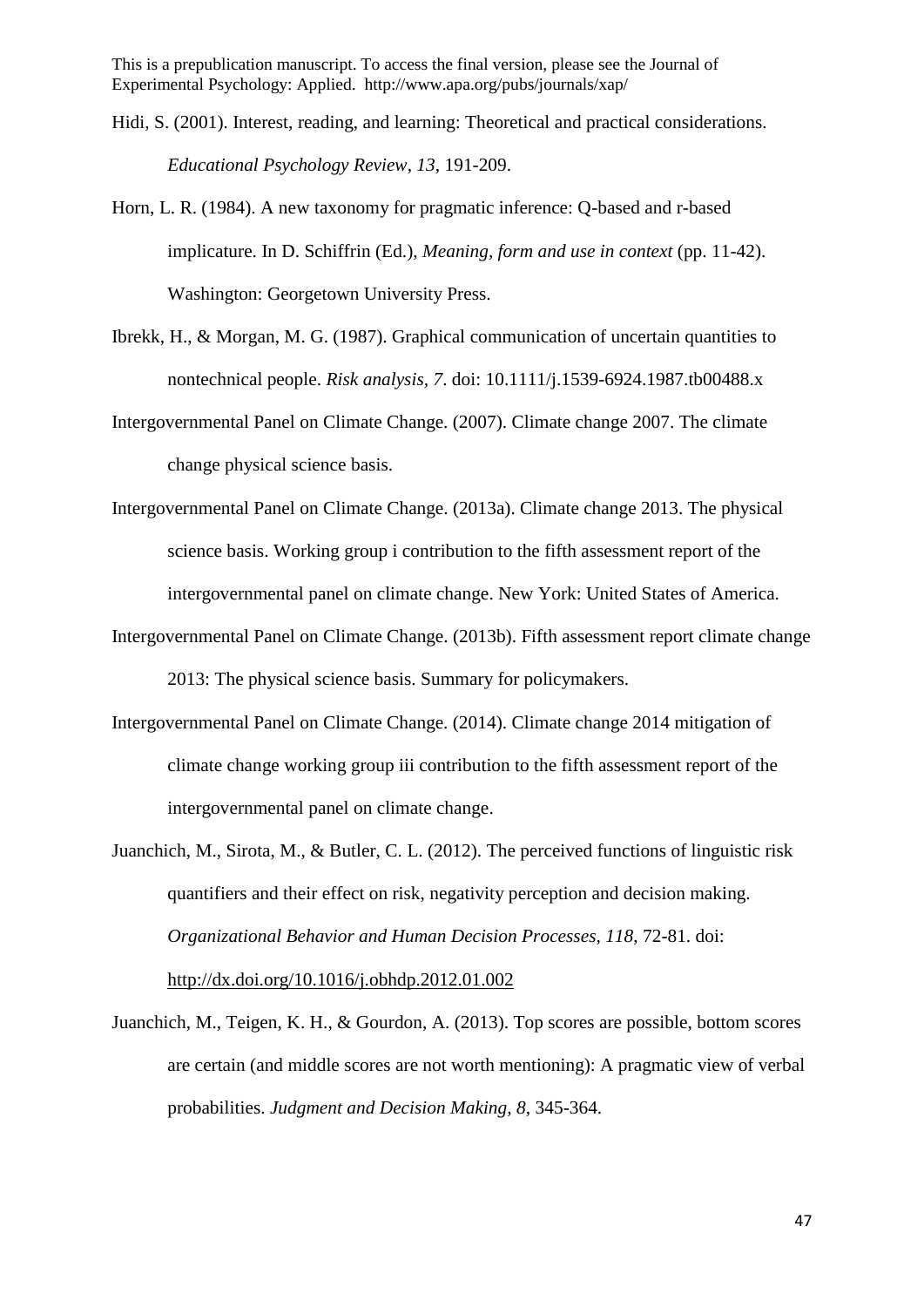- Kahan, D. M., Jenkins-Smith, H., & Braman, D. (2011). Cultural cognition of scientific consensus. *Journal of Risk Research, 14*, 147-174.
- Keren, G., & Teigen, K. H. (2001). The probability outcome correspondence principle: A dispositional view of the interpretation of probability statements. *Memory and Cognition, 29*, 1010-1021.
- Leiserowitz, A., Maibach, E. W., Roser-Renouf, C., Feinberg, G., & Howe, P. (2013). Climate change in the american mind: Americans' global warming beliefs and attitudes in april 2013. *Available at SSRN 2298705*.
- Lichtenstein, S., Fischhoff, B., & Phillips, L. D. (1982). Calibration of probabilities: The state of the art to 1980. In D. Kahneman & A. Tversky (Eds.), (pp. 306-334): Cambridge: Cambridge University Press.
- Lipkus, I. M. (2007). Numeric, verbal, and visual formats of conveying health risks: Suggested best practices and future recommendations. *Medical Decision Making, 27*, 696-713. doi:<http://dx.doi.org/10.1177/0272989X07307271>
- McKenzie, C. R., & Mikkelsen, L. A. (2000). The psychological side of hempel's paradox of confirmation. *Psychonomic Bulletin & Review, 7*, 360-366.
- McKenzie, C. R. M., & Amin, M. B. (2002). When wrong predictions provide more support than right ones. *Psychonomic Bulletin & Review, 9*, 821-828. doi: 10.3758/bf03196341
- Okan, Y., Garcia-Retamero, R., Cokely, E. T., & Maldonado, A. (2011). Individual differences in graph literacy: Overcoming denominator neglect in risk comprehension. *Journal of Behavioral Decision Making, online publication*. doi: <http://dx.doi.org/10.1002/bdm.751>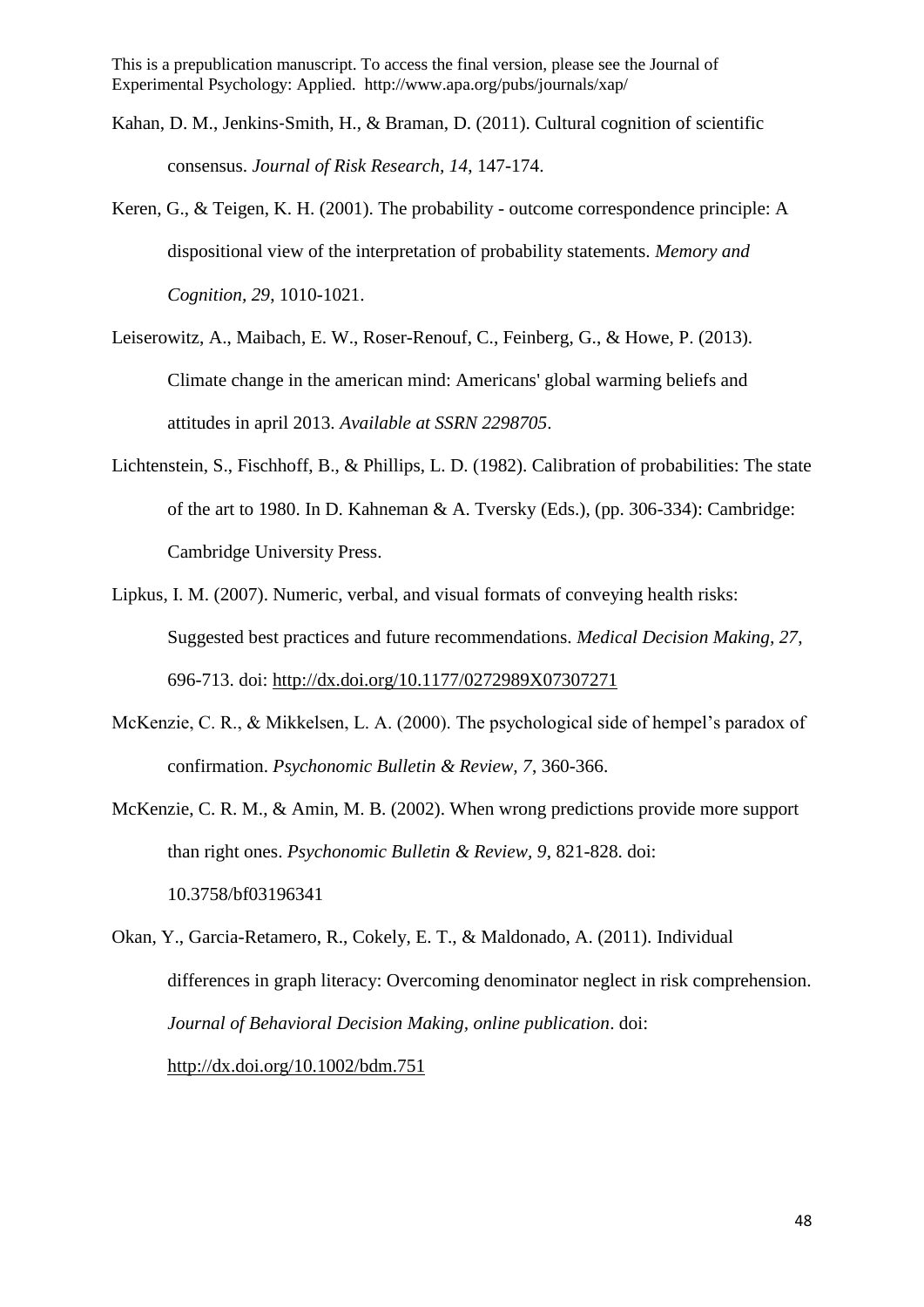- Oppenheimer, D. M., Meyvis, T., & Davidenko, N. (2009). Instructional manipulation checks: Detecting satisficing to increase statistical power. *Journal of Experimental Social Psychology, 45*, 867-872. doi:<http://dx.doi.org/10.1016/j.jesp.2009.03.009>
- Popper, K. (1959). The propensity interpretation of probability. *British Journal for the Philosophy of Science, 10*, 25-42.

Popper, K. (1990). *A world of propensities: Two new views of causality*: Bristol: Thoemmes.

- Read, D., Bostrom, A., Morgan, M. G., Fischhoff, B., & Smuts, T. (1994). What do people know about global climate change? 1. Mental models. *Risk Analysis, 14*, 959–970- 959–970. doi:<http://dx.doi.org/DOI> : 10.1111/j.1539-6924.1994.tb00065.x
- Reagan, R. T., Mosteller, F., & Youtz, C. (1989). Quantitative meanings of verbal probability expressions. *Journal of Applied Psychology, 74*, 433-442.
- Reynolds, T. W., Bostrom, A., Read, D., & Morgan, M. G. (2010). Now what do people know about global climate change? Survey studies of educated laypeople. *Risk Analysis, published online*. doi:<http://dx.doi.org/DOI> : 10.1111/j.1539- 6924.2010.01448.x
- Teigen, K. H., & Filkuková, P. (2013). Can > will: Predictions of what can happen are extreme, but believed to be probable. *Journal of Behavioral Decision Making, 26*, 68- 78. doi: 10.1002/bdm.761
- Teigen, K. H., Juanchich, M., & Filkuková, P. (2014). Verbal probabilities: An alternative approach. *Quarterly Journal of Experimental Psychology*. doi: <http://dx.doi.org/10.1080/17470218.2013.793731>
- Teigen, K. H., Juanchich, M., & Riege, A. (2013). Improbable outcomes: Infrequent or extraordinary? *Cognition, 127*, 119-139. doi: <http://dx.doi.org/10.1016/j.cognition.2012.12.005>